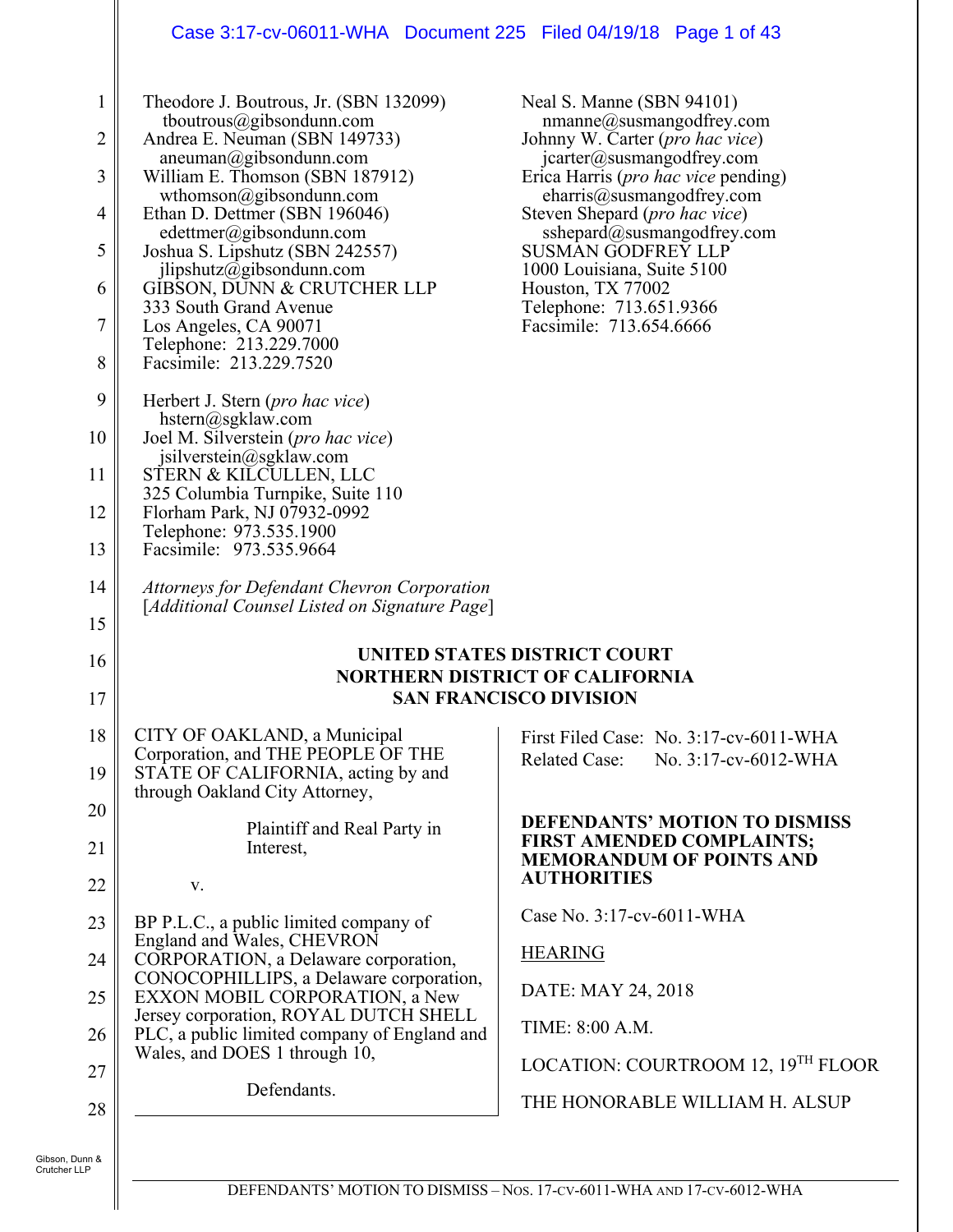|                                     | Case 3:17-cv-06011-WHA  Document 225  Filed 04/19/18  Page 2 of 43                                                                                                                                                                                                                                                  |                                                                        |
|-------------------------------------|---------------------------------------------------------------------------------------------------------------------------------------------------------------------------------------------------------------------------------------------------------------------------------------------------------------------|------------------------------------------------------------------------|
| $\mathbf{1}$<br>$\overline{2}$<br>3 | <b>CITY AND COUNTY OF SAN</b><br>FRANCISCO, a Municipal Corporation, and<br>THE PEOPLE OF THE STATE OF<br>CALIFORNIA, acting by and through the San<br>Francisco City Attorney DENNIS J.<br>HERRERA,                                                                                                                | Case No. 3:17-cv-6012-WHA                                              |
| $\overline{4}$<br>5                 | Plaintiff and Real Party in<br>Interest,                                                                                                                                                                                                                                                                            |                                                                        |
| 6                                   | V.                                                                                                                                                                                                                                                                                                                  |                                                                        |
| $\tau$<br>$8\,$<br>9<br>10          | BP P.L.C., a public limited company of<br>England and Wales, CHEVRON<br>CORPORATION, a Delaware corporation,<br>CONOCOPHILLIPS, a Delaware corporation,<br>EXXON MOBIL CORPORATION, a New<br>Jersey corporation, ROYAL DUTCH SHELL<br>PLC, a public limited company of England and<br>Wales, and DOES 1 through 10, |                                                                        |
| 11<br>12                            | Defendants.                                                                                                                                                                                                                                                                                                         |                                                                        |
| 13                                  |                                                                                                                                                                                                                                                                                                                     |                                                                        |
| 14                                  |                                                                                                                                                                                                                                                                                                                     |                                                                        |
| 15                                  |                                                                                                                                                                                                                                                                                                                     |                                                                        |
| 16                                  |                                                                                                                                                                                                                                                                                                                     |                                                                        |
| 17                                  |                                                                                                                                                                                                                                                                                                                     |                                                                        |
| 18                                  |                                                                                                                                                                                                                                                                                                                     |                                                                        |
| 19                                  |                                                                                                                                                                                                                                                                                                                     |                                                                        |
| 20                                  |                                                                                                                                                                                                                                                                                                                     |                                                                        |
| 21                                  |                                                                                                                                                                                                                                                                                                                     |                                                                        |
| 22                                  |                                                                                                                                                                                                                                                                                                                     |                                                                        |
| 23                                  |                                                                                                                                                                                                                                                                                                                     |                                                                        |
| 24                                  |                                                                                                                                                                                                                                                                                                                     |                                                                        |
| 25                                  |                                                                                                                                                                                                                                                                                                                     |                                                                        |
| 26                                  |                                                                                                                                                                                                                                                                                                                     |                                                                        |
| 27                                  |                                                                                                                                                                                                                                                                                                                     |                                                                        |
| 28                                  |                                                                                                                                                                                                                                                                                                                     |                                                                        |
| Gibson, Dunn &<br>Crutcher LLP      |                                                                                                                                                                                                                                                                                                                     |                                                                        |
|                                     |                                                                                                                                                                                                                                                                                                                     | DEFENDANTS' MOTION TO DISMISS - Nos. 17-CV-6011-WHA AND 17-CV-6012-WHA |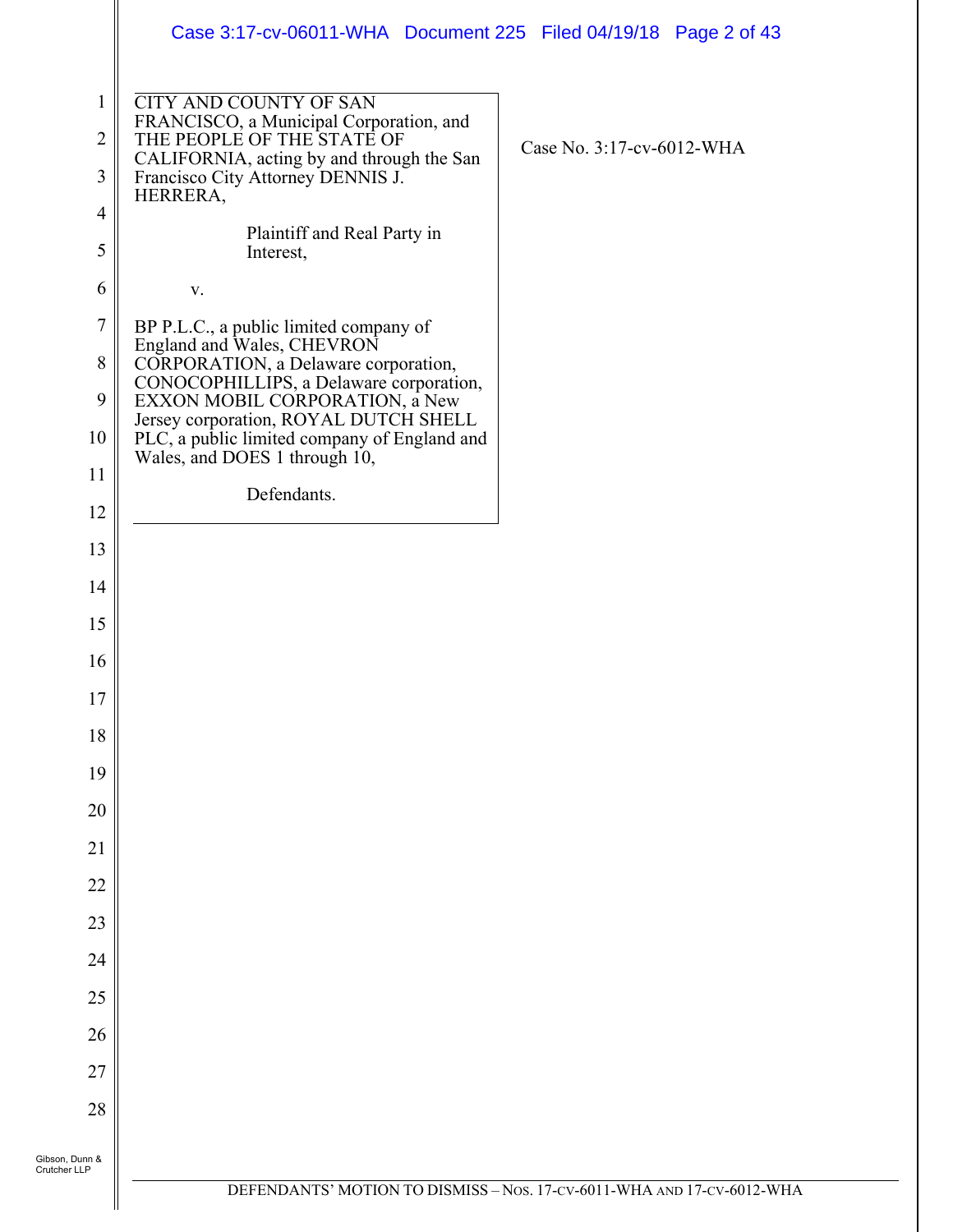# **NOTICE OF MOTION AND MOTION TO DISMISS**

# TO THE COURT, THE CLERK, AND ALL PARTIES AND THEIR COUNSEL OF RECORD:

PLEASE TAKE NOTICE THAT, on May 24, 2018, in the United States District Court, Northern District of California, San Francisco Courthouse, Courtroom 12 - 19th Floor, 450 Golden Gate Avenue, San Francisco, CA 94102, before the Honorable William Alsup, Defendants BP p.l.c., Chevron Corporation, ConocoPhillips, Exxon Mobil Corporation, and Royal Dutch Shell plc (collectively, "Defendants") will and hereby do move this Court to dismiss these related actions for failure to state a claim. $<sup>1</sup>$ </sup>

9 10 11 12 13 14 15 These actions should be dismissed because Plaintiffs have failed to state a claim for relief under federal common law. In addition, Plaintiffs' claims are barred by the foreign affairs doctrine, the Commerce Clause, the Due Process Clause, and the First Amendment; because Plaintiffs have failed to sufficiently allege causation; and for other reasons set forth below. This Motion is based upon this Notice of Motion and Motion, the Memorandum of Points and Authorities in support of the Motion, the papers on file in this case, any oral argument that may be heard by the Court, and any other matters that the Court deems appropriate.

This motion is submitted subject to and without waiver of any defense, affirmative defense, or objection, including personal jurisdiction, insufficient process, or insufficient service of process.

1

2

3

4

5

6

7

8

16

17

18

19

20

21

22

23

24

25

<sup>27</sup> 28  $\overline{\phantom{a}}$ <sup>1</sup> Defendants BP p.l.c., ConocoPhillips, Exxon Mobil Corporation, and Royal Dutch Shell plc have simultaneously moved to dismiss the Complaints for lack of personal jurisdiction under Fed. R. Civ. P. 12(b)(2) and/or insufficiency of service of process under Fed. R. Civ. P. 12(b)(5). Their joinder in this motion is subject to, and without waiver of, those additional defenses.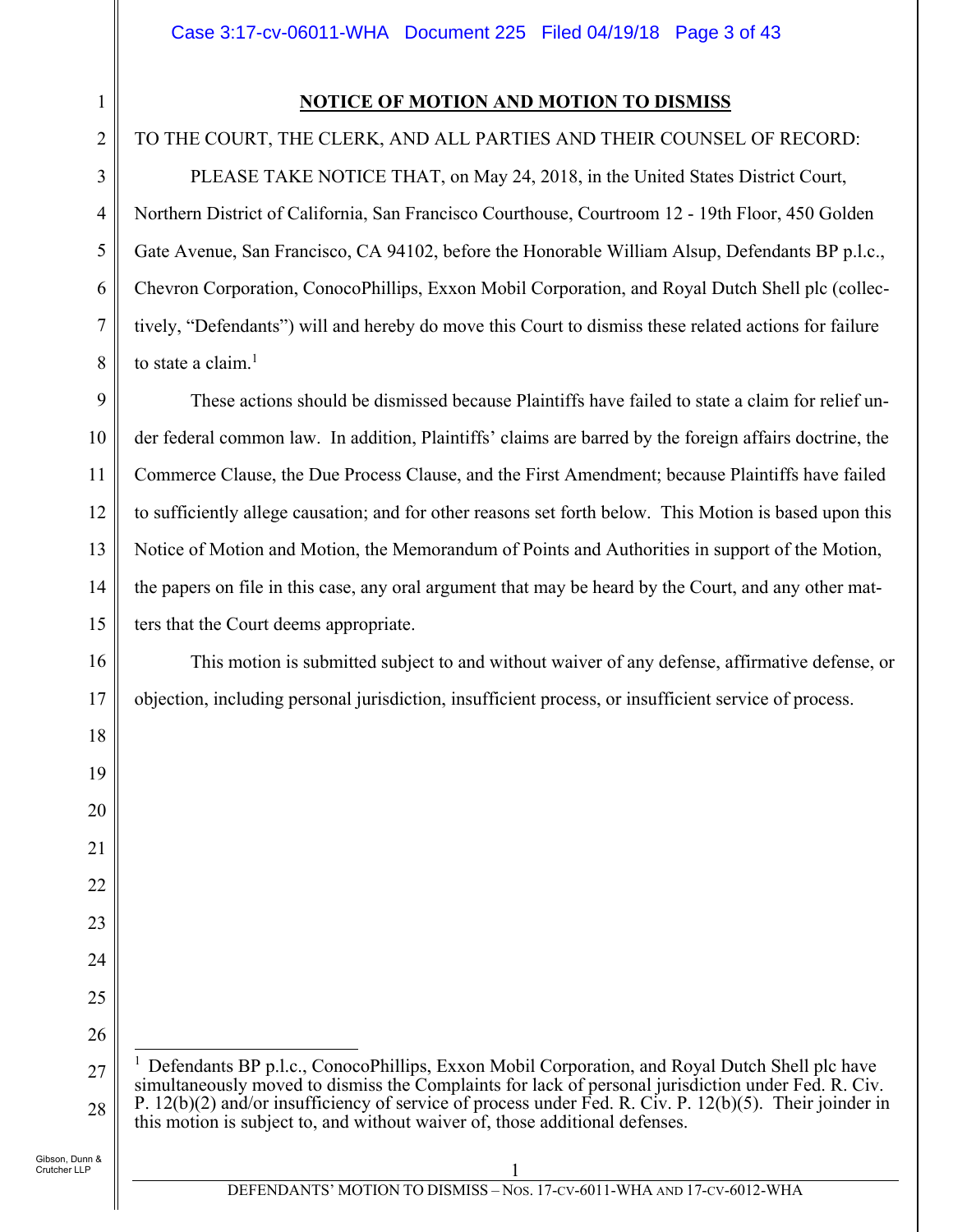| April 19, 2018<br>1                                                                                                                                                                                                                                                                                                                                                                                                                                                                                                                                                                                                                                                                                                                                                                                                                                                                                                                                                                                                                                    |                                                                                              | Respectfully submitted,                                                                                                                                                                                                                                                                                                                                                                                                                                                                                                                                                                                                                                                                                                                                                                                                                                                                                                                                                                                                                                                                                                                                                                                                                                                                                             |
|--------------------------------------------------------------------------------------------------------------------------------------------------------------------------------------------------------------------------------------------------------------------------------------------------------------------------------------------------------------------------------------------------------------------------------------------------------------------------------------------------------------------------------------------------------------------------------------------------------------------------------------------------------------------------------------------------------------------------------------------------------------------------------------------------------------------------------------------------------------------------------------------------------------------------------------------------------------------------------------------------------------------------------------------------------|----------------------------------------------------------------------------------------------|---------------------------------------------------------------------------------------------------------------------------------------------------------------------------------------------------------------------------------------------------------------------------------------------------------------------------------------------------------------------------------------------------------------------------------------------------------------------------------------------------------------------------------------------------------------------------------------------------------------------------------------------------------------------------------------------------------------------------------------------------------------------------------------------------------------------------------------------------------------------------------------------------------------------------------------------------------------------------------------------------------------------------------------------------------------------------------------------------------------------------------------------------------------------------------------------------------------------------------------------------------------------------------------------------------------------|
| $\overline{c}$<br>By: **/s/ Jonathan W. Hughes<br>3                                                                                                                                                                                                                                                                                                                                                                                                                                                                                                                                                                                                                                                                                                                                                                                                                                                                                                                                                                                                    |                                                                                              | By: /s/ Theodore J. Boutrous                                                                                                                                                                                                                                                                                                                                                                                                                                                                                                                                                                                                                                                                                                                                                                                                                                                                                                                                                                                                                                                                                                                                                                                                                                                                                        |
| Jonathan W. Hughes (SBN 186829)<br>$\overline{4}$<br><b>LLP</b><br>5<br>Three Embarcadero Center, 10th Floor<br>San Francisco, California 94111-4024<br>6<br>Telephone: (415) 471-3100<br>Facsimile: (415) 471-3400<br>$\boldsymbol{7}$<br>E-mail: jonathan.hughes@apks.com<br>$\,8\,$<br>Matthew T. Heartney (SBN 123516)<br>John D. Lombardo (SBN 187142)<br>9<br><b>LLP</b><br>10<br>777 South Figueroa Street, 44th Floor<br>Los Angeles, California 90017-5844<br>11<br>Telephone: (213) 243-4000<br>Facsimile: (213) 243-4199<br>12<br>E-mail: matthew.heartney@apks.com<br>E-mail: john.lombardo@apks.com<br>13<br>Philip H. Curtis (pro hac vice)<br>14<br>Nancy Milburn (pro hac vice)<br>15<br><b>LLP</b><br>250 West 55th Street<br>16<br>New York, NY 10019-9710<br>Telephone: (212) 836-8383<br>17<br>Facsimile: (212) 715-1399<br>E-mail: philip.curtis@apks.com<br>18<br>E-mail: nancy.milburn $\overline{a}$ ) apks.com<br>19<br><b>Attorneys for Defendant</b><br>20<br>$BP$ $P.L.C.$<br>21<br>22<br>23<br>24<br>25<br>26<br>27<br>28 | ARNOLD & PORTER KAYE SCHOLER<br>ARNOLD & PORTER KAYE SCHOLER<br>ARNOLD & PORTER KAYE SCHOLER | Theodore J. Boutrous, Jr. (SBN 132099)<br>Andrea E. Neuman (SBN 149733)<br>William E. Thomson (SBN 187912)<br>Ethan D. Dettmer (SBN 196046)<br>Joshua S. Lipshutz (SBN 242557)<br>GIBSON, DUNN & CRUTCHER LLP<br>333 South Grand Avenue<br>Los Angeles, CA 90071<br>Telephone: (213) 229-7000<br>Facsimile: (213) 229-7520<br>E-mail: tboutrous@gibsondunn.com<br>E-mail: aneuman@gibsondunn.com<br>E-mail: wthomson@gibsondunn.com<br>E-mail: edettmer@gibsondunn.com<br>E-mail: jlipshutz@gibsondunn.com<br>Herbert J. Stern ( <i>pro hac vice</i> )<br>Joel M. Silverstein (pro hac vice)<br>STERN & KILCULLEN, LLC<br>325 Columbia Turnpike, Suite 110<br>Florham Park, NJ 07932-0992<br>Telephone: (973) 535-1900<br>Facsimile: (973) 535-9664<br>E-mail: hstern@sgklaw.com<br>E-mail: jsilverstein@sgklaw.com<br>Neal S. Manne (SBN 94101)<br>Johnny W. Carter (pro hac vice)<br>Erica Harris (pro hac vice)<br>Steven Shepard (pro hac vice)<br><b>SUSMAN GODFREY LLP</b><br>1000 Louisiana, Suite 5100<br>Houston, TX 77002<br>Telephone: (713) 651-9366<br>Facsimile: (713) 654-6666<br>E-mail: nmanne@susmangodfrey.com<br>E-mail: $icarter@swsmangodfrey.com$<br>E-mail: eharris@susmangodfrey.com<br>E-mail: sshepard@susmangodfrey.com<br><b>Attorneys for Defendant</b><br><b>CHEVRON CORPORATION</b> |

 $\parallel$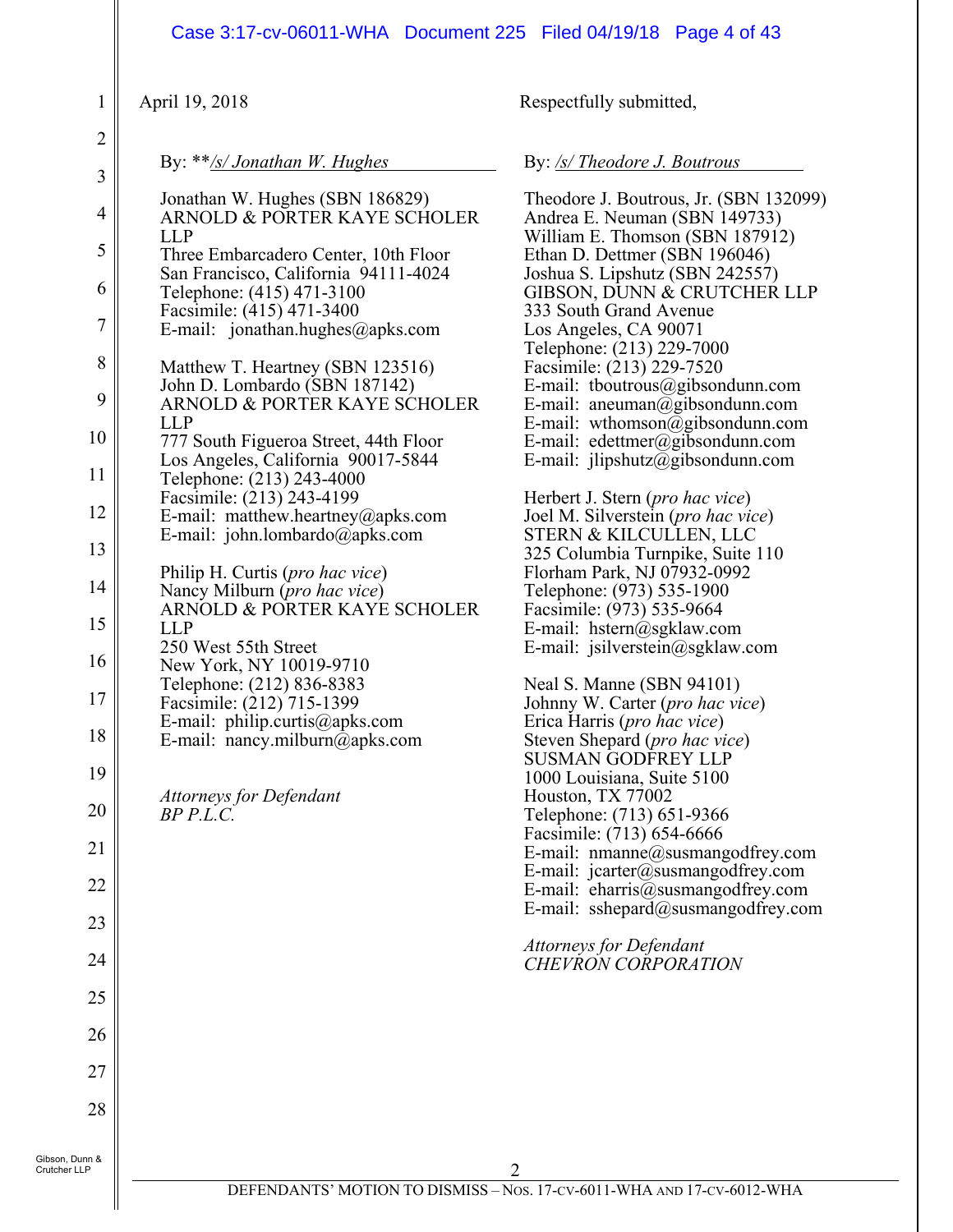# Case 3:17-cv-06011-WHA Document 225 Filed 04/19/18 Page 5 of 43

By: \*\**/s/ Megan R. Nishikawa*

1

| $\overline{c}$          | Megan R. Nishikawa (SBN 271670)<br>KING & SPALDING LLP                              |
|-------------------------|-------------------------------------------------------------------------------------|
| $\overline{\mathbf{3}}$ | 101 Second Street, Suite 2300                                                       |
| $\overline{4}$          | San Francisco, California 94105<br>Telephone: (415) 318-1200                        |
| 5                       | Facsimile: (415) 318-1300<br>Email: mnishikawa@kslaw.com                            |
| 6                       | George R. Morris (SBN 249930)<br>KING & SPALDING LLP                                |
| $\overline{7}$          | 601 S. California Ave, Suite 100                                                    |
| 8                       | Palo Alto, CA 94304<br>Telephone: (650) 422-6718                                    |
| 9                       | Facsimile: (650) 422-6800<br>Email: gmorris@kslaw.com                               |
| 10                      | Tracie J. Renfroe ( <i>pro hac vice</i> )<br>Carol M. Wood (pro hac vice)           |
| 11                      | KING & SPALDING LLP<br>1100 Louisiana Street, Suite 4000                            |
| 12                      | Houston, Texas 77002                                                                |
| 13                      | Telephone: (713) 751-3200<br>Facsimile: (713) 751-3290<br>Email: trenfroe@kslaw.com |
| 14                      | Email: cwood@kslaw.com                                                              |
| 15                      | Justin A. Torres ( <i>pro hac vice</i> )<br>KING & SPALDING LLP                     |
| 16                      | 1700 Pennsylvania Avenue, NW<br>Suite 200                                           |
| 17                      | Washington, DC 20006-4707<br>Telephone: (202) 737 0500                              |
| 18                      | Facsimile: (202) 626 3737<br>Email: jtorres@kslaw.com                               |
| 19                      | Attorneys for Defendant                                                             |
| 20                      | <i>CONOCOPHILLIPS</i>                                                               |
| 21                      |                                                                                     |
| 22                      |                                                                                     |
| 23                      |                                                                                     |
| 24                      |                                                                                     |
| 25                      |                                                                                     |
| 26                      |                                                                                     |
| 27                      |                                                                                     |
| 28                      |                                                                                     |
| າn &                    |                                                                                     |

By: \*\**/s/ Dawn Sestito*

M. Randall Oppenheimer (SBN 77649) Dawn Sestito (SBN 214011) O'MELVENY & MYERS LLP 400 South Hope Street Los Angeles, California 90071-2899 Telephone: (213) 430-6000 Facsimile: (213) 430-6407 E-Mail: roppenheimer@omm.com E-Mail: dsestito@omm.com Theodore V. Wells, Jr. (*pro hac vice*) Daniel J. Toal (*pro hac vice*) Jaren E. Janghorbani (*pro hac vice*) PAUL, WEISS, RIFKIND, WHARTON & GARRISON LLP 1285 Avenue of the Americas New York, New York 10019-6064 Telephone: (212) 373-3000 Facsimile: (212) 757-3990 E-Mail: twells@paulweiss.com E-Mail: dtoal@paulweiss.com E-Mail: jjanghorbani@paulweiss.com

*Attorneys for Defendant EXXON MOBIL CORPORATION*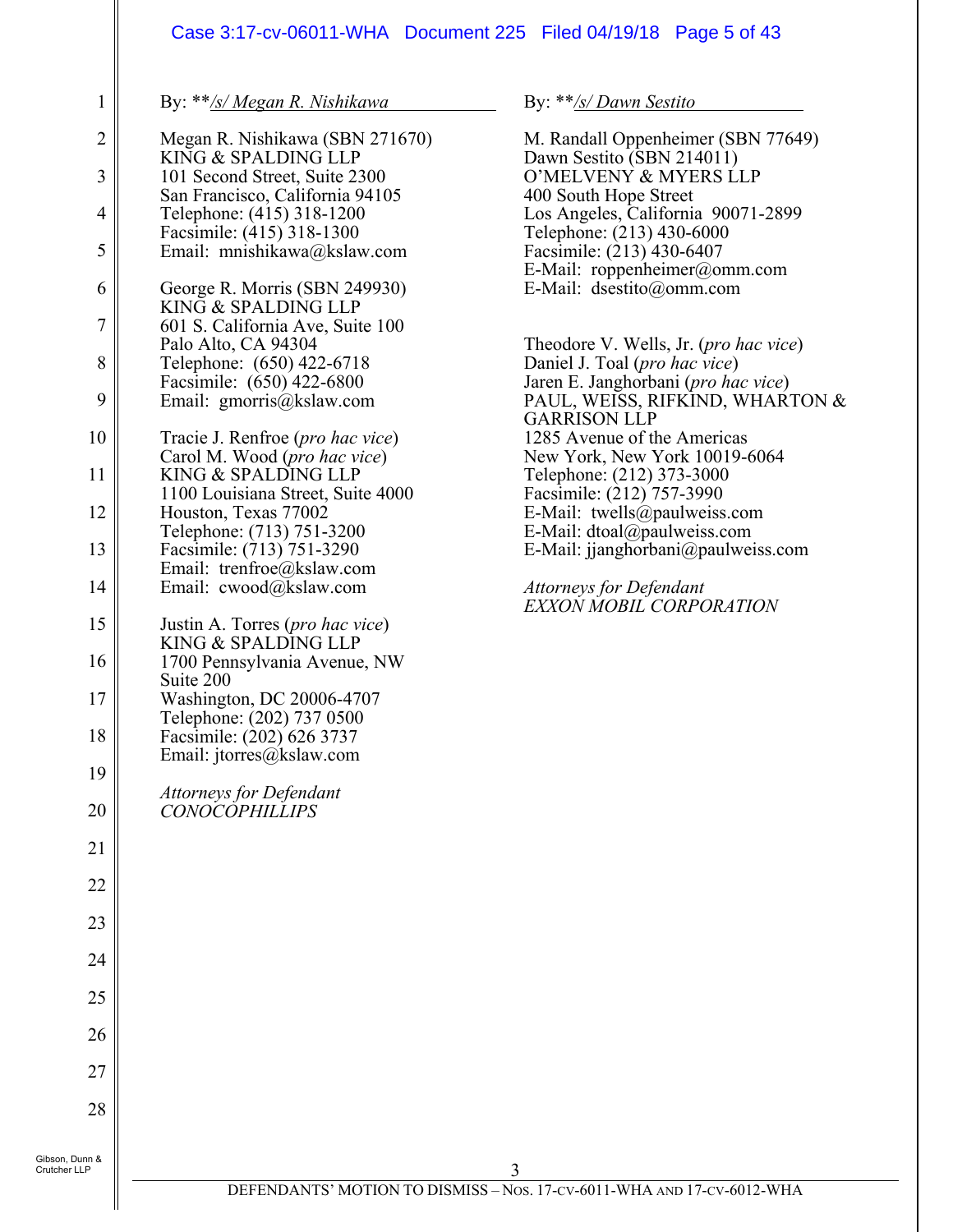#### 1 2 3 4 5 6 7 8 9 10 11 12 13 14 15 16 17 18 19 20 21 22 23 24 25 26 27 28 4 Gibson, Dunn & Crutcher LLP By: \*\**/s/ Daniel P. Collins*  Daniel P. Collins (SBN 139164) MUNGER, TOLLES & OLSON LLP 350 South Grand Avenue Fiftieth Floor Los Angeles, California 90071-3426 Telephone: (213) 683-9100 Facsimile: (213) 687-3702 E-mail: daniel.collins@mto.com Jerome C. Roth (SBN 159483) Elizabeth A. Kim (SBN 295277) MUNGER, TOLLES & OLSON LLP 560 Mission Street Twenty-Seventh Floor San Francisco, California 94105-2907 Telephone: (415) 512-4000 Facsimile: (415) 512-4077 E-mail: jerome.roth@mto.com E-mail: elizabeth.kim@mto.com David C. Frederick (pro hac vice) Brendan J. Crimmins (pro hac vice) Kellogg, Hansen, Todd, Figel & Frederick, PLLC 1615 M Street, N.W., Suite 400 Washington, D.C. 20036 Telephone: (202) 326-7900 Facsimile: (202) 326-7999 E-mail: dfrederick@kellogghansen.com E-mail: bcrimmins@kellogghansen.com *Attorneys for Defendant ROYAL DUTCH SHELL PLC*  \*\* Pursuant to Civ. L.R.  $5-1(i)(3)$ , the electronic signatory has obtained approval from this signatory Case 3:17-cv-06011-WHA Document 225 Filed 04/19/18 Page 6 of 43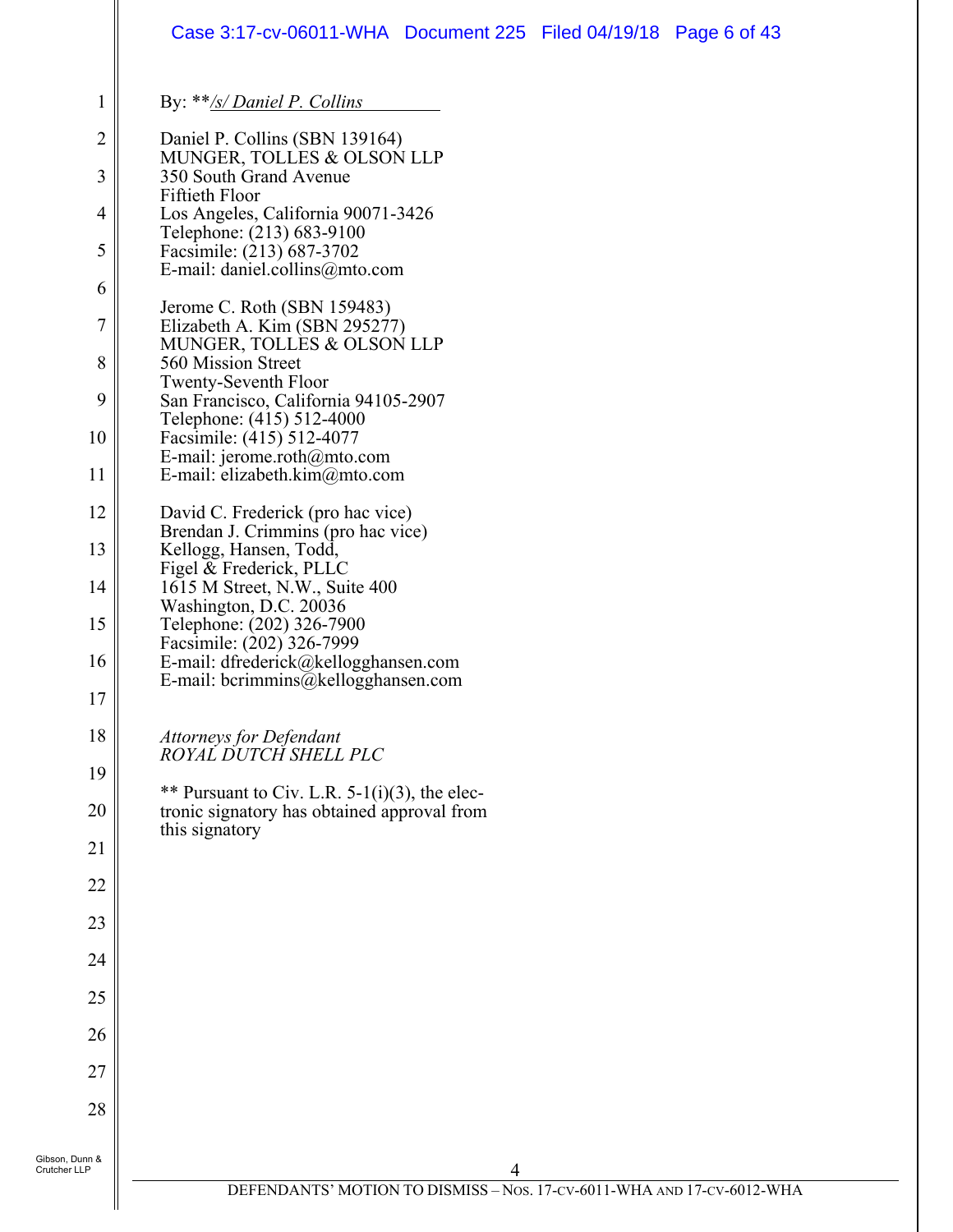| I                   |     |           |                  | <b>TABLE OF CONTENTS</b>                                                                                                                     |
|---------------------|-----|-----------|------------------|----------------------------------------------------------------------------------------------------------------------------------------------|
| $\overline{2}$<br>3 | I.  |           |                  |                                                                                                                                              |
| 4                   | II. |           |                  |                                                                                                                                              |
| 5<br>6              |     | A.        |                  | The Answers to the Court's Questions Highlight Significant Flaws in                                                                          |
| $\overline{7}$      |     | <b>B.</b> |                  | Plaintiffs' Federal Common Law Claims Have Either Been Displaced by<br>Congress or Are Plainly Improper Under Federal Common Law Standards 8 |
| 8<br>9              |     |           | 1.               | Plaintiffs' claims asserting injury based on domestic greenhouse-gas                                                                         |
| 10<br>11            |     |           | 2.               | Plaintiffs' claims are not cognizable under federal common law to the                                                                        |
| 12                  |     |           | 3.               | Congress has displaced any conceivable federal common law nuisance                                                                           |
| 13<br>14            |     |           | $\overline{4}$ . | Plaintiffs have no conceivable federal common law nuisance claim based                                                                       |
| 15                  |     | $C$ .     |                  |                                                                                                                                              |
| 16<br>$17\,$        |     |           | 1.               | Defendants' conduct is authorized and encouraged by law and therefore                                                                        |
| 18<br>19            |     |           | 2.               | Plaintiffs have not alleged that Defendants had sufficient control over the                                                                  |
| 20                  |     |           | 3.               | Plaintiffs cannot prove that Defendants' conduct caused their alleged                                                                        |
| 21                  |     |           | 4.               | The relief Plaintiffs seek is unavailable and would be unconstitutional 22                                                                   |
| 22                  |     | D.        |                  |                                                                                                                                              |
| 23                  | Ш.  |           |                  |                                                                                                                                              |
| 24                  |     |           |                  |                                                                                                                                              |
| 25<br>26            |     |           |                  |                                                                                                                                              |
| 27                  |     |           |                  |                                                                                                                                              |
| 28                  |     |           |                  |                                                                                                                                              |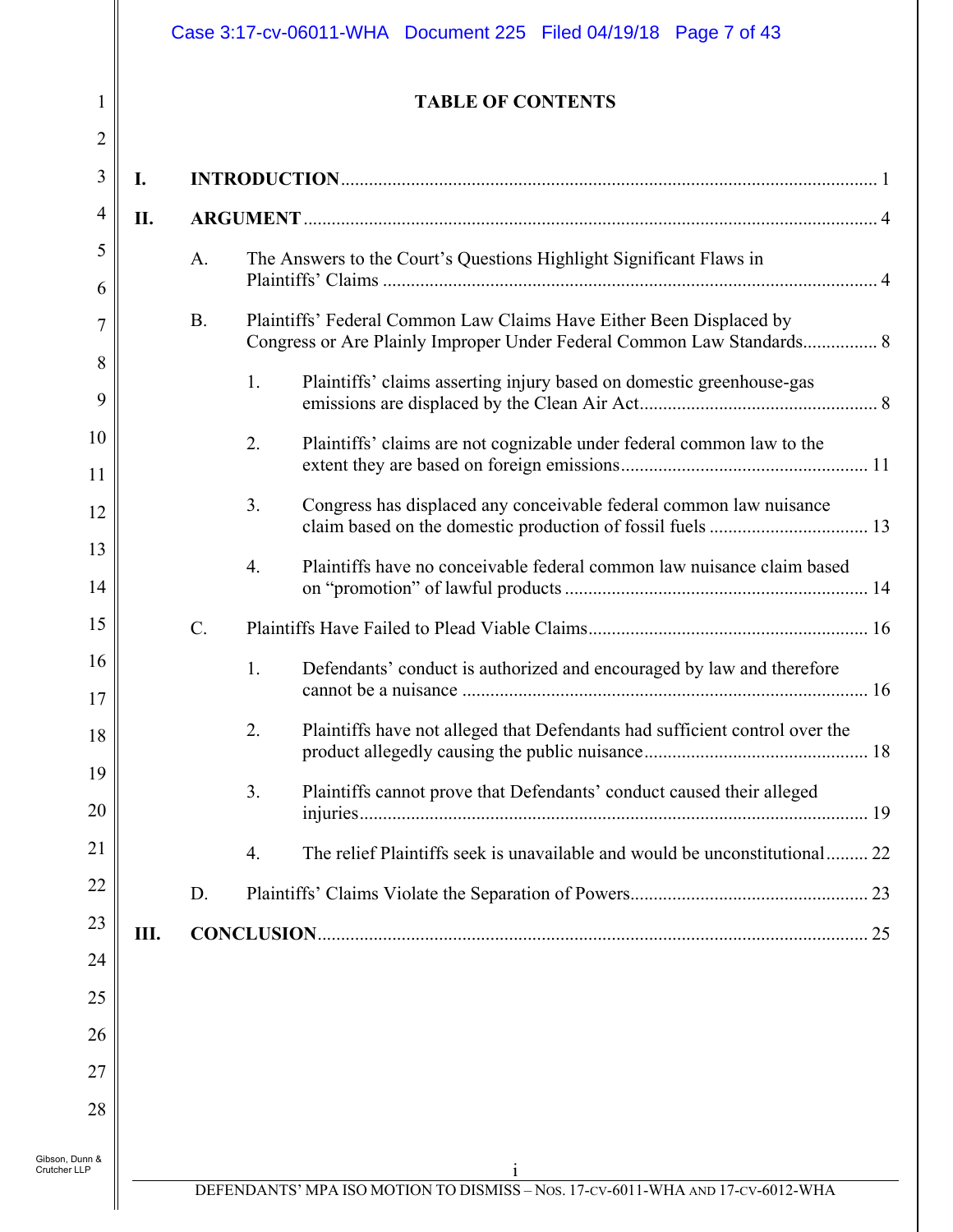# Case 3:17-cv-06011-WHA Document 225 Filed 04/19/18 Page 8 of 43

1

 $\mathsf{l}\mathsf{l}$ 

#### **TABLE OF AUTHORITIES**

| $\overline{2}$                 | <b>Cases</b>                                                             |
|--------------------------------|--------------------------------------------------------------------------|
| 3                              | Allied Tube & Conduit Corp. v. Indian Head, Inc.,                        |
| 4                              |                                                                          |
| 5                              | Am. Elec. Power Co. v. Connecticut,                                      |
| 6                              |                                                                          |
| $\overline{7}$                 | Am. Ins. Ass'n v. Garamendi,                                             |
| 8                              | Amigos Bravos v. U.S. Bureau of Land Mgmt.,                              |
| 9                              |                                                                          |
| 10                             | Benefiel v. Exxon Corp.,                                                 |
| 11                             |                                                                          |
| 12                             | Benz v. Compania Naviera Hidalgo, S.A.,                                  |
| 13                             | BMW of N. Am., Inc. v. Gore,                                             |
| 14                             |                                                                          |
| 15                             | Boyle v. United Tech. Corp.,                                             |
| 16                             | Buckley v. Valeo,                                                        |
| 17                             |                                                                          |
| 18                             | California v. Gen. Motors Corp.,                                         |
| 19                             |                                                                          |
| 20                             | Camden Cty. Bd. of Chosen Freeholders v. Beretta, U.S.A. Corp.,<br>.4.18 |
| 21                             | Citizens United v. FEC,                                                  |
| 22                             |                                                                          |
| 23                             | City of Chi. v. Beretta U.S.A. Corp.,                                    |
| 24                             |                                                                          |
| 25                             | City of Chicago v. Am. Cyanamid Co.,                                     |
| 26                             | City of Manchester v. Nat'l Gypsum Co.,                                  |
| 27                             |                                                                          |
| 28                             |                                                                          |
| Gibson, Dunn &<br>Crutcher LLP | $\ddot{i}$                                                               |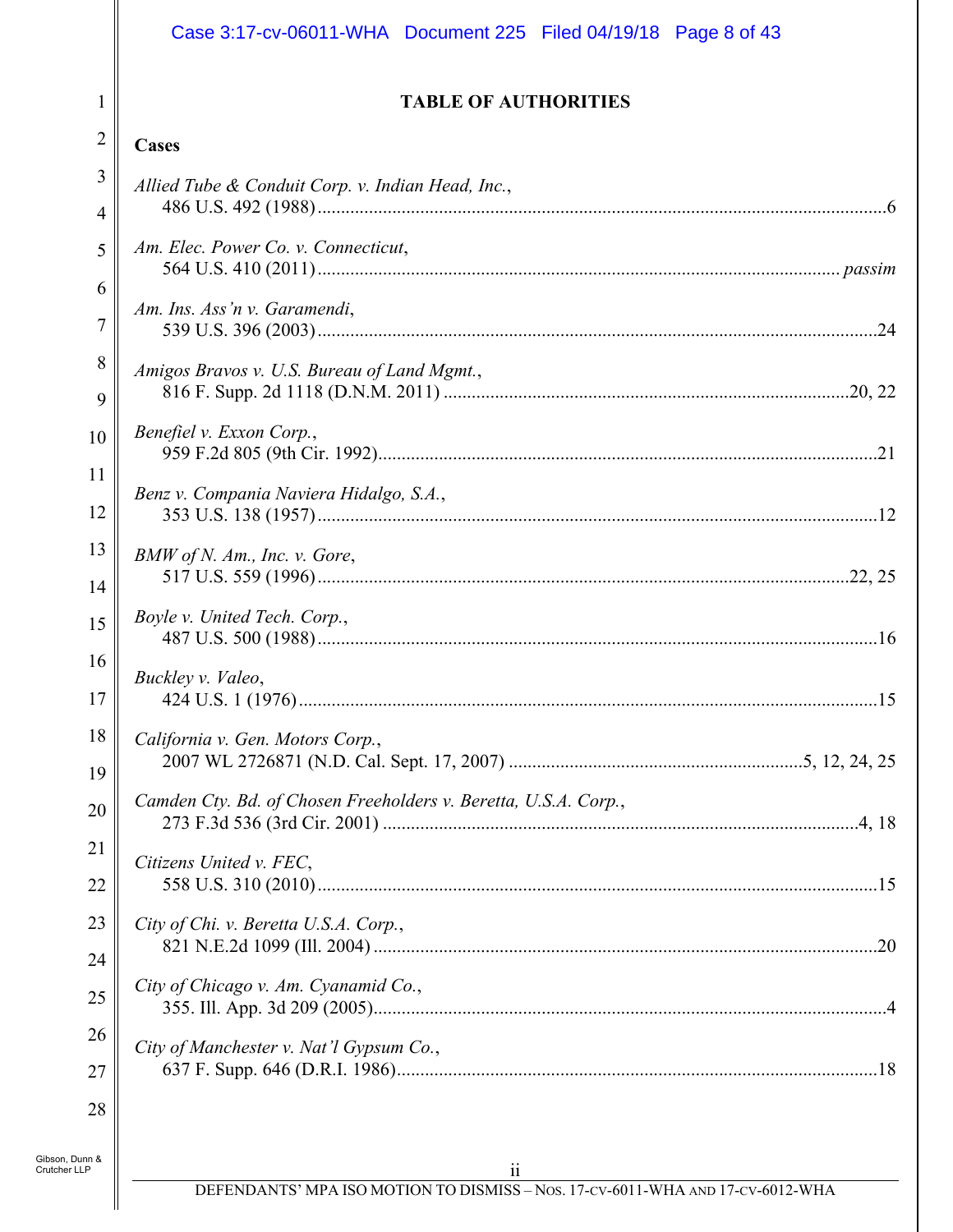#### 1 2 3 4 5 6 7 8 9 10 11 12 13 14 15 16 17 18 19 20 21 22 23 24 25 26 27 *City of Milwaukee v. Illinois*, 451 U.S. 304 (1981) ....................................................................................................................8, 10 *City of Phila. v. Beretta U.S.A., Corp.*, 126 F. Supp. 2d 882 (E.D. Pa. 2000) ................................................................................................4 *City of San Jose v. Monsanto Co.*, 231 F. Supp. 3d 357 (N.D. Cal. 2017) ............................................................................................19 *Comer v. Murphy Oil USA, Inc.*, 839 F. Supp. 2d 849 (S.D. Miss. 2012) .................................................................................5, 22, 24 *Commonwealth Edison Co. v. United States*, 271 F.3d 1327 (Fed. Cir. 2001) .......................................................................................................17 *Connecticut v. Am. Elec. Power Co*., 582 F.3d 309 (2d Cir. 2009) ............................................................................................................16 *N. Carolina, ex rel. Cooper v. Tenn. Valley Auth.*, 615 F.3d 291 (4th Cir. 2010) ...............................................................................................16, 17, 18 *Corp. of Mercer Univ. v. Nat'l Gypsum Co.*, 1986 WL 12447 (M.D. Ga. 1986) .....................................................................................................4 *County of Johnson, Tenn. v. U.S. Gypsum Co.*, 580 F. Supp. 284 (E.D. Tenn. 1984) .................................................................................................4 *County of San Mateo v. Chevron Corp.*, No. 17-cv-04929, ECF No. 223 (N.D. Cal. Mar. 16, 2018)..............................................................2 *DaimlerChrysler Corp. v. Cuno*, 547 U.S. 332 (2006) ........................................................................................................................23 *Diamond v. Chakrabarty*, 447 U.S. 303 (1980) ........................................................................................................................23 *Dina v. People ex rel. Dep't of Transp*., 151 Cal. App. 4th 1029 (2007) .......................................................................................................17 *E. R. R. Presidents Conference v. Noerr Motor Freight, Inc.*, 365 U.S. 127 (1961) ..........................................................................................................................6 *Eastern Enterprises v. Apfel*, 524 U.S. 498 (1998) ........................................................................................................................23 *In re Exxon Valdez*, 270 F.3d 1215 (9th Cir. 2001) .........................................................................................................19 *Farmers Ins. Exch. v. State of Cal.*, Case 3:17-cv-06011-WHA Document 225 Filed 04/19/18 Page 9 of 43

Gibson, Dunn & Crutcher LLP

28

175 Cal. App. 3d 494 (1985) ...........................................................................................................18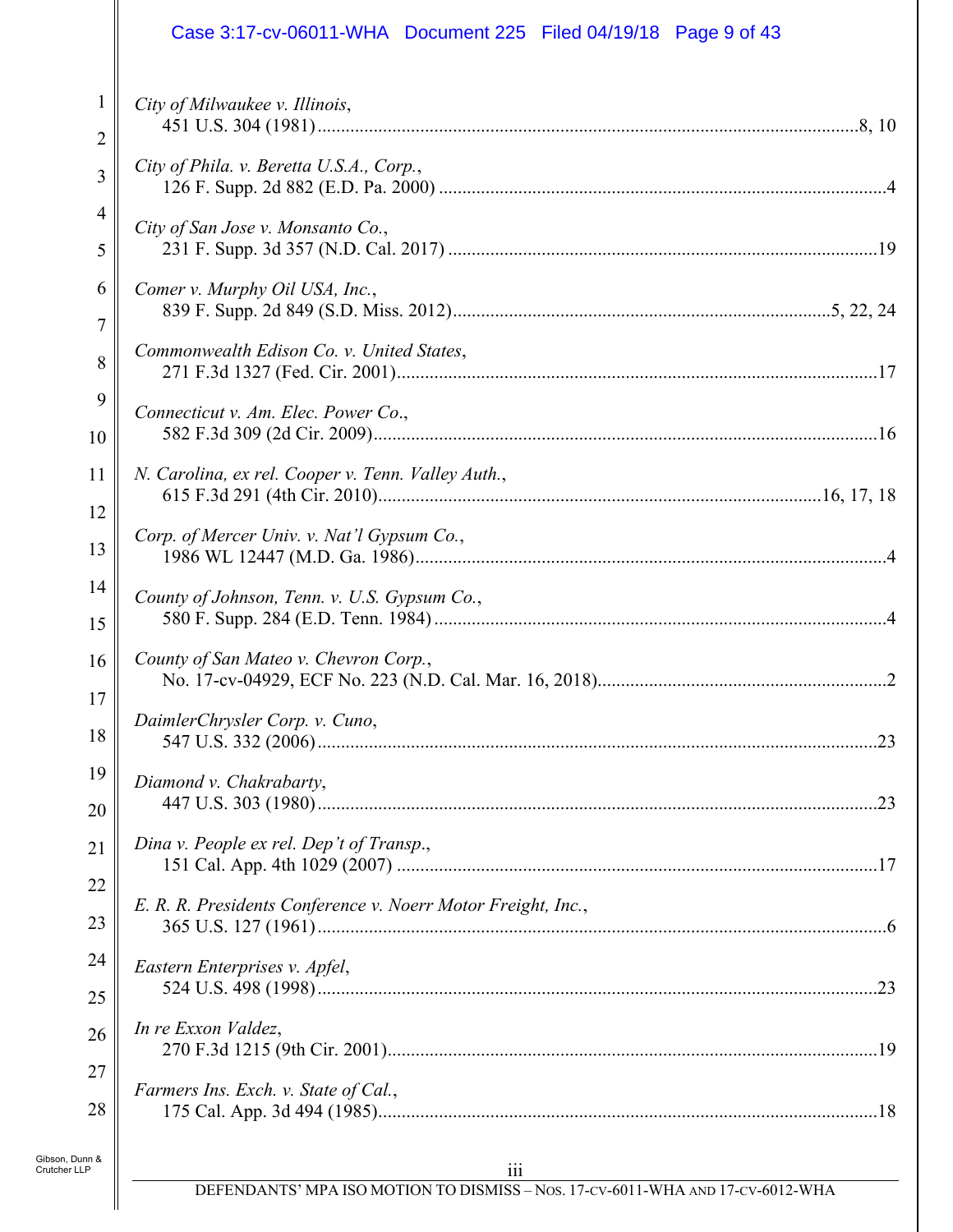# *Foley Bros. v. Filardo*, 336 U.S. 281 (1949) ........................................................................................................................12 *Franklin Cty. Convention Facilities Auth. v. Am. Premier Underwriters*, 61 F. Supp. 2d 740 (S.D. Ohio 1999) .............................................................................................23 *Gordon v. Virtumundo, Inc*., Case 3:17-cv-06011-WHA Document 225 Filed 04/19/18 Page 10 of 43

| 2   |                                                                        |
|-----|------------------------------------------------------------------------|
| 3   | Franklin Cty. Convention Facilities Auth. v. Am. Premier Underwriters, |
| 4   | Gordon v. Virtumundo, Inc.,                                            |
| 5   |                                                                        |
| 6   | Int'l Paper Co. v. Ouellette,                                          |
| 7   | Japan Whaling Ass'n v. Am. Cetacean Soc'y,                             |
| 8   |                                                                        |
| 9   | Kiobel v. Royal Dutch Petroleum Co.,                                   |
| 10  |                                                                        |
| 11  | Korsinsky v. U.S. E.P.A.,                                              |
| 12  | Kurns v. R.R. Friction Prods. Corp.,                                   |
| 13  |                                                                        |
| 14  | La. Pub. Serv. Comm'n v. Tex. & N.O.R. Co.,                            |
| 15  |                                                                        |
| 16  | In re Lead Paint Litig.,                                               |
| 17  | Maine Yankee Atomic Power Co. v. United States,                        |
| 18  |                                                                        |
| 19  | Manistee Town Ctr. v. City of Glendale,                                |
| 20  |                                                                        |
| 21  | McCulloch v. Sociedad Nacional de Marineros de Honduras,               |
| 22  | In re Methyl Tertiary Butyl Ether ("MTBE")                             |
| 23  |                                                                        |
| 24  | Michigan v. U.S. Army Corps of Engineers,                              |
| 25  | Middlesex Cty. Sewerage Auth. v. Nat'l Ass'n Sea Clammers,             |
| 26  |                                                                        |
| 27  | Missouri v. Illinois,                                                  |
| 28  |                                                                        |
| n & |                                                                        |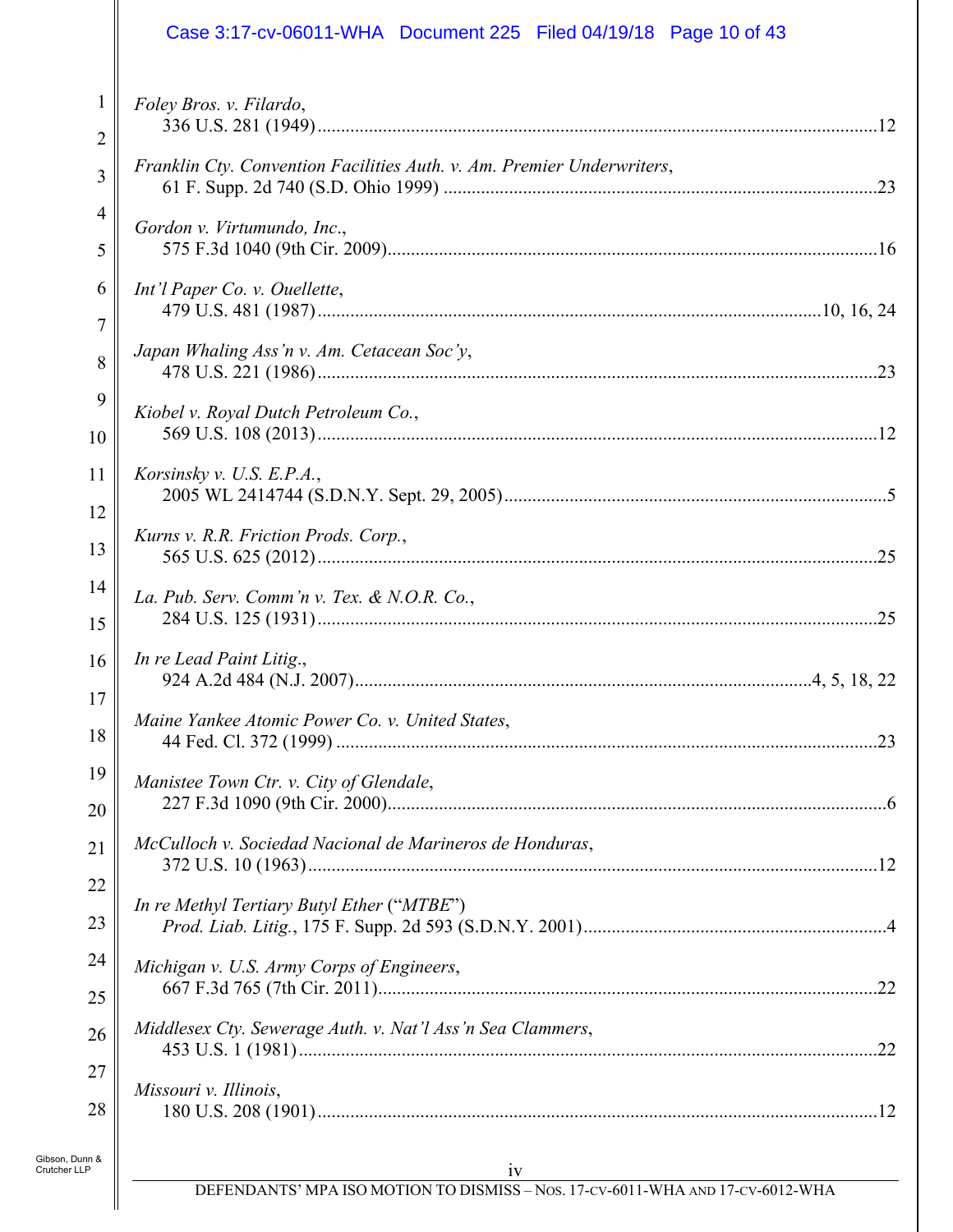# Case 3:17-cv-06011-WHA Document 225 Filed 04/19/18 Page 11 of 43

| $\mathbf{1}$ | Mobil Oil Corp. v. Higginbotham,                                       |
|--------------|------------------------------------------------------------------------|
| 2<br>3       | Morrison v. Nat'l Australia Bank,                                      |
| 4            |                                                                        |
| 5            | N.Y. Cent. R. Co. v. Chisholm,                                         |
| 6            | N.Y. Times Co. v. Sullivan,                                            |
|              |                                                                        |
| 7<br>8       | NAACP v. Claiborne Hardware Co.,                                       |
| 9            |                                                                        |
| 10           | Nat'l Sea Clammers Ass'n v. City of New York,                          |
| 11           | Native Vill. of Kivalina v. ExxonMobil Corp.,                          |
| 12           |                                                                        |
| 13           | Native Vill. of Kivalina v. ExxonMobil Corp.,                          |
| 14           | New $W_{\cdot}$ , L.P. v. City of Joliet,                              |
| 15           |                                                                        |
| 16           | Or. Laborers-Emp'rs Health & Welfare Trust Fund v. Philip Morris Inc., |
| 17           |                                                                        |
| 18           | Osborn v. Irwin Mem'l Blood Bank,                                      |
| 19           | People v. ConAgra Groc. Prods. Co.,                                    |
| 20           |                                                                        |
| 21           | Peterson v. Islamic Rep. of Iran,                                      |
| 22           |                                                                        |
| 23           | Phila. Newspapers, Inc. v. Hepps,                                      |
| 24           | Rubin v. Coors Brewing Co.,                                            |
|              |                                                                        |
|              |                                                                        |
| 25<br>26     | S.F. Chapter of A. Philip Randolph Inst. v. U.S. E.P.A.,               |
| 27           |                                                                        |
| 28           | Sale v. Haitian Ctrs. Council, Inc.,                                   |

║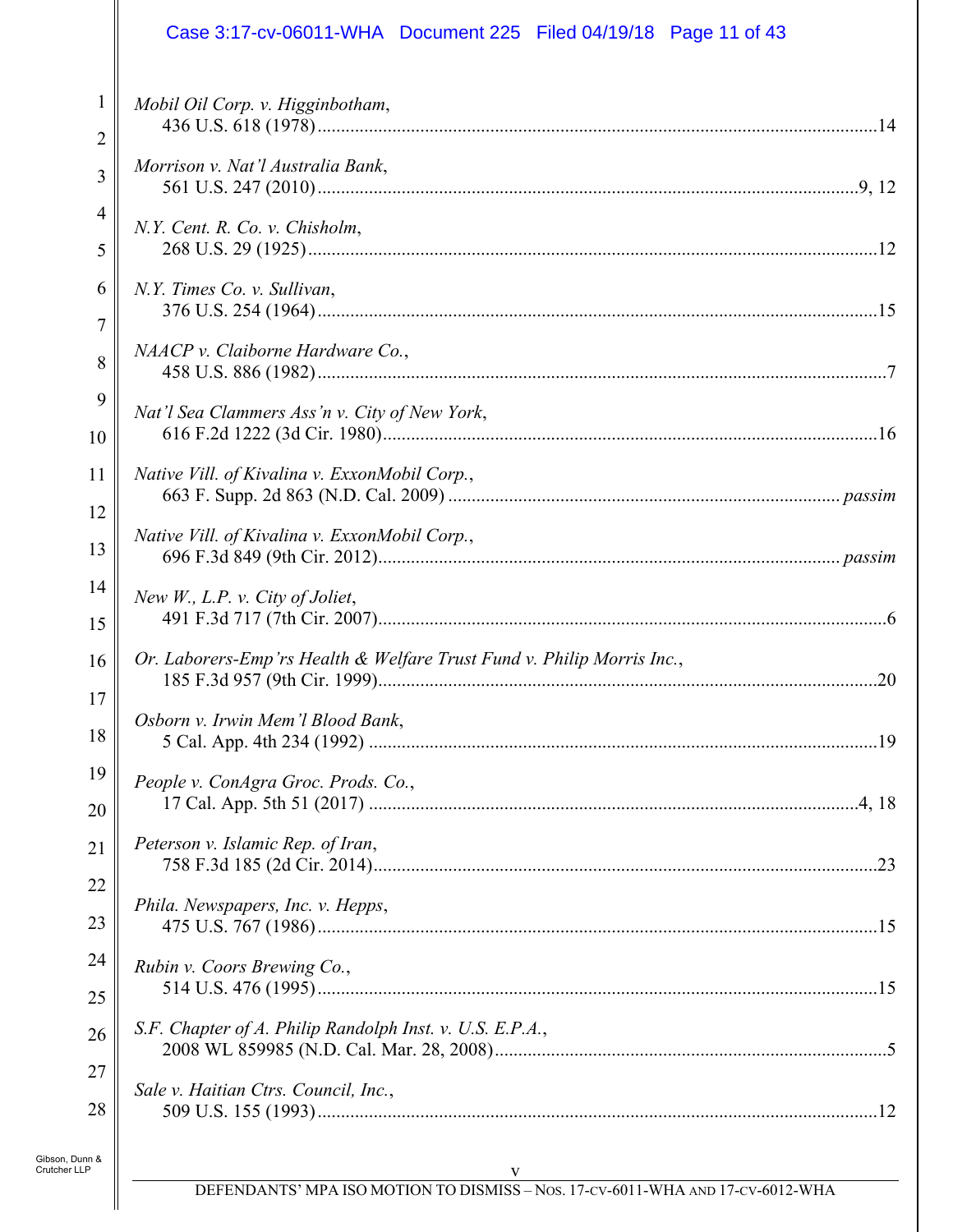# Case 3:17-cv-06011-WHA Document 225 Filed 04/19/18 Page 12 of 43

| 1              | Schweiker v. Chilicky,                                       |
|----------------|--------------------------------------------------------------|
| $\overline{2}$ |                                                              |
| 3              | Sierra Club v. Butz,                                         |
| 4              | Sierra Club v. U.S. Def. Energy Support Ctr.,                |
| 5              |                                                              |
| 6              | Smith v. United States,                                      |
| $\overline{7}$ |                                                              |
| 8              | Sorrell v. IMS Health Inc.,                                  |
|                |                                                              |
| 9              | Sosa v. Alvarez-Machain,                                     |
| 10             |                                                              |
| 11             | Spitzer v. Sturm Ruger & Co., Inc.,                          |
|                |                                                              |
| 12             | State Farm Mut. Auto. Ins. Co. v. Campbell,                  |
| 13             |                                                              |
| 14             | State v. Lead Indus. Ass'n, Inc.,                            |
| 15             |                                                              |
|                |                                                              |
| 16             | Texas Indus., Inc. v. Radcliff Materials, Inc.,              |
| 17             |                                                              |
| 18             | Tioga Pub. Sch. Dist. v. U.S. Gypsum Co.,                    |
| 19             |                                                              |
|                | Tuosto v. Philip Morris USA Inc.,                            |
| 20             |                                                              |
| 21             | United Mine Workers v. Pennington,                           |
| 22             |                                                              |
| 23             | United States v. Pink,                                       |
|                |                                                              |
| 24             | United States v. Standard Oil Co.,                           |
| 25             |                                                              |
| 26             | Varjabedian v. City of Madera,                               |
|                |                                                              |
| 27             | Video Int'l Prod., Inc. v. Warner-Amex Cable Commc'ns, Inc., |
| 28             |                                                              |
| Gibson, Dunn & |                                                              |
| Crutcher LLP   | V1                                                           |

 $\parallel$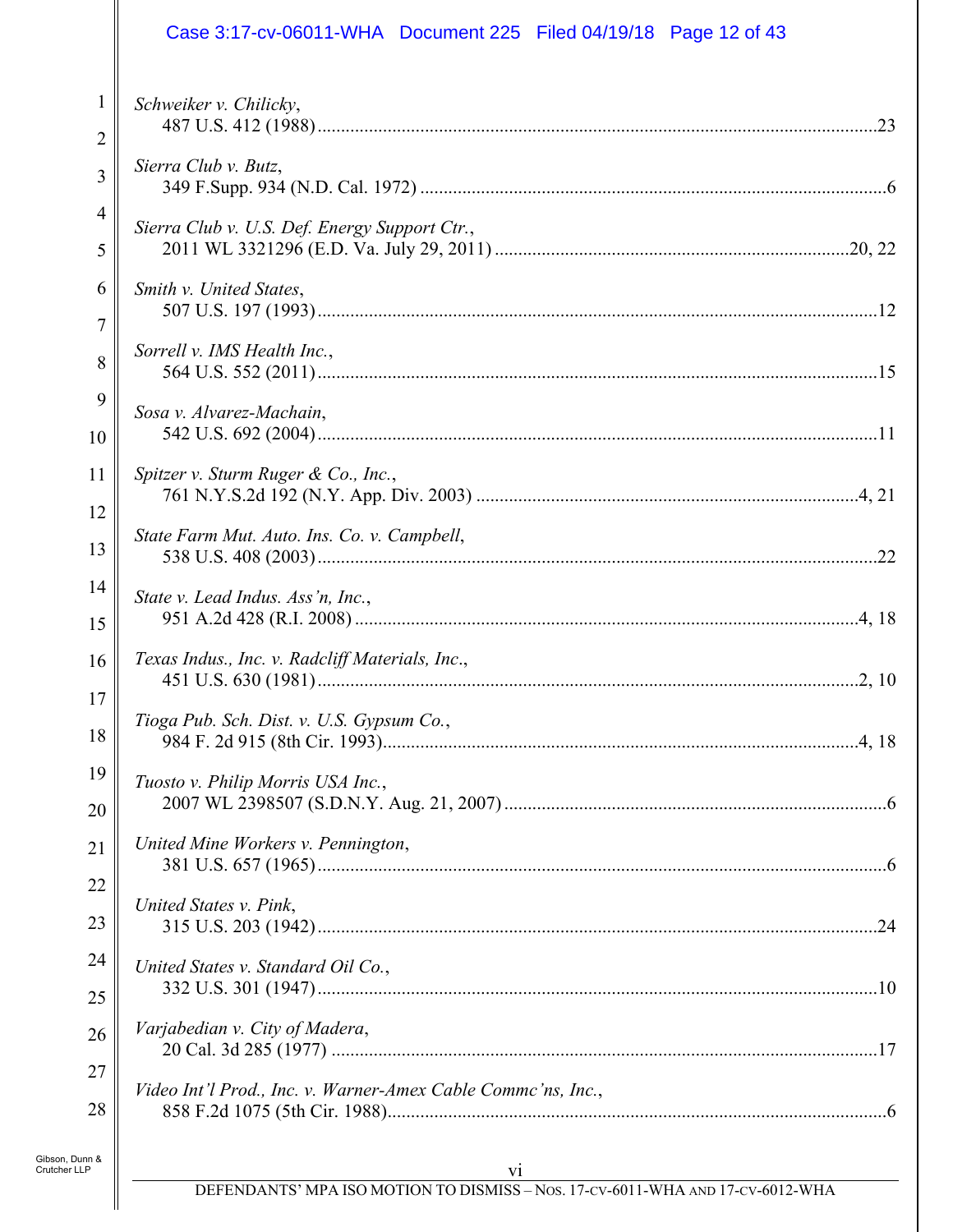# Case 3:17-cv-06011-WHA Document 225 Filed 04/19/18 Page 13 of 43

| 1<br>$\overline{2}$ | Vieth v. Jubelirer, |  |
|---------------------|---------------------|--|
| 3                   | White v. Lee,       |  |
| 4                   | <b>Statutes</b>     |  |
| 5                   |                     |  |
| 6<br>7              |                     |  |
| 8                   |                     |  |
| 9                   |                     |  |
| 10                  |                     |  |
| 11                  |                     |  |
| 12                  |                     |  |
| 13                  |                     |  |
| 14                  |                     |  |
| 15                  |                     |  |
| 16                  |                     |  |
| 17                  |                     |  |
| 18                  |                     |  |
| 19<br>20            |                     |  |
| 21                  |                     |  |
| 22                  |                     |  |
| 23                  |                     |  |
| 24                  |                     |  |
| 25                  |                     |  |
| 26                  |                     |  |
| 27                  |                     |  |
| 28                  |                     |  |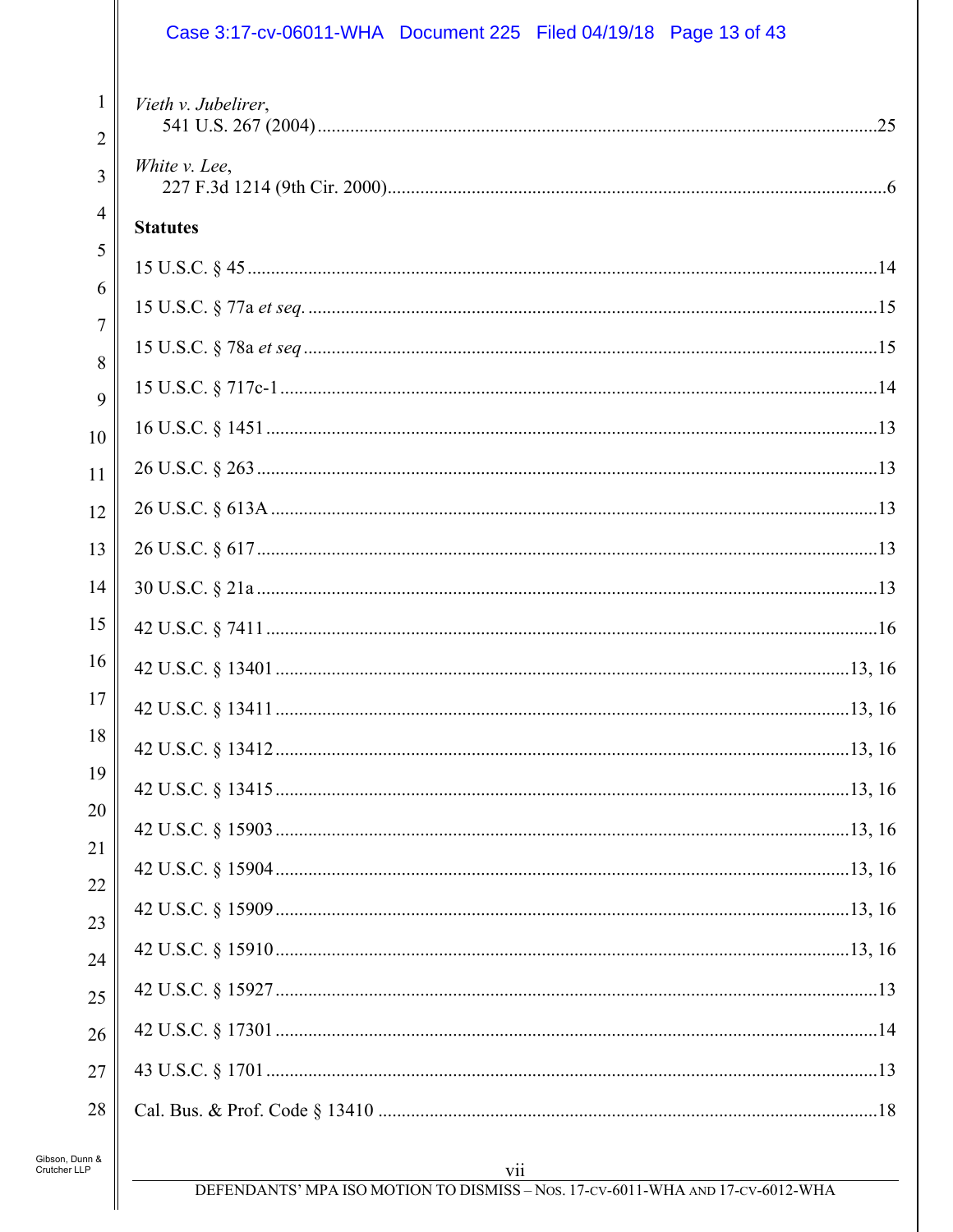# Case 3:17-cv-06011-WHA Document 225 Filed 04/19/18 Page 14 of 43

| $\mathbf{1}$ |                                                                                    |  |
|--------------|------------------------------------------------------------------------------------|--|
| 2            |                                                                                    |  |
| 3            |                                                                                    |  |
| 4            |                                                                                    |  |
| 5            |                                                                                    |  |
| 6            |                                                                                    |  |
| 7            |                                                                                    |  |
| 8            |                                                                                    |  |
| 9            |                                                                                    |  |
| 10<br>11     | <b>Other Authorities</b>                                                           |  |
|              | Energy Policy Act of 2005: Hearings Before the Subcomm. on Energy $\&$ Air Quality |  |
| 12           |                                                                                    |  |
| 13<br>14     | Hearing Before the Subcomm. on Toxic Substances & Envtl. Oversight of the S.       |  |
| 15           | Hearings Before the S. Comm. on Energy & Nat. Res., 102d Cong. 208 (1992) 24       |  |
| 16<br>17     | Hearings Before the Subcomm. on Envtl. Pollution of the S. Comm. on Env't & Pub.   |  |
| 18           | National Climate Program Act: Hearing Before the Subcomm. on the Env't & the       |  |
| 19           | <b>Treatises</b>                                                                   |  |
| 20           |                                                                                    |  |
| 21           |                                                                                    |  |
| 22           |                                                                                    |  |
| 23<br>24     |                                                                                    |  |
| 25           |                                                                                    |  |
| 26           |                                                                                    |  |
| 27           | <b>Regulations</b>                                                                 |  |
| 28           |                                                                                    |  |
|              |                                                                                    |  |
|              |                                                                                    |  |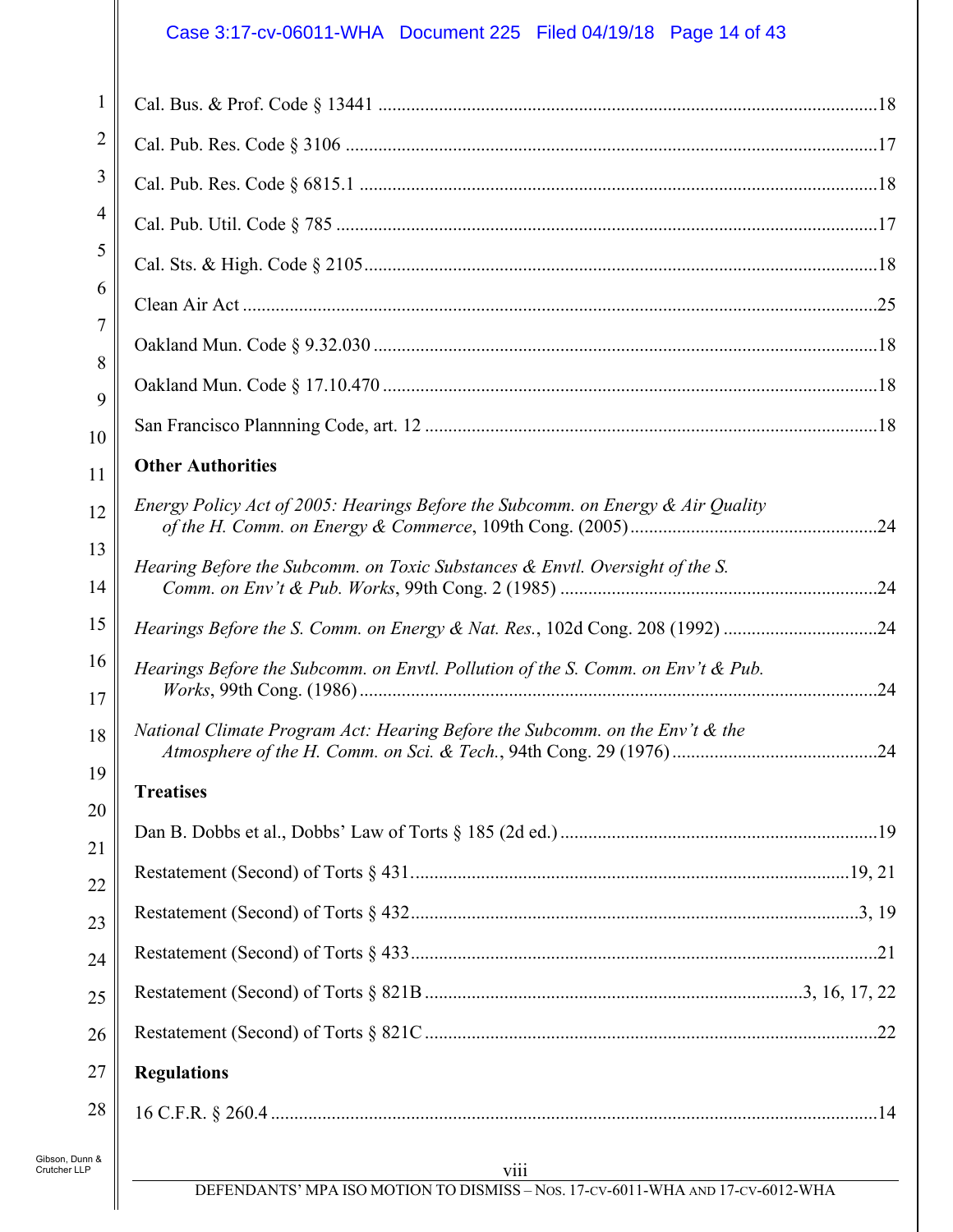### Case 3:17-cv-06011-WHA Document 225 Filed 04/19/18 Page 15 of 43

| $\overline{2}$ |  |
|----------------|--|
| $\overline{3}$ |  |
| $\overline{4}$ |  |
| 5              |  |
| 6              |  |
| $\tau$         |  |
| 8<br>9         |  |

| 5               |
|-----------------|
| 6               |
| $\overline{7}$  |
| 8               |
| 9               |
| 10              |
| 11              |
| 12              |
| 13              |
| $\overline{14}$ |
| 15              |
| 16              |
| 17              |
| 18              |
| 19              |
| 20              |
| $\overline{21}$ |
| $\overline{22}$ |
| 23              |

24

25

26

27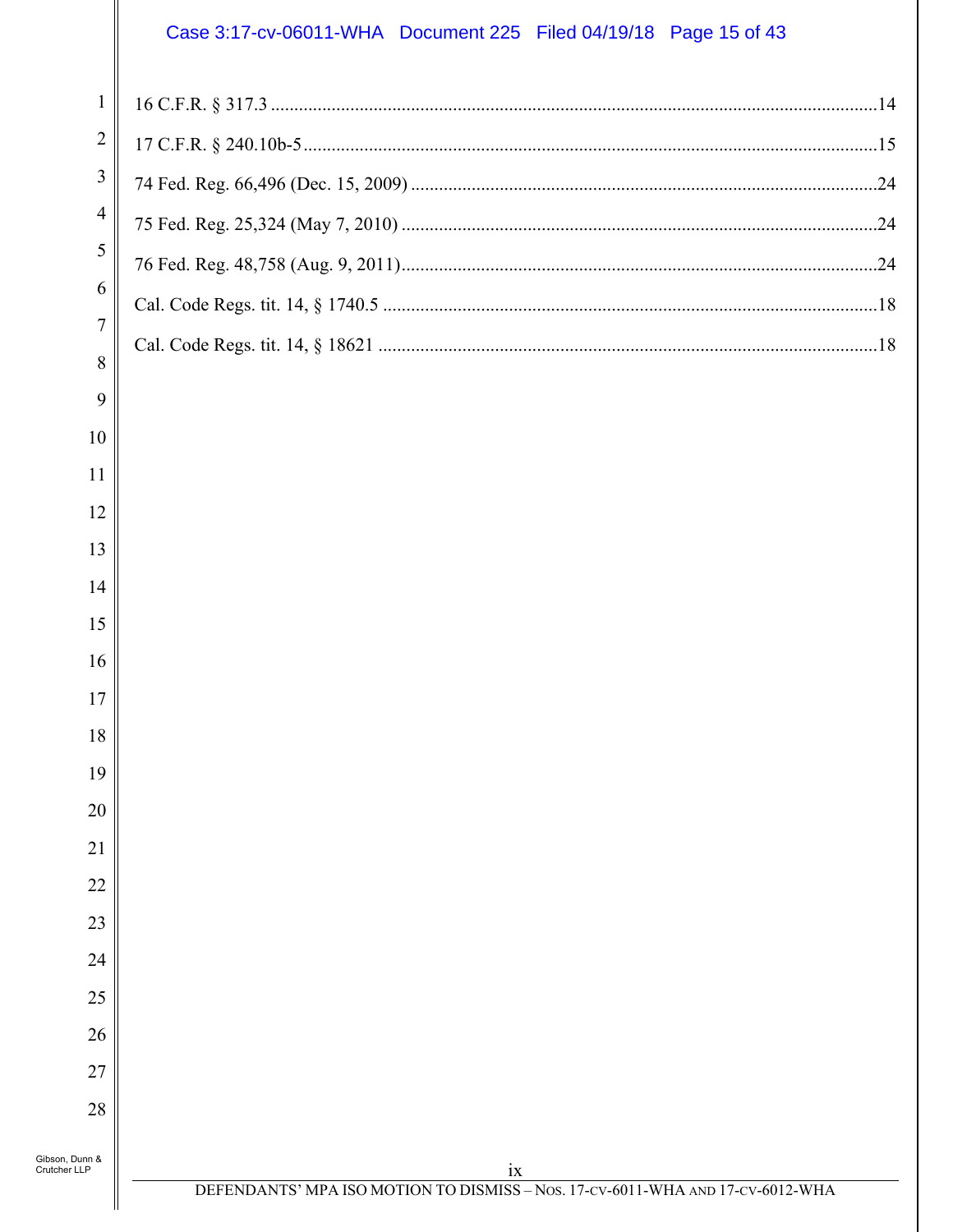#### **MEMORANDUM OF POINTS AND AUTHORITIES**

# **I. INTRODUCTION**

Plaintiffs seek to hold five publicly traded energy companies liable for the impacts of "the national and international phenomenon of global warming," including "the melting of the ice caps, the rising of the oceans, and the inevitable flooding of coastal lands." No. 17-cv-06011, ECF No. 134 at 3, 5. Although Plaintiffs initially tried to label their claims as arising under state law, and although Plaintiffs' amended Complaint purports to assert claims under both state and federal law, this Court properly held that their claims necessarily arise—if at all—*only* under federal common law. This is so because "the scope of the worldwide predicament [of climate change] demands the most comprehensive view available," which here "means our federal courts and our federal common law." *Id.* at 5. The Court cautioned, however, that "[t]his is not to say that the ultimate answer under our federal common law will favor judicial relief." *Id.* In fact, Plaintiffs have not stated viable federal common law claims for public nuisance for several reasons.

14 15 16 17 18 19 20 21 22 23 24 25 26 27 *First*, there is no federal common law remedy for Plaintiffs' claims, both because Congress has eliminated any such remedy with respect to domestic activities by "speak[ing] directly to the question at issue," *Am. Elec. Power Co. v. Connecticut*, 564 U.S. 410, 424 (2011) ("*AEP*") (quotation marks and citation omitted), and because federal common law principles do not grant Plaintiffs a cause of action for foreign activities. There is no question that Plaintiffs' claims would be displaced if they were based solely and directly on domestic greenhouse gas emissions—the Supreme Court, Ninth Circuit, and this Court have all held so, and Plaintiffs have admitted as much. *See id.*; *Native Vill. of Kivalina v. ExxonMobil Corp.*, 696 F.3d 849, 856–57 (9th Cir. 2012); No. 17-cv-06011, ECF No. 134 at 7; ECF No. 108 at 2 (admitting that "the Clean Air Act displaces the federal common law of interstate pollution"). As this Court recognized, however, Plaintiffs seek to evade *AEP* and *Kivalina* by "fixat [ing] on an earlier moment in the train of industry, the earlier moment of production and sale of fossil fuels, not their combustion." ECF No. 134 at 6. As a result of such creative pleading, this Court expressed its view that "*AEP* and *Kivalina* . . . did not recognize the displacement of the federal common law claims raised here." *Id*.

28

1

2

3

4

5

6

7

8

9

10

11

12

13

But even though *AEP* and *Kivalina* may not have addressed the precise claims at issue here,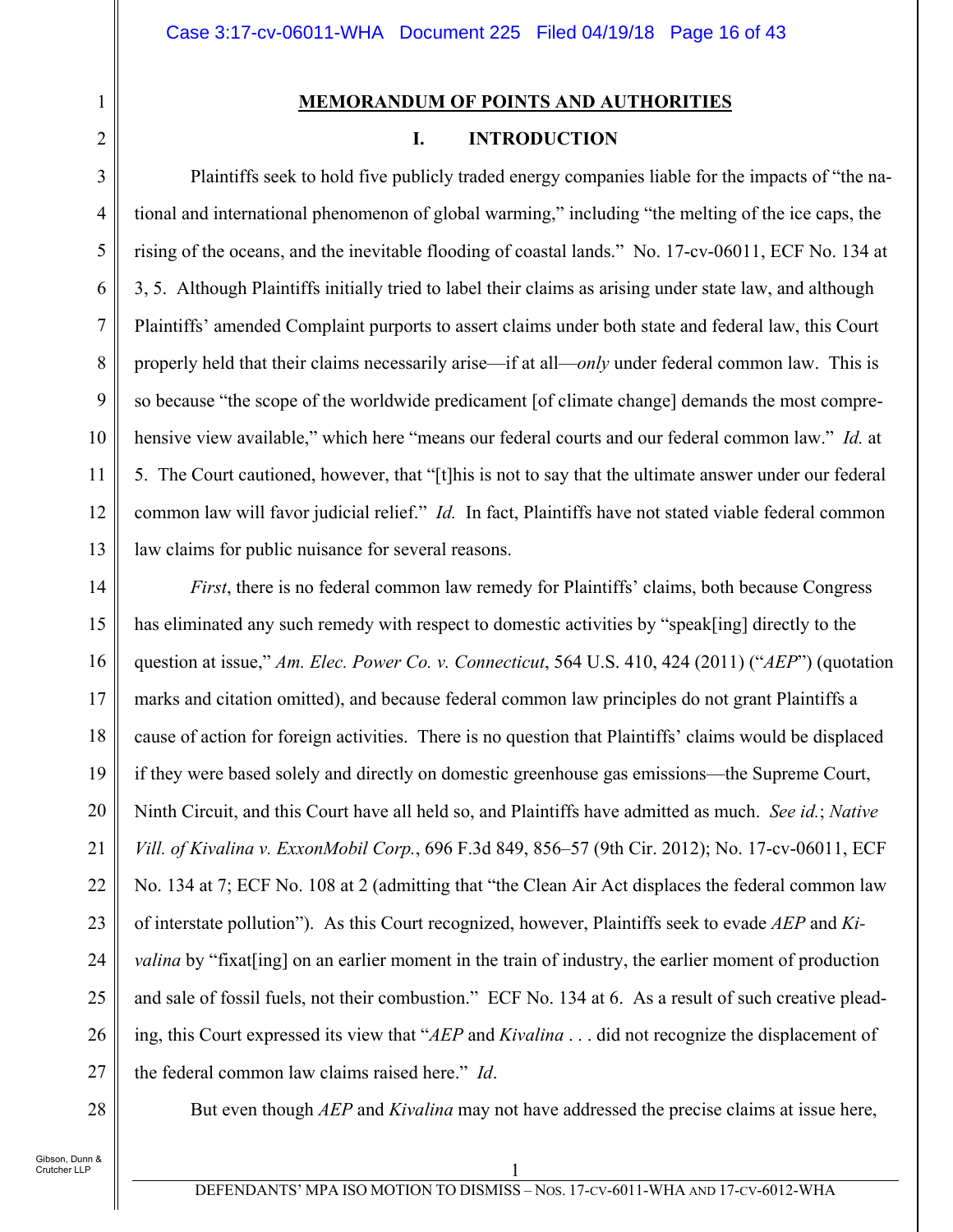#### Case 3:17-cv-06011-WHA Document 225 Filed 04/19/18 Page 17 of 43

1 2 3 4 5 6 7 8 9 10 11 12 13 14 15 16 17 18 19 20 21 Plaintiffs' claims are nevertheless displaced because they ultimately turn on the alleged harm caused by domestic fossil fuel *emissions*. After all, Plaintiffs do not assert that the mere extraction or sale of fossil fuels created the alleged nuisance (nor could they), but rather that the *combustion* of fossil fuels by third-party users—such as Plaintiffs themselves—causes global warming and rising seas. The Court would thus need to find that greenhouse gas emissions are themselves a public nuisance—*i.e.*, that they unreasonably interfere with a public right—before it could assess the reasonableness of Defendants' alleged conduct. But that is the precise determination that Congress has taken away from federal courts and given to the Environmental Protection Agency ("EPA"). *See AEP*, 564 U.S. at 428; *Kivalina*, 696 F.3d at 857; *see also County of San Mateo v. Chevron Corp.*, No. 17-cv-04929, ECF No. 223 at 2 (N.D. Cal. Mar. 16, 2018) ("[*AEP*] did not confine its holding about the displacement of federal common law to particular sources of emissions, and *Kivalina* did not apply [*AEP*] in such a limited way."). In any event, even when Plaintiffs' claims are construed as targeting fossil fuel production and promotion, rather than emissions, they are still displaced by the many federal statutes that expressly regulate (and, in fact, encourage) such conduct. In short, Plaintiffs cannot avoid the dispositive effects of *AEP* and *Kivalina* as to domestic activities*.* As to Plaintiffs' claims based on foreign activities, federal common law principles do not support recognition of such an unprecedented cause of action, which would dramatically encroach upon policy judgments that are more appropriately made by Congress and the Executive. And as to all claims, because the "nature of the controversy makes it inappropriate for state law to control," *Texas Indus., Inc. v. Radcliff Materials, Inc*., 451 U.S. 630, 641 (1981), there is no remedy available for Plaintiffs' claims under federal or state law—leaving dismissal as the only option.

27

28

*Second*, Plaintiffs fail to plead the required elements of a federal common law claim for public nuisance in at least four respects. (1) Plaintiffs have not alleged—and cannot allege—that Defendants' conduct was "unauthorized" by law. To the contrary, the production of fossil fuels is specifically authorized and encouraged by numerous federal, state, and local laws. (2) It is undisputed that Defendants did not control the fossil fuels at the time the alleged nuisance was created—*i.e.*, when the fuel was combusted—and thus cannot be held liable under black-letter nuisance law. (3) The Amended Complaint itself makes plain that Defendants' alleged conduct is not the actual or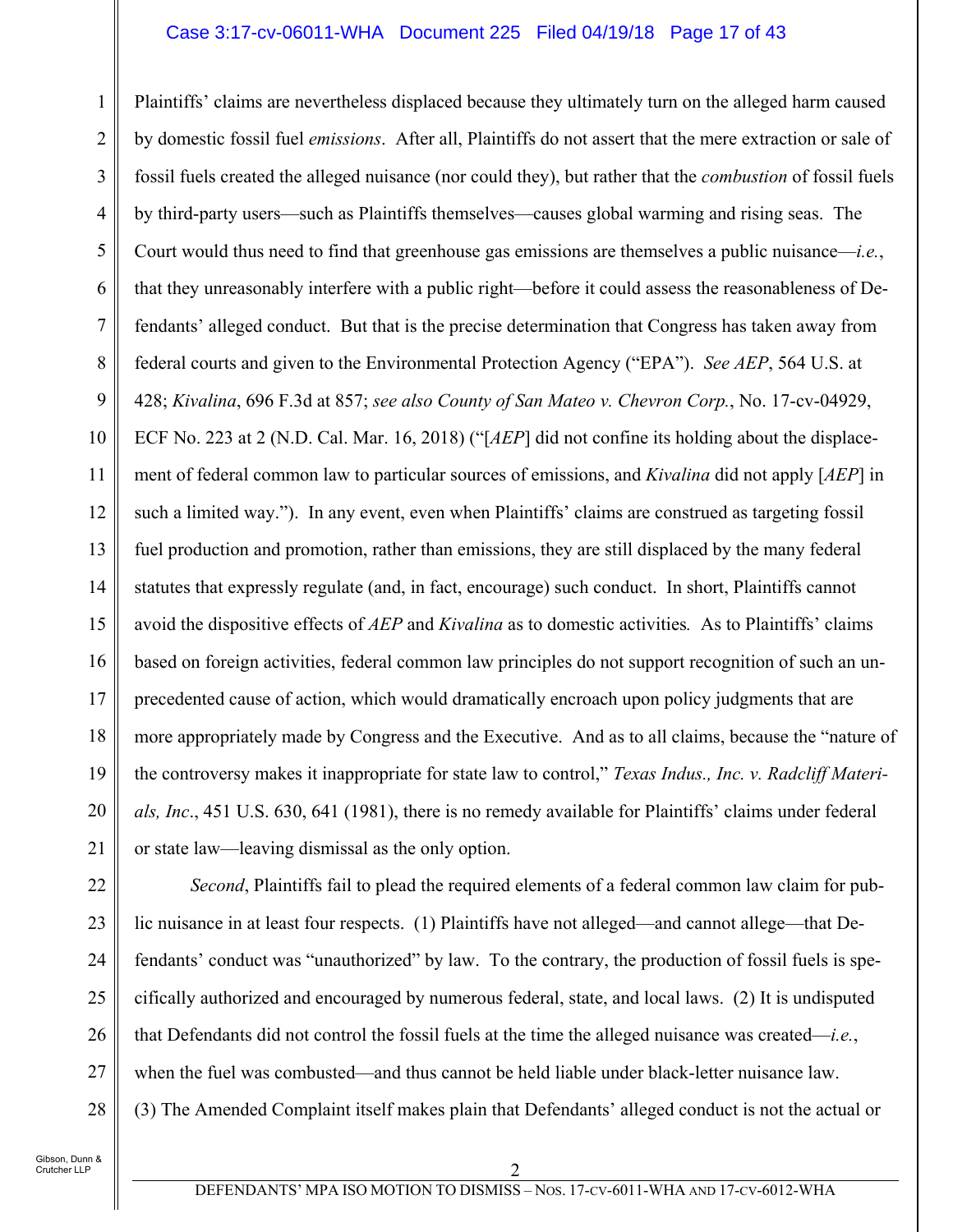#### Case 3:17-cv-06011-WHA Document 225 Filed 04/19/18 Page 18 of 43

1 2 3 4 5 6 7 8 9 10 11 12 13 14 15 16 17 legal cause of Plaintiffs' purported injuries. Rather, Plaintiffs' claims depend on an attenuated causal chain including billions of intervening third parties—*i.e.*, fossil fuel users like Plaintiffs themselves and complex environmental phenomena occurring worldwide over many decades. Because of the nature of the phenomena alleged, there is "no realistic possibility of tracing any particular alleged effect of global warming to any particular [action] by any specific person, entity, [or] group at any particular point in time." *Native Vill. of Kivalina v. ExxonMobil Corp.*, 663 F. Supp. 2d 863, 880 (N.D. Cal. 2009), *aff'd*, 696 F.3d 849 (9th Cir. 2012). Moreover, Plaintiffs do not (and cannot) allege that Defendants' actions, by themselves, were sufficient to cause the climate-related harms Plaintiffs assert here. Restatement (Second) of Torts § 432(1). (4) The "abatement fund" Plaintiffs request is simply damages by another name—*i.e.*, money they can spend on favored projects—and courts are permitted to award damages only for harm "actually incurred." Restatement § 821B, cmt. i. But Plaintiffs allege, at most, speculative future harms that may never occur. Plaintiffs' requested damages award would also violate Defendants' constitutional due process rights by imposing massive retroactive liability for conduct that was legal—in fact, encouraged—at the time it occurred (and still is today), as well as for protected First Amendment activities. In sum, Plaintiffs were correct when they conceded in their Motion to Remand that "[a]pplying federal common law to producer-based cases would extend the scope of federal nuisance law well beyond its original justification." ECF No. 64 at 9.

*Third*, even if Plaintiffs had managed to plead viable, non-displaced, federal common law claims (and they have not), judicial resolution would still be inappropriate because the relief Plaintiffs seek from this (or any other) Court would impermissibly invade the province of the federal Executive branch in conducting foreign affairs and intrude on the federal Legislative branch's constitutionally prescribed role in regulating interstate and foreign commerce, violating the U.S. Constitution's separation of powers. Plaintiffs' claims are thus inherently incapable of resolution by *any* court—federal or state—because there is no legal standard for adjudicating them.

25 26 27 At bottom, Plaintiffs seek to regulate the nationwide—indeed, worldwide—activity of companies that supply the fuels that enable production and innovation, literally keep the lights and heat on, power transportation, and form the basic materials for countless consumer products. Because such

Gibson, Dunn & Crutcher LLP

18

19

20

21

22

23

24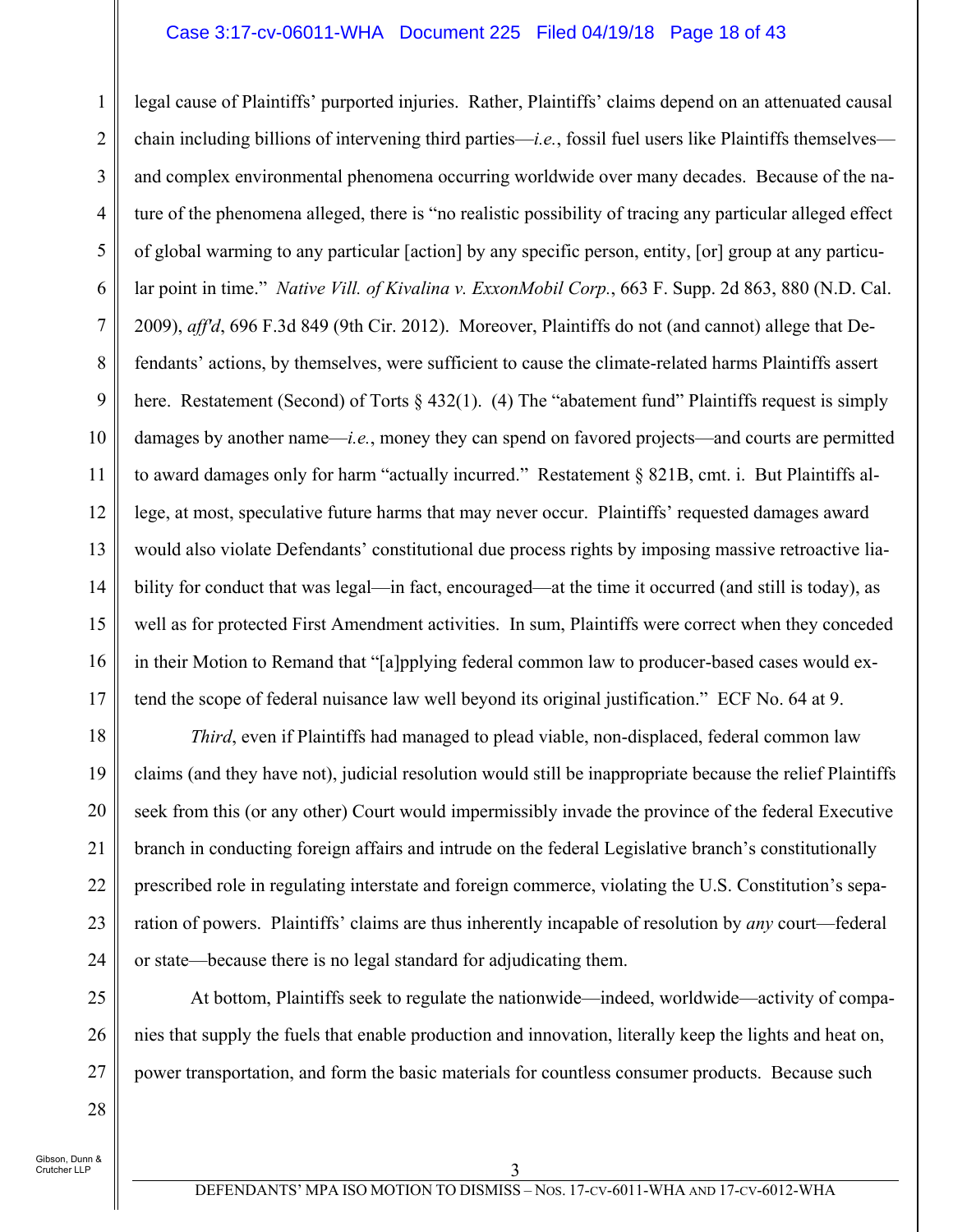### Case 3:17-cv-06011-WHA Document 225 Filed 04/19/18 Page 19 of 43

claims contradict numerous federal statutes and raise myriad constitutional issues, they have been repeatedly rejected by U.S. courts. The result here should be the same.

#### **II. ARGUMENT**

1

2

3

4

5

6

7

#### **A. The Answers to the Court's Questions Highlight Significant Flaws in Plaintiffs' Claims**

On March 27, 2018, this Court asked the parties to address four questions relevant to Defendants' motion to dismiss for failure to state a claim. ECF No. 192. The answers to these questions highlight Plaintiffs' failure to plead a viable nuisance claim—whether under federal or state law.

8 9 10 11 12 13 14 15 **1.** Defendants are not aware of *any* "state [or] federal court decisions sustaining a nuisance theory of liability based on the otherwise lawful sale of a product where the seller financed and/or sponsored research or advertising intended to cast doubt on studies showing that use of the product would harm public health or the environment at large." ECF No. 192 at 1. Defendants have not identified any cases squarely rejecting precisely such a theory of liability, but courts have rejected the vast majority of cases where plaintiffs have alleged public nuisance claims based on the promotion and sale of lawful products on various grounds.<sup>2</sup> Moreover, *no court* has ever held that public nuisance claims based on the production or distribution of lawful products can proceed under federal

16

<sup>17</sup> 18 19 20 21 22 23 24 25 26 27 28  $\overline{a}$ <sup>2</sup> *See, e.g., Camden Cty. Bd. of Chosen Freeholders v. Beretta, U.S.A. Corp.*, 273 F.3d 536, 539–540 (3d. Cir. 2001) (dismissing nuisance claim for lack of control and causation and holding "no New Jersey court has ever allowed a public nuisance claim against manufacturers for lawful products that are lawfully placed in the stream of commerce"); *Tioga Pub. Sch. Dist. v. U.S. Gypsum Co.*, 984 F. 2d 915, 920 (8th Cir. 1993) (dismissing nuisance claim and noting no "North Dakota case[] [has] extend[ed] the application of the nuisance statute to situations where one party has sold to the other a product that later is alleged to constitute a nuisance"); *City of Phila. v. Beretta U.S.A.*, Corp., 126 F. Supp. 2d 882, 909 (E.D. Pa. 2000) (holding that "products which function properly do not constitute a public nuisance"); *Corp. of Mercer Univ. v. Nat'l Gypsum Co.*, 1986 WL 12447, \*5–6 (M.D. Ga. 1986) (dismissing nuisance claim for lack of control); *County of Johnson, Tenn. v. U.S. Gypsum Co.*, 580 F. Supp. 284, 294 (E.D. Tenn. 1984) (same); *State v. Lead Indus., Ass'n, Inc.*, 951 A.2d 428,455–56 (R.I. 2008) (dismissing nuisance claim because defendants did not have "control over the product causing the alleged nuisance" at time of alleged injury and finding that "[t]he law of public nuisance never before has been applied to products, however harmful"); *In re Lead Paint Litig*., 924 A.2d 484 (N.J. 2007) (dismissing nuisance claim for lack of control); *City of Chicago v. Am. Cyanamid Co.*, 355. Ill. App. 3d 209, 225 (2005) (dismissing nuisance claim for lack of proximate cause); *Spitzer v. Sturm Ruger & Co., Inc.*, 761 N.Y.S.2d 192, 194-95 (N.Y. App. Div. 2003) ("The New York Court of Appeals has never recognized a common-law public nuisance cause of action based on allegations" of "manufacturing, distributing and marketing practices."). *But see*, *In re Methyl Tertiary Butyl Ether* ("*MTBE*") *Prod. Liab. Litig.*, 175 F. Supp. 2d 593, 628 (S.D.N.Y. 2001) (finding nuisance liability but not considering whether defendants financed or sponsored research to cast doubt on studies indicating that use of the lawful product might be harmful to public health or the environment); *People v. ConAgra Grocery Prods. Co.*, 17 Cal. App. 5th 51 (2017) (same).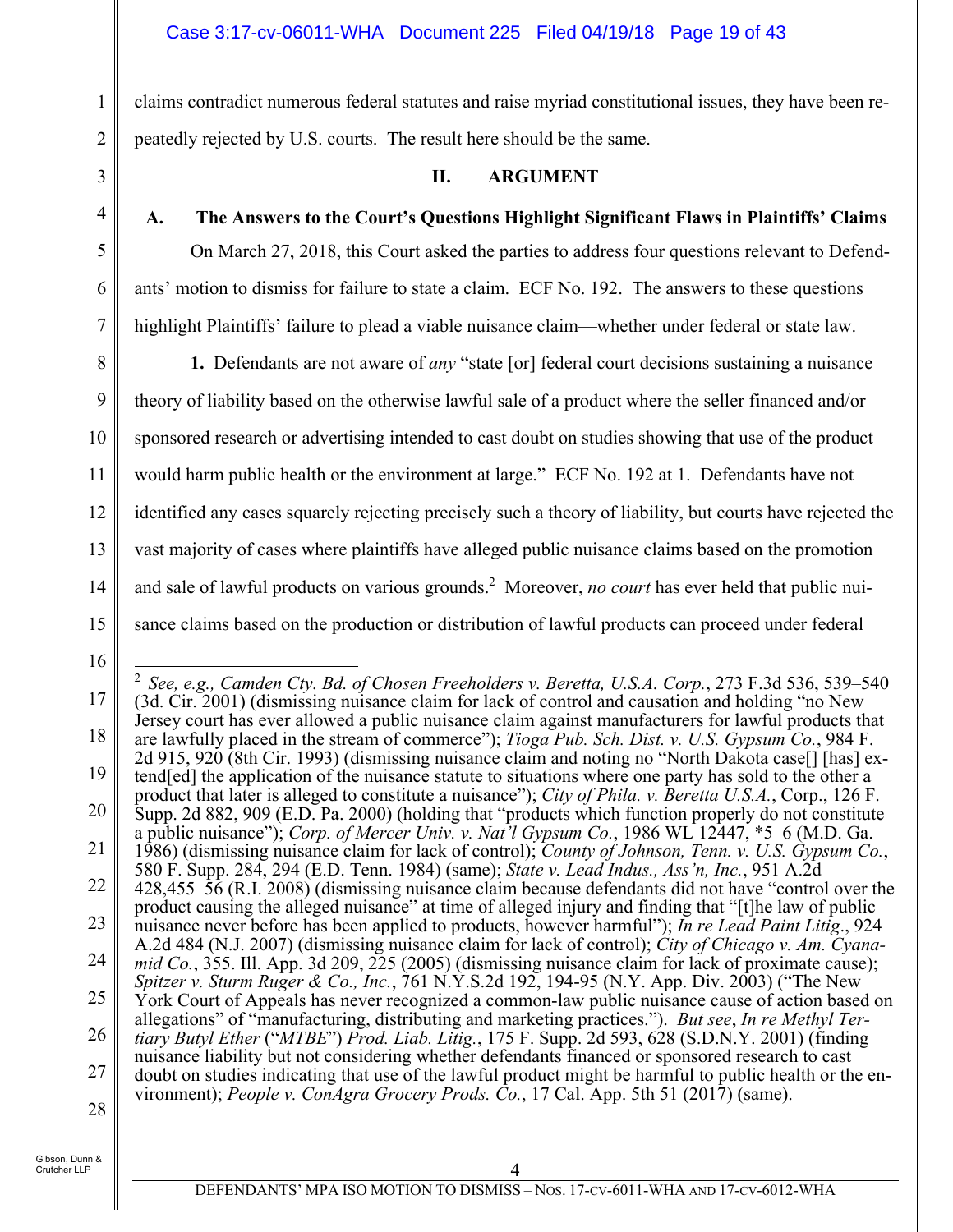#### Case 3:17-cv-06011-WHA Document 225 Filed 04/19/18 Page 20 of 43

common law. As this Court has recognized, Plaintiffs are seeking billions of dollars based on truly "novel theories of liability," ECF No. 134 at 5, and the Court should reject Plaintiffs' attempt to upend hundreds of years of established nuisance law and "create a new and entirely unbounded tort antithetical to the meaning and inherent theoretical limitations of the tort of public nuisance." *In re Lead Paint Litig.*, 924 A.2d, 484, 494 (N.J. 2007).

6 7 8 9 10 11 12 13 14 15 16 17 18 19 20 21 22 23 24 25 26 27 **2.** This is not the first (or even the second or third) time a plaintiff has tried to plead globalwarming-related nuisance claims. Similar claims have been considered, and dismissed, by courts around the country. The Supreme Court and the Ninth Circuit, for example, have both dismissed global-warming nuisance claims on the ground that the federal common law that would govern such claims has been displaced by the Clean Air Act. *See AEP*, 564 U.S. at 421–22; *Kivalina*, 696 F.3d at 855–57. A Mississippi district court dismissed similar global warming claims on multiple grounds, including that the claims were preempted by the Clean Air Act, that plaintiffs failed to plead proximate causation and lacked standing, and that the claims were nonjusticiable. *Comer v. Murphy Oil USA, Inc.*, 839 F. Supp. 2d 849, 865 (S.D. Miss. 2012), *aff'd on other grounds*, 718 F.3d 460 (5th Cir. 2013). A decade ago, a judge in this District dismissed federal common law global-warming nuisance claims on the ground that the claims were not justiciable because adjudicating them would interfere with national environmental policy decisions. *California v. Gen. Motors Corp.*, 2007 WL 2726871, at \*8, 15 (N.D. Cal. Sept. 17, 2007). This Court has also dismissed a nuisance claim in which the plaintiffs sought to enjoin a state agency from issuing a construction permit for power plants that would emit carbon dioxide, concluding that the claims were "unripe" and that "a nuisance claim cannot lie against a state agency that issues permits allowing the discharge of pollutants so long as the permits are issued pursuant to statutory authority." *S.F. Chapter of A. Philip Randolph Inst. v. U.S. E.P.A.*, 2008 WL 859985, at \*2–5 (N.D. Cal. Mar. 28, 2008). Finally, a New York district court dismissed for lack of standing a nuisance claim alleging that the federal government was liable for failing to reduce carbon dioxide emissions causing global warming. *See Korsinsky v. U.S. E.P.A.*, 2005 WL 2414744, at \*1–2 (S.D.N.Y. Sept. 29, 2005). In short, no global-warming-based nuisance claim has ever made it past the pleadings. This case should be no different.

28

1

2

3

4

5

**3.** The *Noerr-Pennington* doctrine, grounded in the First Amendment, immunizes lobbying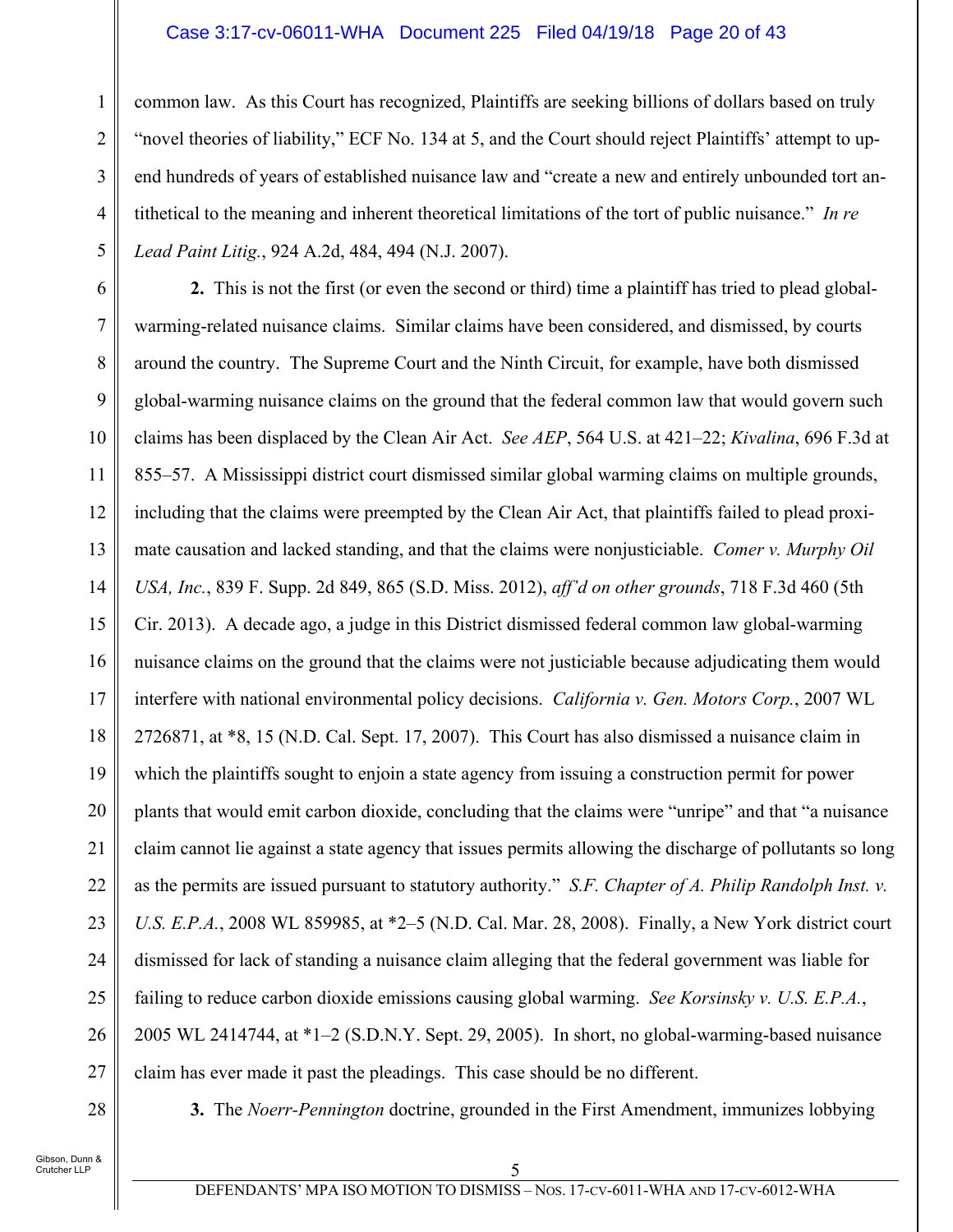#### Case 3:17-cv-06011-WHA Document 225 Filed 04/19/18 Page 21 of 43

1 2 3 4 5 6 7 8 9 10 11 12 13 14 15 activity from civil liability. *See E. R. R. Presidents Conference v. Noerr Motor Freight, Inc.*, 365 U.S. 127 (1961); *United Mine Workers v. Pennington,* 381 U.S. 657 (1965). Although the doctrine originated in the antitrust context, it is "no longer limited to . . . antitrust," *Manistee Town Ctr. v. City of Glendale*, 227 F.3d 1090, 1092 (9th Cir. 2000), and now "applies equally in all contexts," *White v. Lee*, 227 F.3d 1214, 1231 (9th Cir. 2000). *See also Video Int'l Prod., Inc. v. Warner-Amex Cable Commc'ns, Inc.*, 858 F.2d 1075, 1084 (5th Cir. 1988) (applying doctrine to common-law tortious interference with contract claim); *Sierra Club v. Butz*, 349 F.Supp. 934, 938-39 (N.D. Cal. 1972) (applying *Noerr-Pennington* to a common-law contractual interference claim). The doctrine thus precludes liability based on "publicity campaign[s] directed at the general public, seeking legislation or executive action, . . . even when the campaign employs unethical and deceptive methods." *Allied Tube & Conduit Corp. v. Indian Head, Inc.*, 486 U.S. 492, 499–500 (1988); *see also Tuosto v. Philip Morris USA Inc.,* 2007 WL 2398507, at \*5 (S.D.N.Y. Aug. 21, 2007) ("*Noerr*–*Pennington* protection has been extended to all advocacy intended to influence government action, including to allegedly false statements"); *New W., L.P. v. City of Joliet*, 491 F.3d 717, 722 (7th Cir. 2007) ("[T]he holding of *Noerr* is that lobbying is protected whether or not the lobbyist used deceit.").

16 17 18 19 20 21 22 23 24 25 26 27 28 Plaintiffs seek to hold Defendants liable for speech that is plainly immunized by *Noerr*-*Pennington*. For example, Plaintiffs allege that Defendants engaged in "large-scale, sophisticated advertising and communications campaigns . . . to portray fossil fuels as environmentally responsible and essential to human well-being." Oak. FAC ¶ 5. Plaintiffs also allege that Defendants have "sponsored communications campaigns . . . to deny and discredit the mainstream scientific consensus on global warming, downplay the risks of global warming, and even to launch unfounded attacks on the integrity of leading climate scientists." *Id.* ¶ 6; *see id.* ¶ 104. Although Plaintiffs assert that the "purpose" of these communication campaigns was simply "to increase sales and protect market share," *id.* ¶ 7, the alleged conduct—taken as true—describes an attempt to forestall regulation that would hinder fossil fuel production. Indeed, Plaintiffs allege that "[t]he campaign's purpose and effect has been to help Defendants *continue to produce fossil fuels* and sell their products on a massive scale." *Id.* ¶ 104 (emphasis added); *see id.* ¶ 109 (alleging that one Defendant used "front groups to create uncertainties about basic climate change science" to "bolster production of fossil fuels"). Plaintiffs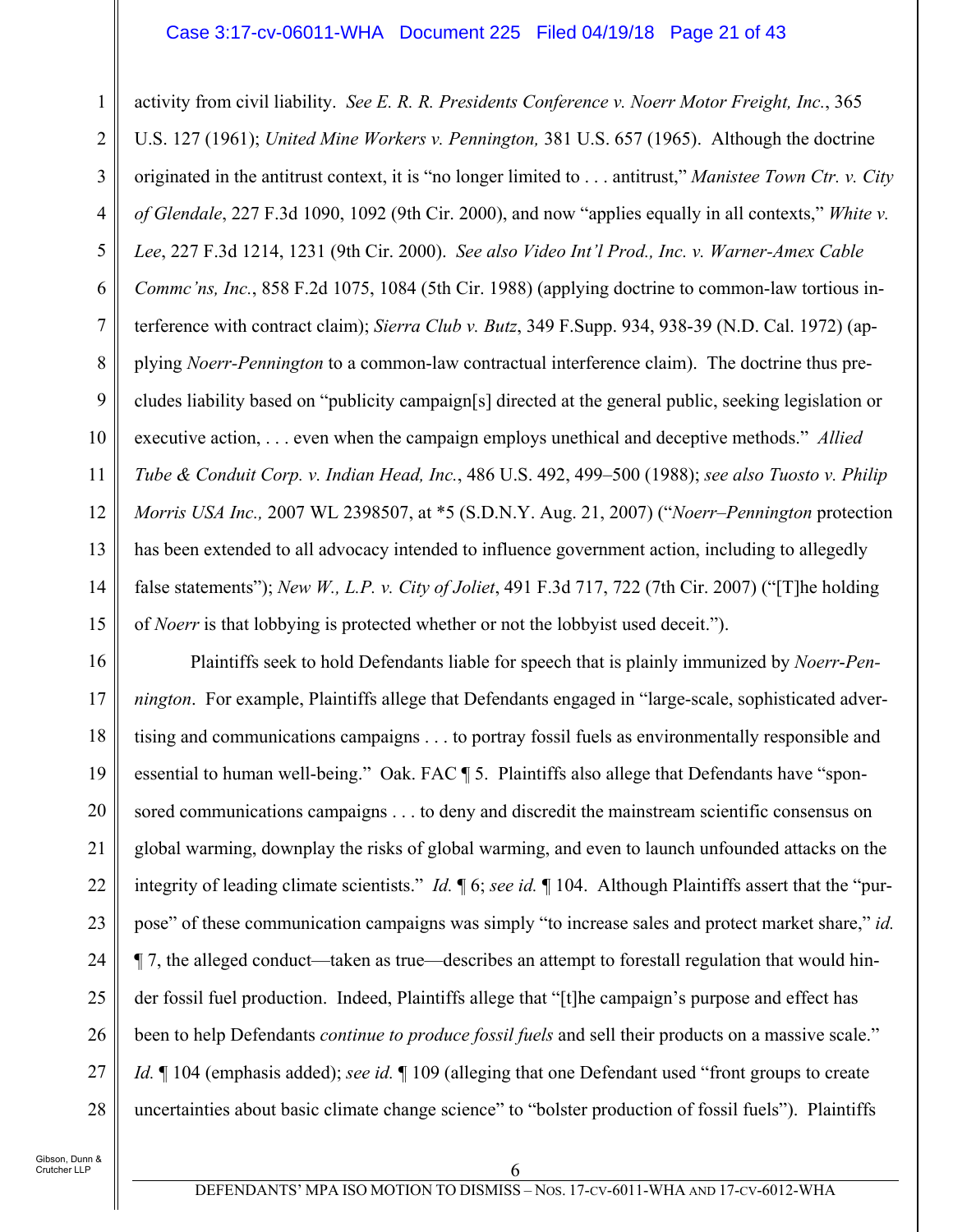#### Case 3:17-cv-06011-WHA Document 225 Filed 04/19/18 Page 22 of 43

also target quintessential lobbying activity when they allege that Defendants produced "reports" claiming "that the costs of carbon dioxide reductions[] are 'ultimately born by consumers and taxpayers,' and "making the case for the necessary role of fossil fuels," *id.* ¶¶ 122, 123, for such communications are plainly directed to lawmakers.

Attempting to sidestep *Noerr*-*Pennington* immunity, Plaintiffs now disclaim any desire to impose "liability for lobbying activity," and assert that "to the extent any particular promotional activity might have had dual goals of both promoting a commercial product in the marketplace and influencing policy, Plaintiffs invoke such activities for the purpose of the former, not the latter, and/or as evidence relevant to show Defendants' knowledge of the dangerous nature of their products." Oak. FAC ¶ 11. But that is not how the First Amendment works. "[E]xpression on public issues 'has always rested on the highest rung of the hierarchy of First Amendment values,'" *NAACP v. Claiborne Hardware Co.*, 458 U.S. 886, 911 (1982) (citation omitted), and where a defendant engages in such "constitutionally protected activity"—such as advocating against regulation—the First Amendment prohibits liability based on that conduct *even if* that conduct had dual purposes, *id.* at 916–17. Because Plaintiffs' claims turn, in part, on speech immunized by *Noerr-Pennington*, they must be dismissed.

16 17 18 19 20 21 22 23 24 25 26 27 **4.** As the Court's final question suggests, Plaintiffs' expansive theory of liability has no limiting principle. Indeed, it would apply to any supplier or user of "carbon-based fuels" whether or not that supplier or user had questioned the science of global warming or sponsored research intending to question it. Crucially, Plaintiffs' theory is even more expansive than the Court's formulation, because Plaintiffs nowhere suggest that liability requires a showing that a fossil fuel supplier or user questioned the science of global warming. If causation can be established for Defendants, whose production of fuels is alleged to account collectively for only 11 percent of industrial-based fossil-fuel emissions, Oak. FAC ¶ 94(c), it can be established for any fossil fuel supplier or user, no matter how inconsequential its contribution to global emissions. And if Defendants can be held liable for allegedly questioning the prevailing climate science or seeking to present a different viewpoint, any supplier or user of fossil fuels who similarly questioned "the science of global warming" would be exposed to liability. ECF No. 192 at 2. The liability—and joinder—issues, are potentially limitless.

28

1

2

3

4

5

6

7

8

9

10

11

12

13

14

15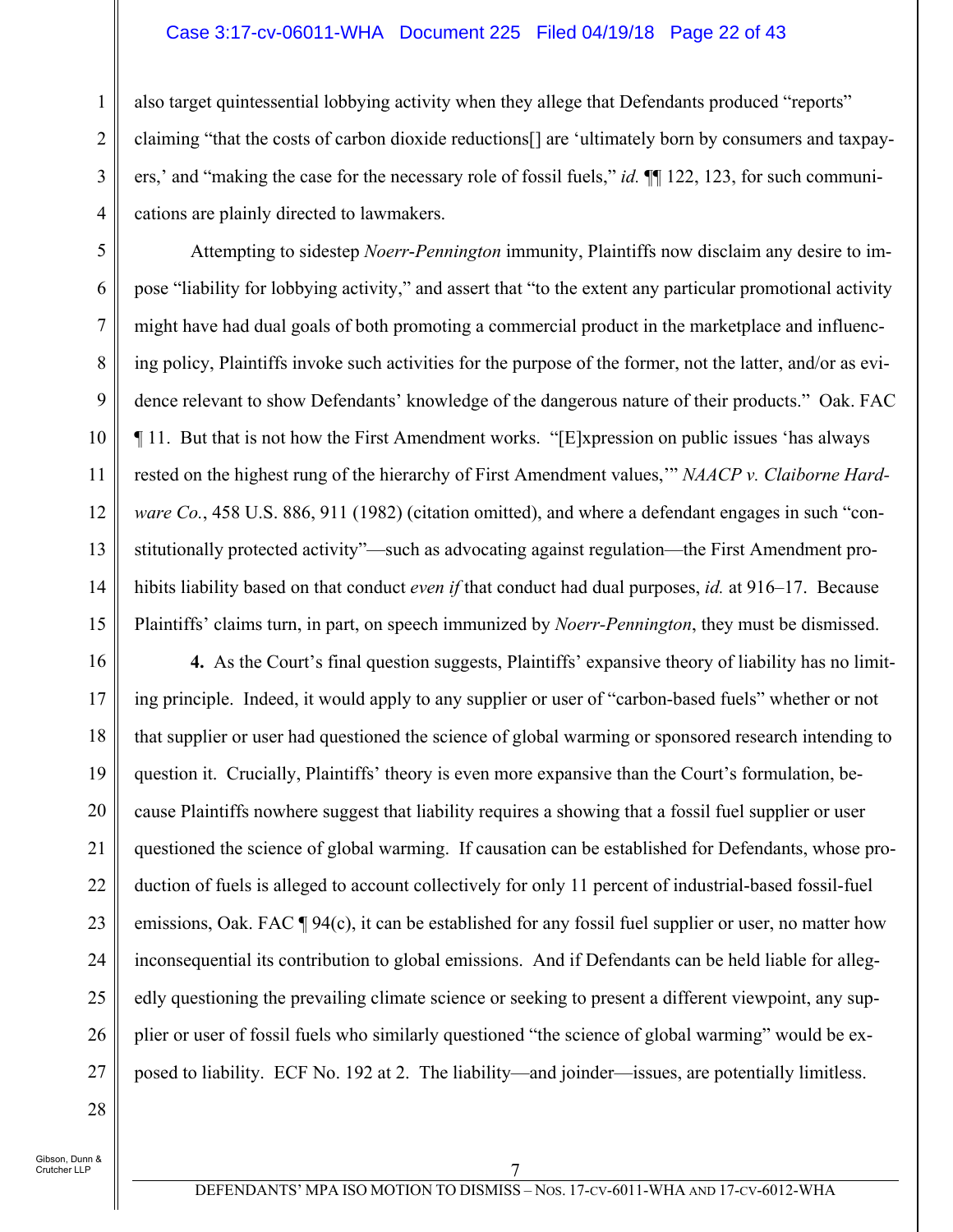1

2

3

4

5

6

7

8

9

10

11

12

13

14

15

16

17

18

19

20

21

22

23

24

25

# **B. Plaintiffs' Federal Common Law Claims Have Either Been Displaced by Congress or Are Plainly Improper Under Federal Common Law Standards**

As this Court held in its order denying Plaintiffs' motion to remand, "Plaintiffs' nuisance claims—which address the national and international geophysical phenomenon of global warming are necessarily governed by federal common law." ECF No. 134 at 3. As the Court recognized, "the geophysical problem described by the complaints, a problem centuries in the making (and studying) with causes ranging from volcanoes, to wildfires, to deforestation to stimulation of other greenhouse gases," including "the combustion of fossil fuels," "cr[y] out for a uniform and comprehensive solution." *Id.* at 4–5. The Court cautioned, however, that "[t]his is not to say that the ultimate answer under our federal common law will favor judicial relief." *Id.* at 5.3

Federal common law does not provide relief here because, in addition to other defects, Plaintiffs' global warming-based tort claims—whether framed as targeting greenhouse gas emissions, oil and gas extraction and production, or fossil-fuel product promotion—have been displaced by federal statute. "Federal common law is a 'necessary expedient,' and when Congress addresses a question previously governed by a decision rested on federal common law the need for such an unusual exercise of lawmaking by federal courts disappears." *City of Milwaukee v. Illinois*, 451 U.S. 304, 314 (1981) (citation omitted). Accordingly, "federal common law does not provide a remedy" "when federal statutes directly answer the federal question." *Kivalina*, 696 F.3d at 856; *see also AEP*, 564 U.S. at 424 (the test is "simply whether the 'statute speaks directly to the question' at issue"). Here, many statutes speak directly to the issues raised by Plaintiffs' claims. And to the extent their claims are not displaced by statute, they contravene federal common law principles and must be dismissed.

# **1. Plaintiffs' claims asserting injury based on domestic greenhouse-gas emissions are displaced by the Clean Air Act**

Seeking to avoid dismissal under *AEP* and *Kivalina*, Plaintiffs disclaim any attempt "to im-

<sup>26</sup> 27 28  $\overline{a}$ <sup>3</sup> In their Amended Complaints, Plaintiffs plead a separate cause of action for "Federal Common Law of Public Nuisance," purportedly to "conform to the Court's ruling." Oak FAC \in 138. But the Court did not order Plaintiffs to add any such cause of action. Rather, the Court held that Plaintiffs' so-called *state law claims* were necessarily governed by federal common law. ECF No. 134 at 4–5. Accordingly, both the newly added federal common law claims and the original public nuisance claims nominally pleaded under state law, *see id.¶¶* 143–48, are governed by federal law.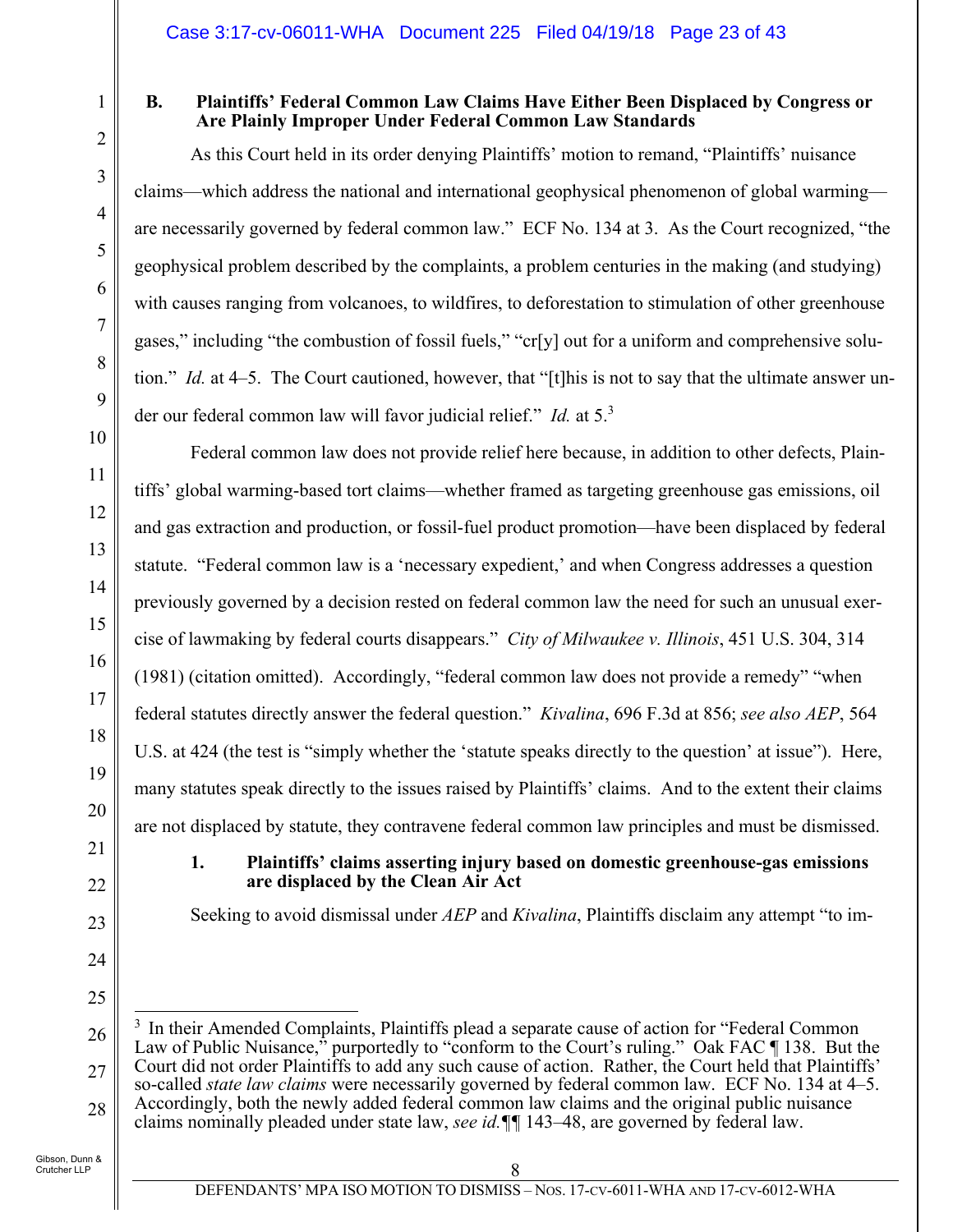#### Case 3:17-cv-06011-WHA Document 225 Filed 04/19/18 Page 24 of 43

1 2 3 4 5 6 7 8 9 10 11 12 pose liability on Defendants for their direct emissions of greenhouse gases," Oak*.* FAC ¶ 11, and instead purport to bring these "claims against defendants for having put fossil fuels into the flow of international commerce." ECF No. 134 at 7. But such artful pleading cannot save Plaintiffs' claims from dismissal. True, this Court's order denying remand stated that Plaintiffs' claims are not squarely governed by the displacement rulings in *AEP* and *Kivalina* because Plaintiffs purport to seek liability based on Defendants' production and promotion of fossil fuels, rather than on their emissions. ECF No. 134 at 6–7. But the question before the Court at that time was simply whether Plaintiffs' claims arose under federal common law, not whether those claims could be sustained. *See Morrison v. Nat'l Australia Bank*, 561 U.S. 247, 254 (2010) (the question of subject matter jurisdiction is "quite separate from the question whether the allegations the plaintiff makes entitle him to relief"). Now that the issue of displacement is squarely presented, this Court should extend *AEP* and *Kivalina*  to find displacement here as well.

13 14 15 16 17 18 19 20 21 22 23 The global warming-based "nuisance claims asserted in *Kivalina* and *AEP*" were displaced because the Clean Air Act "'spoke directly' to the issues presented—*domestic* emissions of greenhouse gases." ECF No. 134 at 7; *see AEP*, 564 U.S. at 424–26; *Kivalina*, 696 F.3d at 857. In *AEP*, the Supreme Court held that Congress had "displace[d] federal common law" by "delegat[ing] to [the] EPA the decision whether and how to regulate carbon-dioxide emissions." 564 U.S. at 426. The Court explained that, as a result, federal courts "have no warrant to employ the federal common law of nuisance to upset the agency's expert determination" regarding the reasonable level of greenhouse gas emissions. *Id.* Thus, there is no question that Plaintiffs' claims would be displaced if they had asserted that Defendants' domestic greenhouse gas emissions were the cause of the alleged public nuisance. *See* ECF No. 108 at 2 (admitting that "the Clean Air Act displaces the federal common law of interstate pollution"); ECF No. 134 at 6.

24 25 26 Yet, as this Court recognized, the injuries Plaintiffs allege arise (if at all) only because thirdparty *users* of fossil fuels emit greenhouse gases.<sup>4</sup> ECF No. 134 at 1 ("Plaintiffs allege that the combustion (by others) of fossil fuels produced by defendants has increased atmospheric levels of carbon

 $\overline{\phantom{a}}$  $4$  *E.g.*, Oak. FAC  $\P$  74 ("[W]hen used[,] . . . fossil fuels release greenhouse gases[.]"), 75 ("[U]se of

27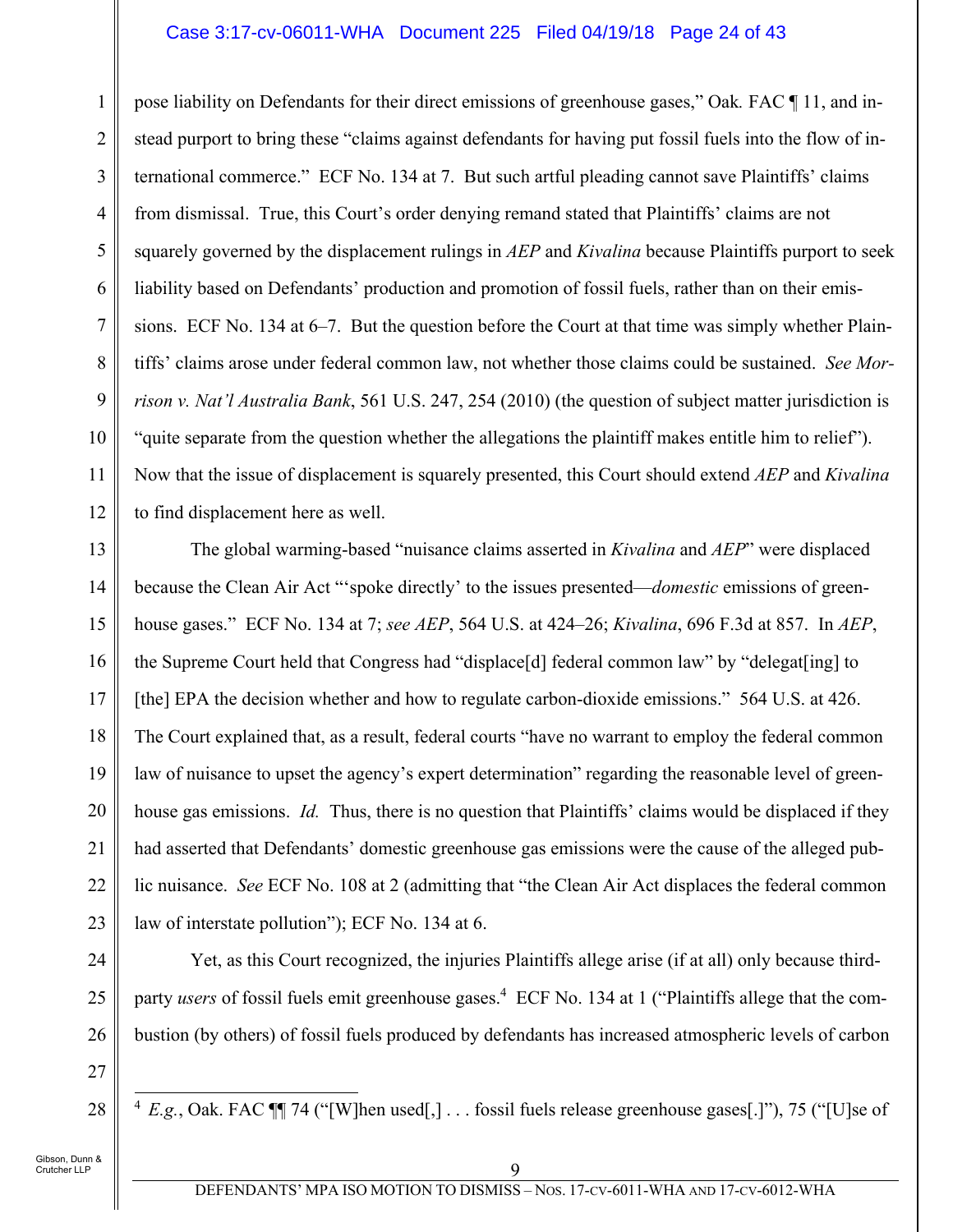#### Case 3:17-cv-06011-WHA Document 225 Filed 04/19/18 Page 25 of 43

1 2 3 4 5 6 7 8 9 10 11 12 13 14 15 dioxide"). Plaintiffs' derivative theory of liability, in which Defendants are allegedly liable for enabling *other* persons' excessive emissions, does not distinguish this case from *AEP* or *Kivalina*. *Kivalina* expressly held that the plaintiff's derivative theory of liability—based on allegations that defendants had "conspir[ed] to mislead the public about the science of global warming"—was "dependent upon the success" of the underlying emissions-based theory of injury, and was therefore displaced by the Clean Air Act. 696 F.3d at 854, 858. So too here. Before this Court could hold Defendants liable for contributing to injuries allegedly caused by domestic greenhouse gas emissions, it would need to conclude that such emissions actually caused a public nuisance. But Congress has empowered the EPA, not federal courts, to determine the appropriate level of greenhouse gas emissions. *See AEP*, 564 U.S. at 428. In short, even though Plaintiffs "fixate<sup>[]</sup> on an earlier moment in the train of industry," ECF No. 134 at 6, their nuisance claims necessarily implicate the reasonableness of domestic emissions and thus "cannot be reconciled with the decisionmaking scheme Congress enacted," *AEP*, 564 U.S. at 429. *See Int'l Paper Co. v. Ouellette*, 479 U.S. 481, 495 (1987) (Plaintiffs may not "do indirectly what they could not do directly"). Plaintiffs' claims are thus displaced insofar as they are based on injuries allegedly caused by domestic emissions.

16 17 18 19 20 21 22 23 24 25 26 In denying Plaintiffs' motion to remand, this Court "presume[d] that when congressional action displaces federal common law, state law becomes available to the extent it is not preempted by statute." ECF No. 134 at 6 (citing *AEP*, 564 U.S. at 429). But when federal common law is displaced by federal statute, state law does not simply spring into life. To the contrary, federal common law governs in the first place precisely because the "nature of the controversy makes it inappropriate for state law to control." *Texas Indus.*, 451 U.S. at 641; *see also Milwaukee*, 451 U.S. at 313 n.7 ("[I]f federal common law exists, it is because state law cannot be used."); *United States v. Standard Oil Co.*, 332 U.S. 301, 307 (1947) (explaining that federal law, not state law, must deal "with essentially federal matters," but rejecting federal claim). Accordingly, Plaintiffs' claims, which raise the "sort of federal interests that necessitate a uniform solution," ECF No. 134 at 5, must be dismissed in light of Congress's decision to displace the applicable federal common law. *See Standard Oil*, 332

<sup>27</sup> 28  $\overline{a}$ fossil fuels emits carbon dioxide[.]"), 83 ("[E]emissions resulting from human activities are substantially increasing . . . greenhouse gases[.]" (quotation omitted)), 88 (alleging "increase in atmospheric carbon dioxide caused by the combustion of fossil fuels").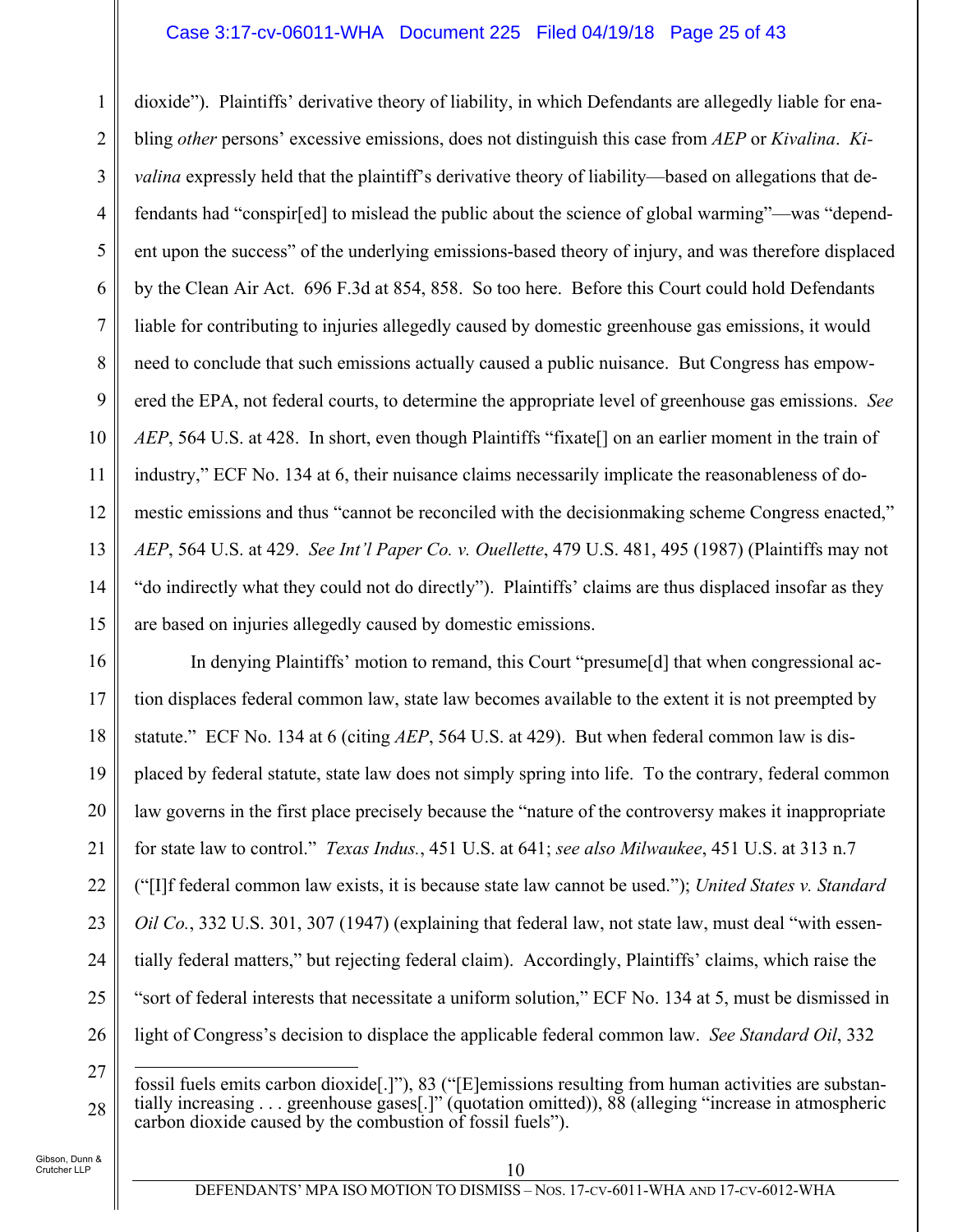U.S. at 309–10 ("[S]tate law" cannot "control" where "the question is one of federal policy.").

1

2

3

4

5

6

7

8

9

10

11

12

13

14

15

16

17

18

19

20

21

22

23

24

25

#### **2. Plaintiffs' claims are not cognizable under federal common law to the extent they are based on foreign emissions**

To be sure, Plaintiffs' claims are not limited to "*domestic* emissions of greenhouse gases," but extend also to "foreign emissions [that] are out of the EPA and Clean Air Act's reach." ECF No. 134 at 7. But Plaintiffs' reliance on foreign emissions does not salvage their claims; it dooms them.

There is no precedent suggesting that federal common law provides a cause of action for injuries based on foreign emissions. The Supreme Court has identified several factors that counsel in favor of exercising great caution before recognizing novel causes of action under federal common law, *Sosa v. Alvarez-Machain*, 542 U.S. 692 (2004), and each of these factors strongly confirms that federal common law principles do not support recognition of a novel claim of worldwide global-warming nuisance. Such a novel tort would contravene the Supreme Court's admonitions that (1) courts should "look for legislative guidance before exercising innovative authority over substantive law"; (2) the "decision to create a private right of action is one better left to legislative judgment"; (3) courts should be wary of inferring a private cause of action in the international context given "the possible collateral consequences"; (4) "the potential implications for the foreign relations of the United States of recognizing such causes should make courts particularly wary of impinging on the discretion of the Legislative and Executive Branches in managing foreign affairs"; and (5) courts "have no congressional mandate" to recognize extraterritorial claims because Congress has not "affirmatively encouraged" such "judicial creativity." *Id*. at 726–28 (applying such factors to federal common law recognition of claims under international norms). In view of these cautionary factors, Plaintiffs' effort to enlist the Court in regulating foreign emissions must be rejected. Where, as here, Congress has displaced domestic emissions claims precisely because "[f]ederal judges lack the scientific, economic, and technological resources an agency can utilize in coping with issues of this order," *AEP*, 564 U.S. at 428, it would profoundly disrespect that congressional judgment to conclude that courts may do *internationally* what they may not do domestically.

26 27 28

Gibson, Dunn & Crutcher LLP

common law nuisance claims do not justify recognition of comparable claims based on the *global* ef-

fects of *foreign* emissions. As the Supreme Court explained more than a century ago, the federal

Moreover, the principles that underlie the Supreme Court's recognition of domestic federal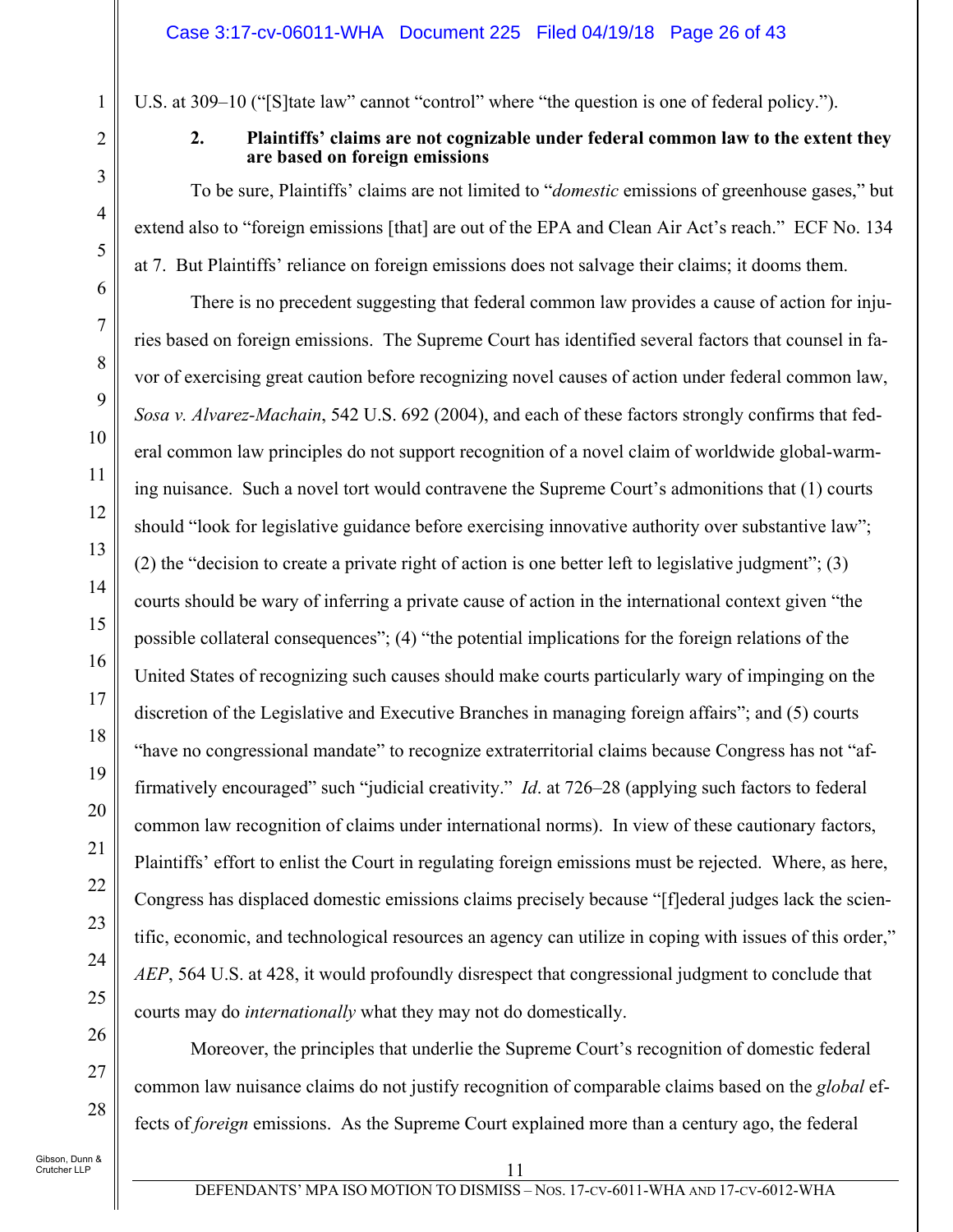#### Case 3:17-cv-06011-WHA Document 225 Filed 04/19/18 Page 27 of 43

common law of nuisance was needed to resolve interstate pollution disputes because the states had "surrendered" "[d]iplomatic powers and the right to make war . . . to the general government." *Missouri v. Illinois*, 180 U.S. 208, 241 (1901) ("[A]n adequate remedy can only be found in this court" given "the nature of the injury complained of."). But there is no similar justification for recognizing federal common law global-warming claims based on foreign sources of pollution. The federal government, not the states, is the appropriate entity to address issues involving foreign nations, and the Constitution gives the political branches exclusive authority to address foreign sources of pollution. *Gen. Motors*, 2007 WL 2726871, at \*16; *Kivalina*, 663 F. Supp. 2d at 876–77.

9 10 11 12 13 14 15 16 17 18 19 20 21 22 The primacy of the political branches in regulating foreign conduct is reflected in the "presumption against extraterritorial application," a canon of statutory interpretation that provides that "when a statute gives no clear indication of an extraterritorial application, it has none."" *Kiobel v. Royal Dutch Petroleum Co.*, 569 U.S. 108, 115 (2013) (brackets omitted) (quoting *Morrison*, 561 U.S. at 255).<sup>5</sup> This canon "reflects the 'presumption that United States law governs domestically but does not rule the world,'" and it "'serves to protect against unintended clashes between our laws and those of other nations which could result in international discord.'" *Id.* The presumption also "helps ensure that the Judiciary does not erroneously adopt an interpretation of U.S. law that carries foreign policy consequences not clearly intended by the political branches." *Id.* at 116. Thus, before federal courts "run interference" in the "delicate field of international relations there must be present the affirmative intention of the Congress clearly expressed," because Congress "alone has the facilities necessary to make [such] important policy decision[s] where the possibilities of international discord are so evident and retaliative action so certain." *Benz*, 353 U.S. at 147. These concerns militate strongly against recognizing a federal common law action based on overseas fossil fuel extraction

23

1

2

3

4

5

6

7

8

<sup>25</sup> 26 27 28 5 The Supreme Court has applied the presumption to numerous federal statutes. *See, e.g.*, *Kiobel*, 569 U.S. at 124 (Alien Tort Statute); *Morrison*, 561 U.S. at 265 (Securities Exchange Act); *Sale v. Haitian Ctrs. Council, Inc.*, 509 U.S. 155, 188 (1993) (Immigration and Nationality Act); *Smith v. United States*, 507 U.S. 197, 204 (1993) (Federal Tort Claims Act); *McCulloch v. Sociedad Nacional de Marineros de Honduras*, 372 U.S. 10, 19–20, 22 (1963) (National Labor Relations Act); *Benz v. Compania Naviera Hidalgo, S.A.*, 353 U.S. 138, 146–47 (1957) (Labor Management Relations Act); *Foley Bros. v. Filardo*, 336 U.S. 281, 285, 290–91 (1949) ("Eight Hour Law"); *N.Y. Cent. R. Co. v. Chisholm*, 268 U.S. 29, 32 (1925) (Federal Employers' Liability Act).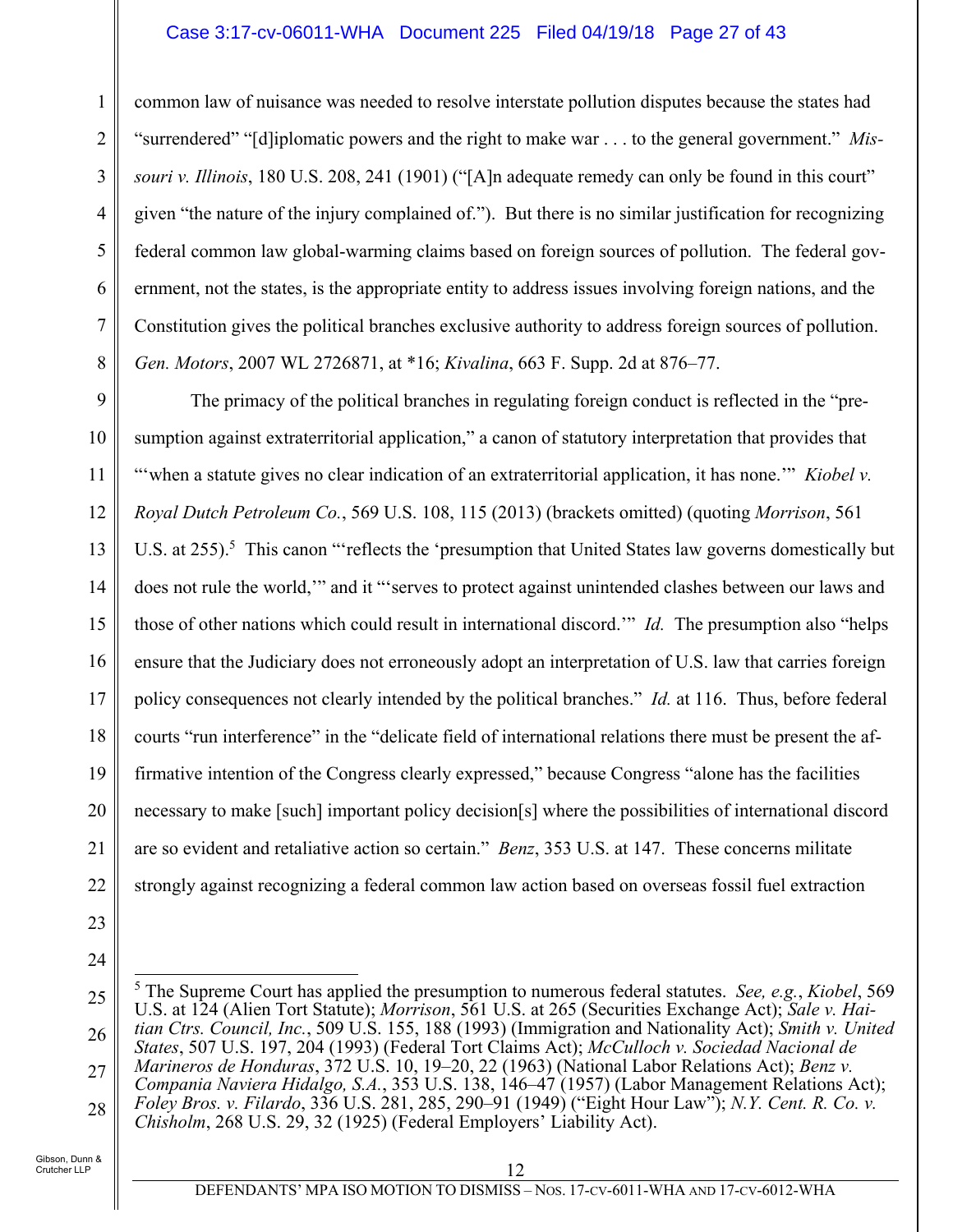# Case 3:17-cv-06011-WHA Document 225 Filed 04/19/18 Page 28 of 43

and emissions—conduct heavily regulated by foreign governments and critical to foreign econo-

mies—without Congressional authorization.

Thus, to the extent Plaintiffs have alleged federal common law claims implicating domestic

emissions, they are displaced, and to the extent they have alleged claims based on foreign emissions,

there is no federal common law remedy at all. Either way, Plaintiffs' claims should be dismissed.

6

1

2

3

4

5

7

8

#### **3. Congress has displaced any conceivable federal common law nuisance claim based on the domestic production of fossil fuels**

Even framed as a case exclusively about oil and gas *production*, Plaintiffs' claims have been

displaced by the numerous federal statutes that speak "directly" to the reasonableness of that conduct.

9

10 11 12 13 The Energy Policy Act of 1992 provides that "[i]t is the goal of the United States in carrying out energy supply and energy conservation research and development . . . to strengthen national energy security by reducing dependence on imported oil." 42 U.S.C. § 13401. The statute directs the Secretary of Energy "to increase the recoverability of domestic oil resources," *id.* § 13411(a), and to investigate "oil shale extraction and conversion" in order "to produce domestic supplies of liquid fuels from oil shale," *id.* § 13412. It authorizes a research center to "improve the efficiency of petroleum recovery," "increase ultimate petroleum recovery," and "delay the abandonment of resources" in certain parts of the United States. *Id.* § 13415(b)–(c).

14 15 16 17 The Energy Policy Act of 2005 declared it "the policy of the United States that . . . oil shale, tar sands, and other unconventional fuels are strategically important domestic resources that should be developed to reduce the growing dependence of the United States on politically and economically unstable sources of foreign oil imports," 42 U.S.C. § 15927, and offered financial incentives to fossil fuel producers to increase domestic fossil fuel production. *See, e.g.*, 42 U.S.C. §§ 15903, 15904, 15909(a), 15910(a)(2)(B).

18 19 The Mining and Minerals Policy Act of 1970 proclaimed that "it is the continuing policy of the Federal Government in the national interest to foster and encourage . . . economic development of domestic mineral resources, reserves, and reclamation of metals and minerals to help assure satisfaction of industrial, security and environmental needs." 30 U.S.C. § 21a.

20 21 The Coastal Zone Management Act of 1972 explained that "expanded energy activity" would further the "national objective of attaining a greater degree of energy self-sufficiency." 16 U.S.C.  $§ 1451(i).$ 

22 23 The Federal Land Policy and Management Act of 1976 stated that "it is the policy of the United States that . . . the public lands be managed in a manner which recognizes the Nation's need for domestic sources of minerals . . . from the public lands." 43 U.S.C. § 1701(a)(12).

- 24 25 And the federal tax code has a number of provisions that subsidize the extraction and refining activities of fossil fuel companies to encourage production and use. *See, e.g*., 26 U.S.C. §§ 263(c), 613A(c)(1), and 617.
	- There can be no doubt that these statutes "speak[] directly to [the] question" at issue here, *see*
- 27 *AEP*, 564 U.S. at 424—namely, whether fossil fuel production is excessive or unreasonable given the

28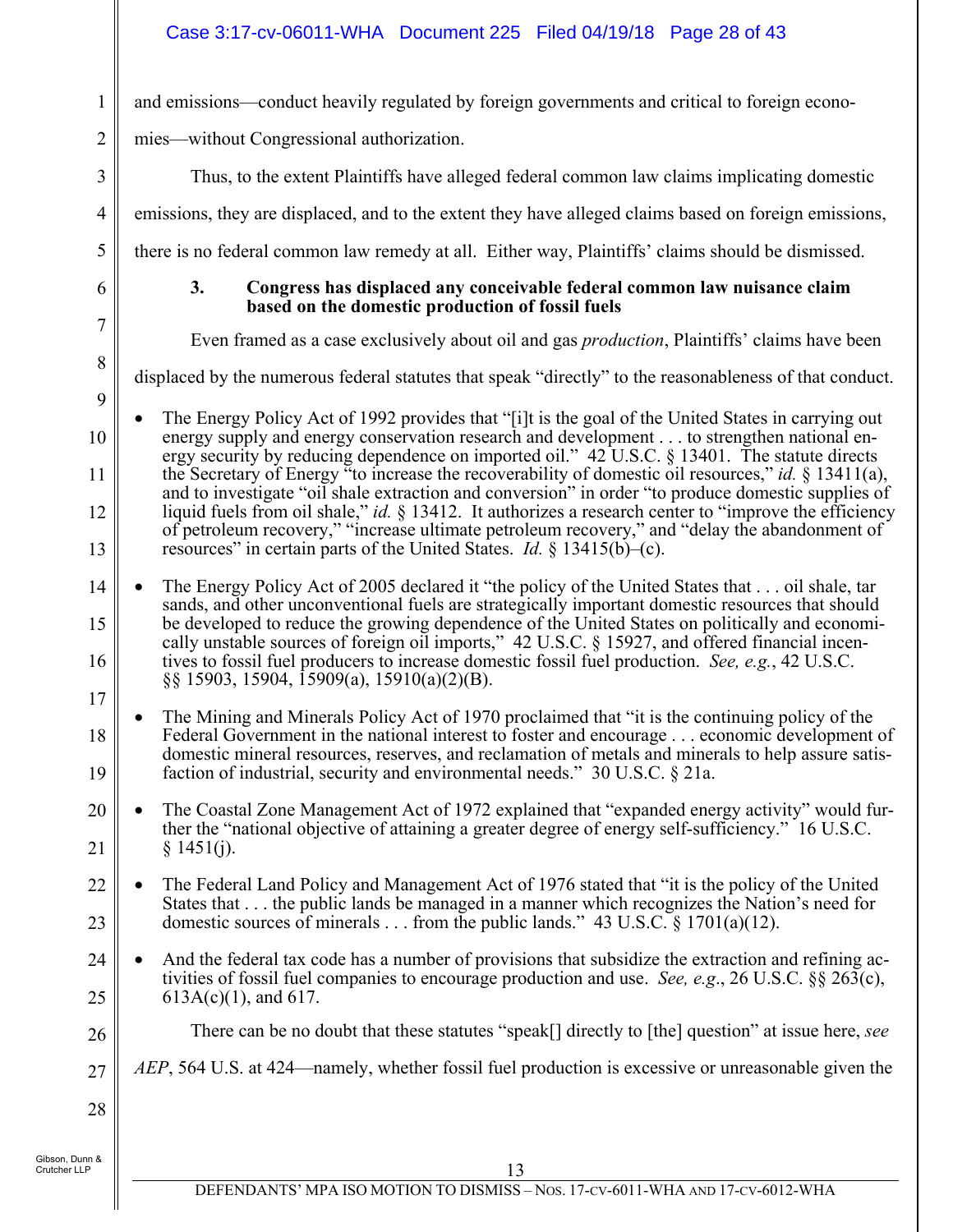#### Case 3:17-cv-06011-WHA Document 225 Filed 04/19/18 Page 29 of 43

potential threat of global warming-related harms. Whereas Plaintiffs allege that Defendants' production of fossil fuels has created an "unreasonable" interference with public rights, Oak. FAC ¶¶ 140, 145, Congress has stated in no uncertain terms that fossil fuels are essential for national security and the economy, and it has used its power to subsidize and encourage their production. "[T]he court [is] not free to 'supplement' Congress' answer [such] that [these statutes] become[] meaningless." *Mobil Oil Corp. v. Higginbotham*, 436 U.S. 618, 625 (1978). Accordingly, Plaintiffs' federal common law claims are displaced.

#### **4. Plaintiffs have no conceivable federal common law nuisance claim based on "promotion" of lawful products**

Plaintiffs have also described their public nuisance claims as aimed (at least in part) at Defendants' promotion and marketing activities. *See, e.g.*, Oak. FAC ¶ 5; *see also id*. ¶¶ 103, 104. But any theory of public nuisance based on misleading "promotion" of a lawful product, one necessary to daily life, has been displaced because numerous federal statutes "speak directly" to the issue of misleading advertising.

Since the Federal Trade Commission Act was implemented in 1914, "unfair or deceptive acts or practices in or affecting commerce" have been "unlawful." 15 U.S.C. § 45(a)(1). The Federal Trade Commission has interpreted this Act to prohibit "misrepresent[ing], directly or by implication, that a product, package, or service offers a general environmental benefit." 16 C.F.R. § 260.4(a). More recently, Congress has enacted two pieces of legislation that speak directly to misrepresentation in the promotion of fossil fuels. The Energy Policy Act of 2005 states that "[i]t shall be unlawful for any entity, directly or indirectly, to use or employ, in connection with the purchase or sale of natural gas . . . any manipulative or deceptive device or contrivance." 15 U.S.C. § 717c-1. And the Energy Independence and Security Act of 2007 makes it "unlawful for any person, directly or indirectly, to use or employ, in connection with the purchase or sale of crude oil[,] gasoline or petroleum distillates at wholesale, any manipulative or deceptive device or contrivance." 42 U.S.C. § 17301. The Act's implementing regulations expressly outlaw "the making of any untrue statement of material fact . . . that operates or would operate as a fraud or deceit upon any person," as well as "[i]ntentionally fail<sup>[ing]</sup> to state a material fact that under the circumstances renders a statement made by such person misleading." 16 C.F.R. § 317.3. These statutes and regulations speak directly to Plaintiffs' allegation

1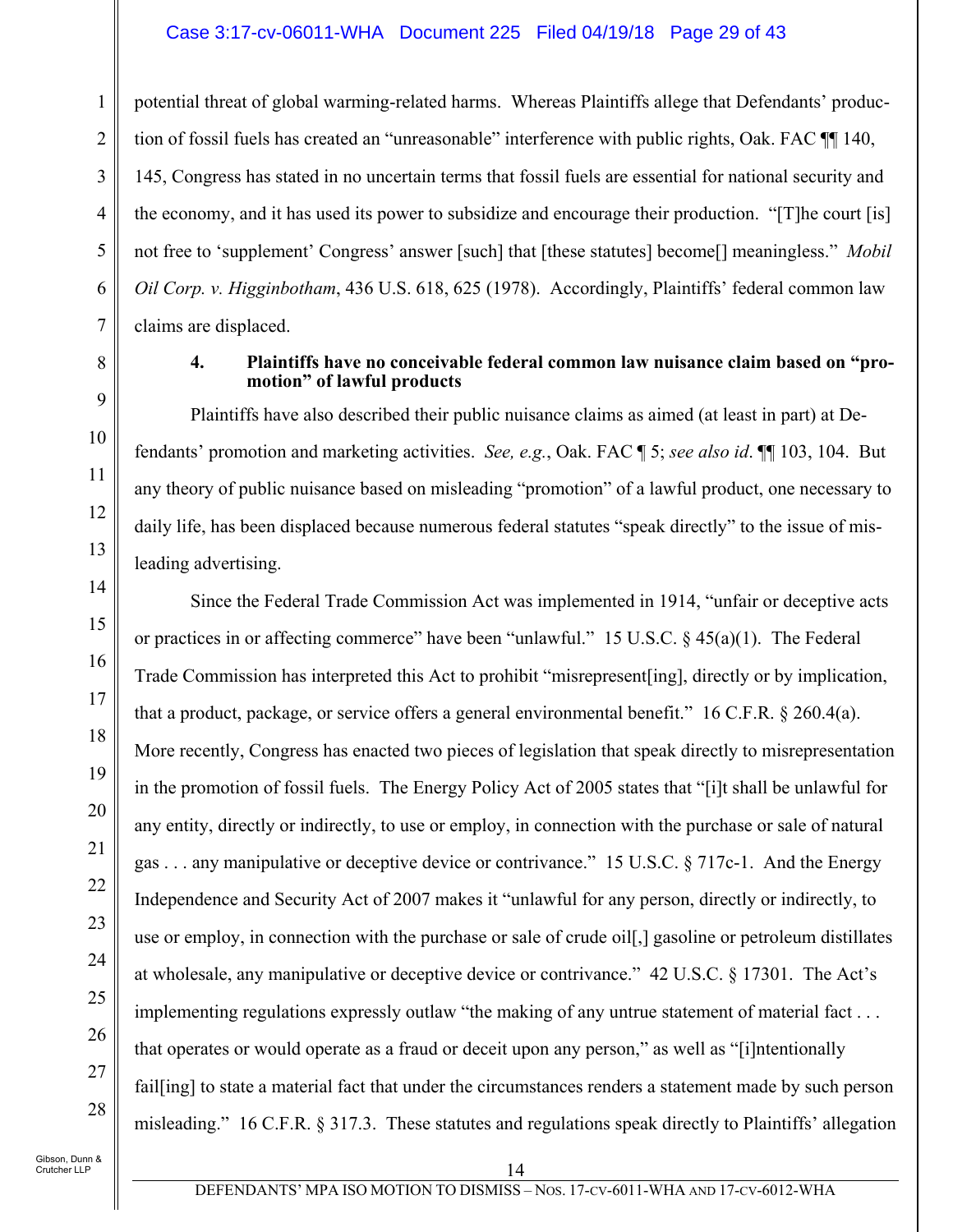that Defendants have misrepresented the environmental impacts of fossil fuels, and therefore displace Plaintiffs' federal common law cause of action.<sup>6</sup>

3

1

2

4 5 6 7 8 9 10 11 12 13 14 15 16 17 18 19 20 21 22 23 Moreover, Plaintiffs' promotion allegations are inimical to the First Amendment—a further reason that federal common law is unavailable. As part of their public nuisance claims, Plaintiffs allege that Defendants were "affirmative[ly] advertising . . . fossil fuels and downplaying global warming risks," conduct that allegedly "encouraged continued fossil fuel consumption at massive levels[.]" Oak. FAC ¶ 103. They also seek to punish Defendants for funding scientific research, "media attacks," and a newspaper editorial. *Id*. ¶¶ 109–116. But the federal common law of nuisance has *never* been used to punish a company for its speech. And for good reason—the speech that Plaintiffs seek to punish, whether commercial advertising or political discourse, is constitutionally protected. *See Rubin v. Coors Brewing Co.*, 514 U.S. 476, 481–82 (1995) (The First Amendment protects "the free flow of commercial information." (citation omitted)); *Sorrell v. IMS Health Inc.*, 564 U.S. 552, 566 (2011) ("A consumer's concern for the free flow of commercial speech often may be far keener than his concern for urgent political dialogue."); *N.Y. Times Co. v. Sullivan*, 376 U.S. 254, 270 (1964) ([T]here is "a profound national commitment to the principle that debate on public issues should be uninhibited, robust, and wide-open"). Plaintiffs may disagree with the point of view allegedly expressed by some Defendants, but "[d]iscussion of public issues . . . [is] integral to the operation of [our] system of government," *Buckley v. Valeo*, 424 U.S. 1, 14 (1976), and "the First Amendment stands against attempts to disfavor certain subjects or viewpoints," *Citizens United v. FEC*, 558 U.S. 310, 340 (2010). Because Plaintiffs' requested remedy would have a "'chilling' effect . . . antithetical to the First Amendment's protection of true speech on matters of public concern," *Phila. Newspapers, Inc. v. Hepps*, 475 U.S. 767, 777 (1986), the federal common law cannot provide the remedy they seek.

24

25

In short, whether Plaintiffs' nuisance claims are based on domestic emissions, production, or promotion, they are squarely displaced by statute and must be dismissed, and to the extent that they

<sup>26</sup> 27 28  $\overline{a}$ 6 To the extent Plaintiffs' claims are based on alleged misstatements to shareholders or the SEC, *see*, *e.g*., Oak. FAC ¶¶ 115, 120–23, they are displaced by the securities laws, which comprehensively regulate corporate communications with investors and regulators. *See* 15 U.S.C. § 77a *et seq.*; *id.*  § 78a *et seq.*; 17 C.F.R. § 240.10b-5.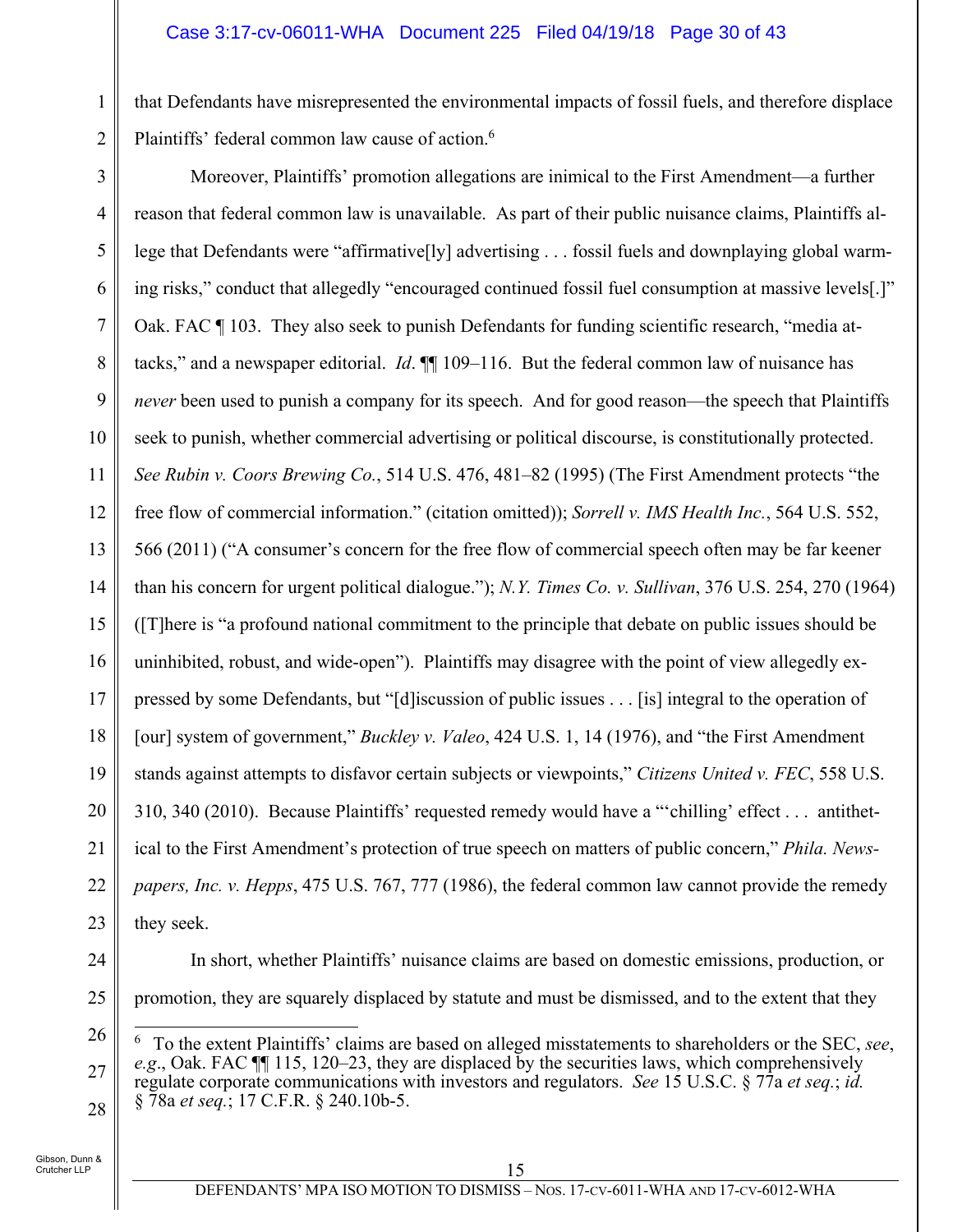are based on foreign conduct, Plaintiffs have no federal common law remedy at all.<sup>7</sup>

# **C. Plaintiffs Have Failed to Plead Viable Claims**

3 4 5 6 7 8 9 10 Dismissal is also warranted because Plaintiffs have failed to state a claim for federal common law nuisance. Federal common law has never been extended to the "novel theory" of derivative liability asserted by Plaintiffs here. ECF No. 134 at 5; *see AEP*, 564 U.S. at 422 ("Nor have we ever held that a State may sue to abate any and all manner of pollution originating outside its borders."). Indeed, Plaintiffs have conceded that "[a]pplying federal common law to producer-based cases would extend the scope of federal nuisance law well beyond its original justification." ECF No. 81 at 9. Plaintiffs' claims also fail because the allegedly tortious conduct has been authorized by statute; Defendants are not in control of fossil fuels when they are combusted; Plaintiffs cannot prove causation; and the requested relief is unavailable and unconstitutional.

11 12

13

14

15

16

17

18

1

2

#### **1. Defendants' conduct is authorized and encouraged by law and therefore cannot be a nuisance**

Federal courts have largely adopted the Restatement's definition of public nuisance as "an un-

reasonable interference with a right common to the general public." Restatement § 821B(1); *see* 

*Connecticut v. Am. Elec. Power Co*., 582 F.3d 309, 328 (2d Cir. 2009), *rev'd on other grounds*, 564

U.S. 410 (2011) ("[W]e apply the Restatement definition of public nuisance to the federal common

law of nuisance $[.]$ ").<sup>8</sup> A defendant's conduct cannot be deemed "unreasonable" when that conduct

<sup>19</sup> 20 21 22 23 24 25 26 27 28  $\frac{7}{7}$  Even if Plaintiffs' putative state law claims were not governed by federal common law (which they are), they would be preempted by federal statutes for the reasons described above: *First,* Congress has occupied the field of nationwide greenhouse gas regulation through the Clean Air Act. *See AEP*, 564 U.S. at 426 ("Congress delegated to EPA the decision whether and how to regulate carbon-dioxide emissions from power plants[.]"); *Gordon v. Virtumundo, Inc*., 575 F.3d 1040, 1060 (9th Cir. 2009) ("field preemption" exists "where state law attempts to regulate conduct in a field that Congress intended the federal law exclusively to occupy") *Second*, Plaintiffs claims are an "obstacle to the accomplishment and execution of the full purposes and objectives of Congress." *Gordon*, 575 F.3d at 1060 (describing "conflict preemption"). The "reasonableness" determination Plaintiffs ask this Court to make would interfere with EPA's ability to set nationwide emissions standards, *see* 42 U.S.C. § 7411(b)(1)(A), and frustrate Congress's objective of increasing fossil fuel extraction, *see*, *e.g.*, 42 U.S.C. §§ 13401, 13411, 13412, 13415, 15903, 15904, 15909, 15910. Third, Plaintiffs' claims are preempted because they implicate "uniquely federal interests" "committed by the Constitution and laws of the United States to federal control." *Boyle v. United Tech. Corp.*, 487 U.S. 500, 504 (1988); *see also North Carolina ex rel. Cooper v. Tenn. Valley Auth.*, 615 F.3d 291, 303 (4th Cir. 2010) ("*Cooper*") (noting that the Supreme Court has "admonished against the 'tolerat[ion]' of 'common-law suits that have the potential to undermine [the federal] regulatory structure'" (quoting *Ouellette*, 479 U.S. at 497).

<sup>8</sup> *Nat'l Sea Clammers Ass'n v. City of New York*, 616 F.2d 1222, 1234 (3d Cir. 1980), *vacated on*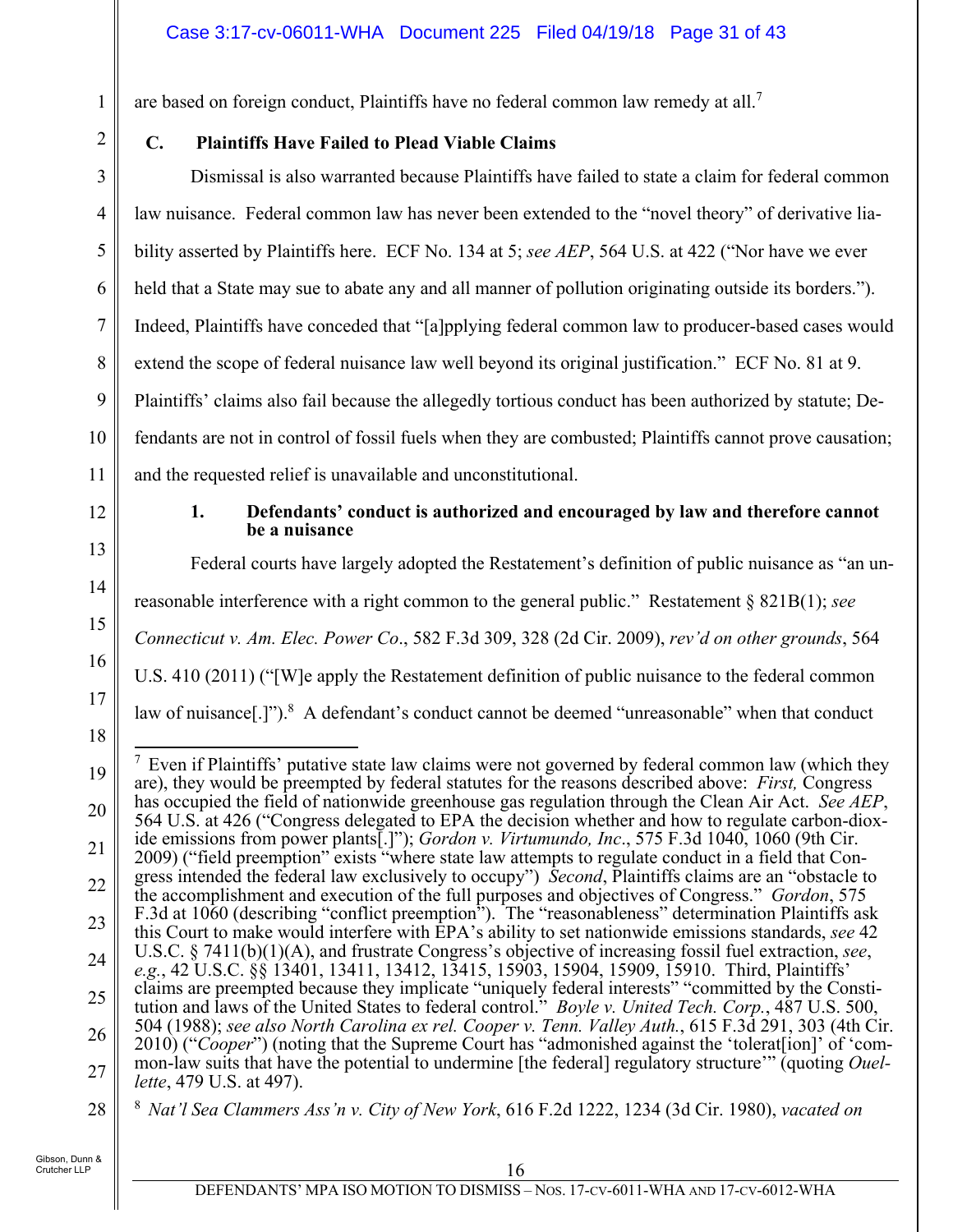### Case 3:17-cv-06011-WHA Document 225 Filed 04/19/18 Page 32 of 43

1 2 3 4 5 6 7 8 has been expressly sanctioned by statute, for it is well established that, even where "it would be a nuisance at common law, conduct that is fully authorized by statute, ordinance or administrative regulation does not subject the actor to tort liability." Restatement § 821B cmt. f; *see also id.* cmt. e.<sup>9</sup> "This is especially true 'where the conduct sought to be enjoined implicates the technically complex area of environmental law.'" *Cooper*, 615 F.3d at 309 (citation omitted). Courts have thus held that nuisance claims are precluded where a statute either (i) expressly authorizes the supposedly tortious conduct, or (ii) implicitly authorizes such conduct "from the powers expressly conferred." *See Varjabedian v. City of Madera*, 20 Cal. 3d 285, 291 (1977) (citation omitted).

9 10 11 12 13 14 15 16 17 18 19 As discussed above, numerous federal statutes authorize, encourage, and sometimes even require the production of fossil fuels. California law also authorizes and encourages Defendants' conduct. The Public Utilities Code, for example, mandates that the Public Utilities Commission "*shall . . . encourage, as a first priority, the increased production of gas in this state*[.]" Cal. Pub. Util. Code § 785 (emphasis added). California law also permits "the owners or operators of [] wells to utilize all methods and practices known to the oil industry for the purpose of increasing the ultimate recovery of underground hydrocarbons," and declares it the "policy of this state" to maximize fossil-fuel production. Cal. Pub. Res. Code § 3106(b); *id.* § 3106(d) (directing supervisor "to encourage the wise development of oil and gas resources."). The Code directs the Secretary of the Natural Resources Agency to conduct a "scientific study on well stimulation treatments" to determine where such "treatments are likely to spur or enable oil and gas exploration and production." *Id.* § 3160(a).

Numerous other statutes and regulations authorize the extraction, production, sale, and use of fossil fuels by necessary implication. For example, persons "engaged in the business of extracting oil or gas from lands within the state," are prohibited from "refus[ing] to sell to any city or county sufficient quantities of his or her motor vehicle fuels . . . sold during the normal course of business for the

24

25

26

20

21

22

23

27 28 9 *See also Cooper*, 615 F.3d at 309 ("Courts traditionally have been reluctant to enjoin as a public nuisance activities which have been considered and specifically authorized by the government.") (citation omitted); *Dina v. People ex rel. Dep't of Transp*., 151 Cal. App. 4th 1029, 1052–53 (2007).

 $\overline{a}$ *other grounds*, *Middlesex Cty. Sewerage Auth. v. Nat'l Sea Clammers Ass'n*, 453 U.S. 1 (1981) ("[W]e are convinced that the Court would . . . look to the Restatement formulation as an appropriate source for a federal rule."); *Commonwealth Edison Co. v. United States*, 271 F.3d 1327, 1353 (Fed. Cir. 2001) (looking to Restatement for contours and scope of common law nuisance).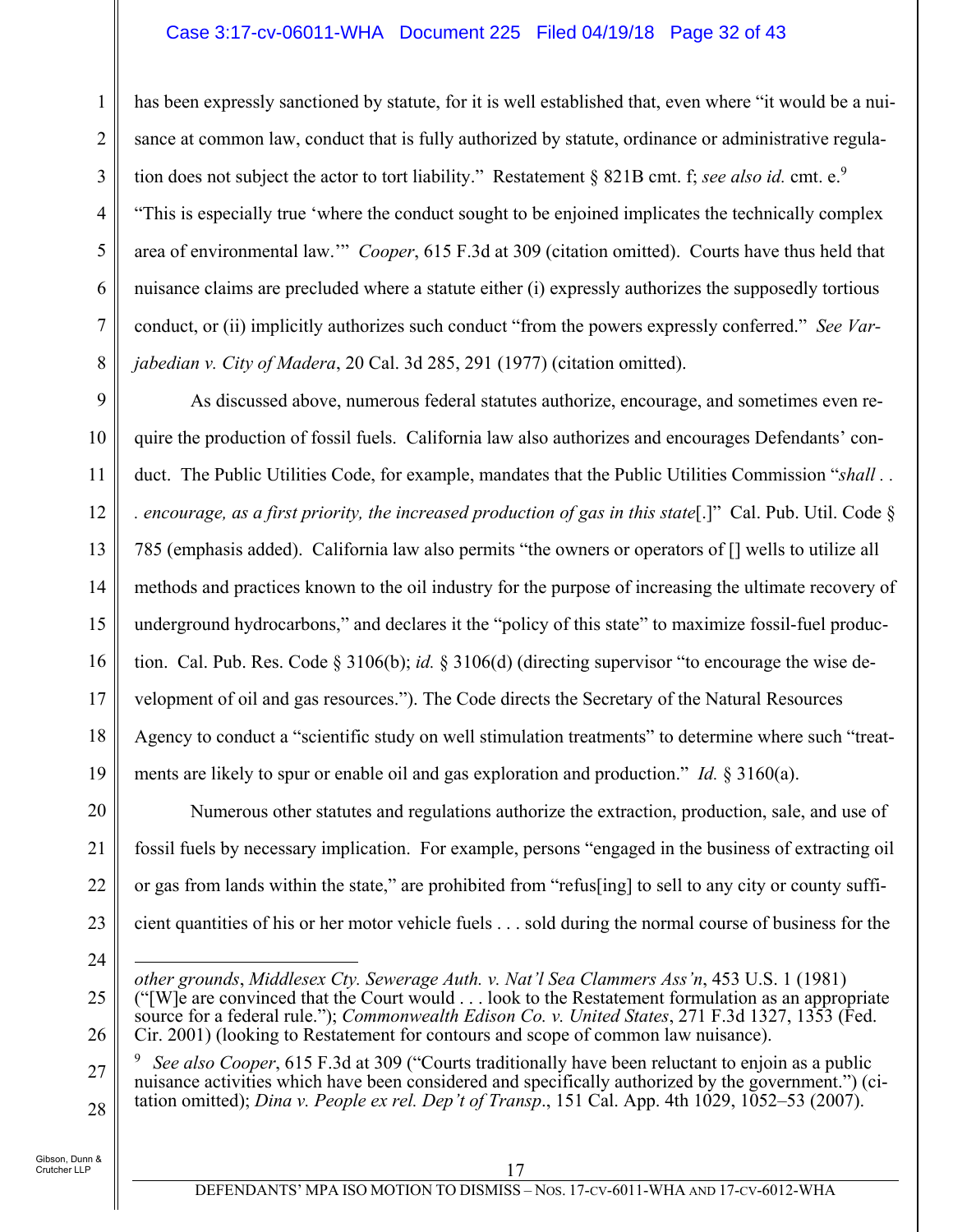essential services provided by the city or county." Cal. Bus. & Prof. Code § 13410(a).<sup>10</sup> Because these laws implicitly authorize the conduct challenged by Plaintiffs, Defendants' extraction and production of fossil fuels "cannot be a public nuisance." *See Cooper*, 615 F.3d at 309–10 (holding that TVA's energy-generating operations could not be a nuisance because they were permitted by statute); *Farmers Ins. Exch. v. State of Cal.*, 175 Cal. App. 3d 494, 503 (1985) (release of chemicals into the atmosphere that damaged property was not a nuisance because it was authorized to prevent pests).<sup>11</sup>

### **2. Plaintiffs have not alleged that Defendants had sufficient control over the product allegedly causing the public nuisance**

Most courts, including many that expressly rely on the Restatement, have held that an indispensable element of a public nuisance claim is that the defendant "have *control* over the instrumentality causing the alleged nuisance *at the time the damage occurs*." *State v. Lead Indus. Ass'n, Inc.*, 951 A.2d 428, 449 (R.I. 2008); *id.* at 448–53 (relying on Restatement to dismiss public nuisance claims against the manufacturers of lead paint because plaintiffs failed to allege "that defendants had control over the lead pigment at the time it caused harm to children"); *In re Lead Paint Litig.*, 924 A.2d at 498–99 (relying on the Restatement to conclude that "a public nuisance, by definition, is related to conduct, performed in a location within the actor's control, which has an adverse effect on a common right").<sup>12</sup> This is because "liability for damage caused by a nuisance turns on whether the defendant is in control of the instrumentality alleged to constitute a nuisance, *since without control a defendant cannot abate the nuisance*." *Tioga Pub. Sch. Dist. No. 15 of Williams Cty., N.D. v. U.S. Gypsum Co.*, 984 F.2d 915, 920 (8th Cir. 1993) (emphasis added); *see also Nat'l Gypsum Co.*, 637 F. Supp. at 656 ("[A] basic element of the tort of nuisance is absent" because, "after the time of manufacture and sale, [defendants] no longer had the power to abate the nuisance").

22

23

1

2

3

4

5

6

7

8

9

10

11

12

13

14

15

16

17

18

19

20

21

27 28 12 *See City of Manchester v. Nat'l Gypsum Co.*, 637 F. Supp. 646, 656 (D.R.I. 1986); *Camden Cty. Bd. of Chosen Freeholders v. Beretta, U.S.A. Corp.*, 273 F.3d 536, 540–41 (3rd Cir. 2001). Certain California courts, however, have abandoned the "control" requirement for public nuisance claims under California law. *People v. ConAgra Groc. Prods. Co.*, 17 Cal. App. 5th 51, 162–65 (2017).

 $\overline{a}$ 10 *See also* Cal. Pub. Res. Code § 6815.1; Cal. Bus. & Prof. Code § 13441; Cal. Sts. & High. Code § 2105; Cal. Code Regs. tit. 14, §§ 1740.5, 18621.

<sup>24</sup> 25 26 <sup>11</sup> Plaintiffs' *own laws* also authorize the very activities that they now label a nuisance. Oakland permits businesses such as "gas generating plant[s] [and] compressor plant[s]," *see* Oakland Mun. Code § 9.32.030, and those involved in the "sale of petroleum products," *see id.* § 17.10.470, to operate within the city. Similarly, San Francisco's Planning Code specifically envisions using land for "oil" and gas exploration, development and processing." *See* San Francisco Planning Code, art. 12.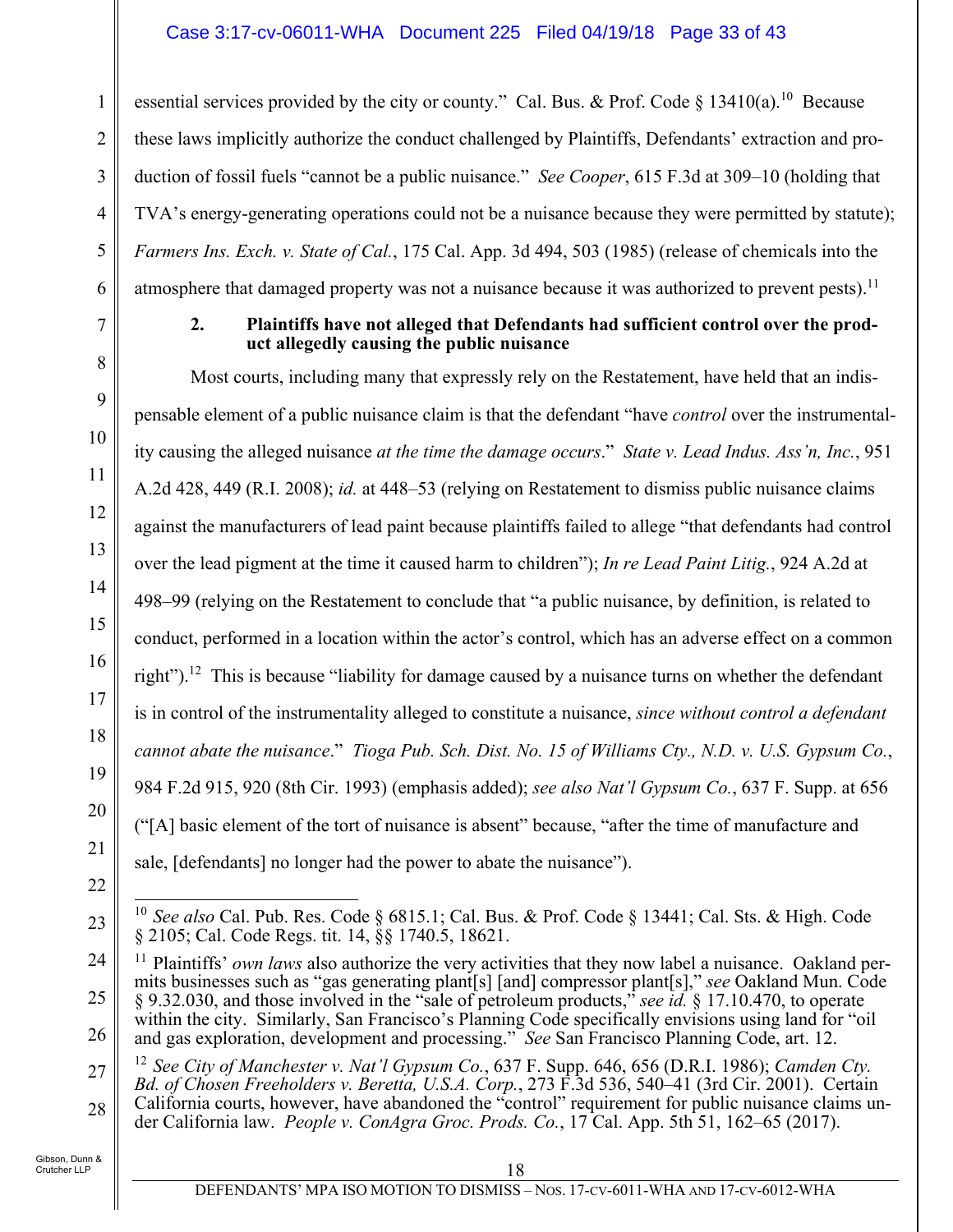#### Case 3:17-cv-06011-WHA Document 225 Filed 04/19/18 Page 34 of 43

Plaintiffs assert that their alleged damages were "caused by the combustion of fossil fuels," which emit carbon dioxide and other greenhouse gases, contributing to increased global temperatures. Oak. FAC ¶ 88. But far from alleging that Defendants had control over fossil fuel products at the time of combustion, Plaintiffs concede that the "*use of fossil fuel*" by others—not the Defendants' alleged extraction, production, and promotion—"is the primary source of greenhouse gas pollution that causes global warming." *Id*. ¶ 2 (emphasis added). Because Plaintiffs base their claims on Defendants' production, marketing, and sale of fossil fuels, and *not* on Defendants' use thereof or emissions, Plaintiffs have not alleged (and cannot allege) that Defendants had control over the products at the time these products allegedly created the nuisance. *See* Remand Hr'g Tr. 25:19–21 ("[O]ur claim is about the selling of products and the improper promotion of products[.]").

11

1

2

3

4

5

6

7

8

9

10

12

13

14

15

16

17

18

19

20

21

22

23

24

25

26

27

28

**3. Plaintiffs cannot prove that Defendants' conduct caused their alleged injuries** 

"Causation is a necessary element of a public nuisance claim." *City of San Jose v. Monsanto Co.*, 231 F. Supp. 3d 357, 363 (N.D. Cal. 2017); *In re Exxon Valdez*, 270 F.3d 1215, 1253 (9th Cir. 2001). But causation does not include every event "without which any happening would not have occurred." Restatement § 431 cmt. a. To distinguish those causal factors for which a defendant may be held liable from the multitude of factors giving rise to any given event, courts generally require a plaintiff to prove that the defendant's conduct was both the "cause in fact" and the "proximate" cause of the alleged injury. *Osborn v. Irwin Mem'l Blood Bank*, 5 Cal. App. 4th 234, 252 (1992); *see* Dan B. Dobbs et al., Dobbs' Law of Torts § 185 (2d ed.). Plaintiffs cannot prove either element.

With respect to cause in fact, the Restatement has adopted the "substantial factor" test, under which an act will be considered to have caused the injury only where the injury would not have happened but for the act. Restatement  $\S 432(1)$ . Plaintiffs do not assert that their alleged injuries from sea rise would not have occurred if any Defendant had altered its behavior and stopped producing fossil fuel products, reduced production, or warned the public about the possible risks. Nor could they, as the "undifferentiated nature of greenhouse gas emissions from all global sources and their worldwide accumulation over long periods of time . . . make<sup>[]</sup> clear that there is no realistic possibility of tracing any particular alleged effect of global warming to any particular [action] by any specific person, entity, [or] group at any particular point in time." *Kivalina*, 663 F. Supp. 2d at 880; *see also*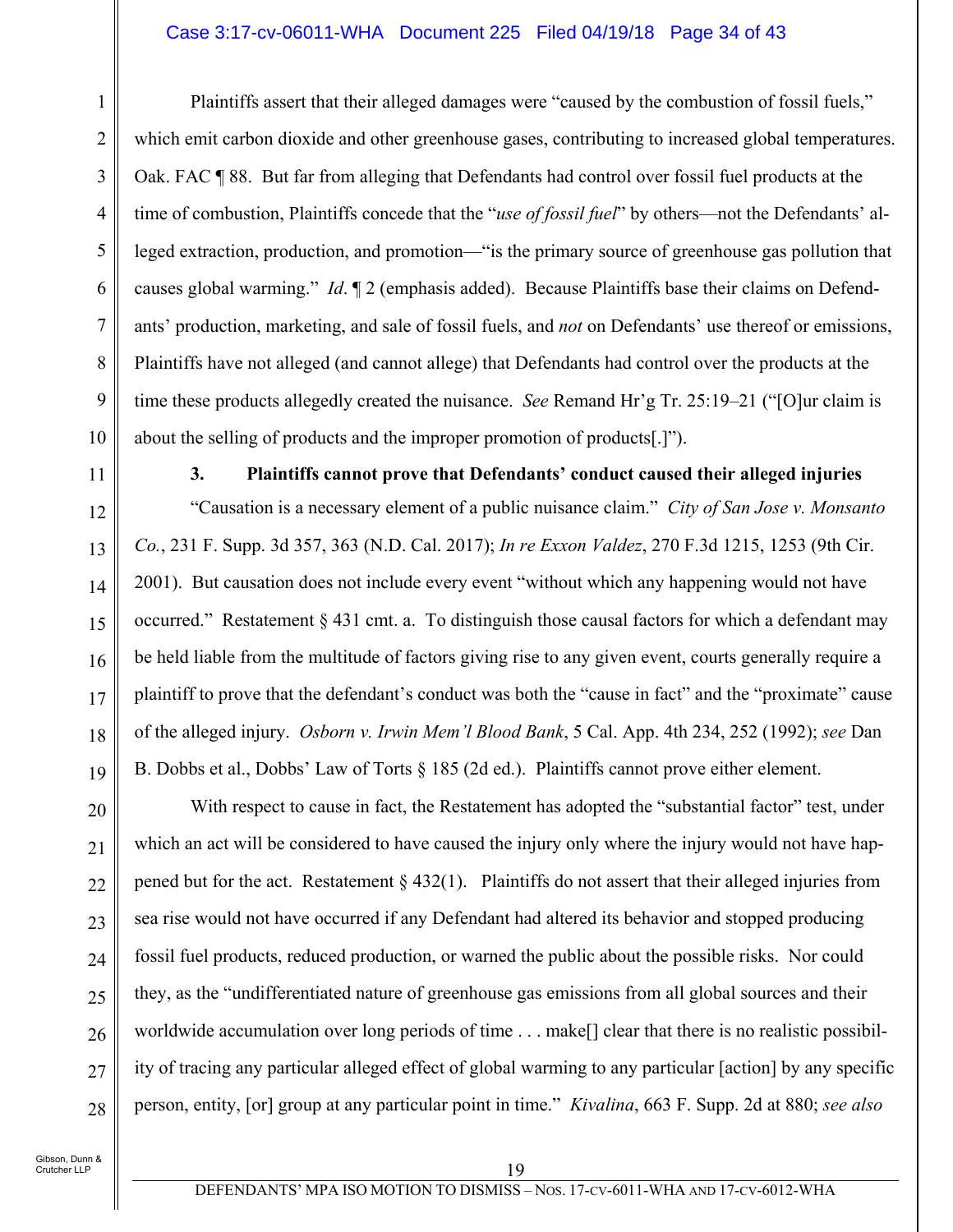*Amigos Bravos v. U.S. Bureau of Land Mgmt.*, 816 F. Supp. 2d 1118, 1135 (D.N.M. 2011) ("[C]limate change is dependent on an unknowable multitude of [greenhouse gas] sources and sinks, and it is impossible to say with any certainty that Plaintiffs' alleged injuries were the result of any particular action or actions by Defendants").

5 6 7 8 9 10 11 12 13 14 15 16 17 18 19 20 Even if Defendants' productions were considered cumulatively, the allegations fail to demonstrate that Plaintiffs' injuries would not have arisen but for Defendants' conduct. In fact, Plaintiffs concede that nearly 90% of emissions from industrial sources are *not* attributable to Defendants. Oak. FAC ¶ 94(c). Though Plaintiffs assert that Defendants are "five of the ten largest producers" of fossil fuels, *id.* ¶ 92, they have not sued the third, fifth, seventh, eighth, or tenth largest producers, *see id.*  $\mathbb{I}$  94(b), or any one of the thousands of smaller producers that supply the vast majority of the world's fossil fuels. Because these unnamed producers would likely have increased production to meet worldwide demand for fossil fuels had Defendants decreased their extraction and production activities, Plaintiffs cannot prove that worldwide emissions would have been materially lower but for Defendants' conduct. *Cf. Sierra Club v. U.S. Def. Energy Support Ctr.*, 2011 WL 3321296, at \*5 (E.D. Va. July 29, 2011) (plaintiff failed to show that "if there had been a reduction in the amount of greenhouse gases emitted by producers of fuel from oil sands crude, those reductions would not have been offset by increased emissions elsewhere on the planet"); *City of Chi. v. Beretta U.S.A. Corp.*, 821 N.E.2d 1099, 1137 (Ill. 2004) (plaintiff failed to show "that the condition would cease to exist even if these particular defendants entirely ceased selling firearms."). Plaintiffs have, therefore, failed to allege facts showing that Defendants are the "cause in fact" of their injuries.<sup>13</sup>

The highly attenuated nature of Plaintiffs' claims also precludes them from adequately pleading that Defendants were the "proximate" cause of their purported injuries. To prove proximate causation, the plaintiff must demonstrate a "direct relationship between the injury and the alleged wrongdoing." *Or. Laborers-Emp'rs Health & Welfare Trust Fund v. Philip Morris Inc.*, 185 F.3d 957, 963 (9th Cir. 1999)*.* These requirements apply to nuisance claims, and the court may dismiss on the

26

 $\overline{a}$ 

21

22

23

24

25

1

2

3

<sup>27</sup> 28 13 Plaintiffs also allege that emissions from fossil fuels produced by Defendants *contributed* to global warming. Oak. FAC  $\P$  145. But "given the extremely attenuated causation scenario alleged in [the] Complaint[s], it is entirely irrelevant whether any defendant 'contributed' to the harm because [fossil fuel production], standing alone, is insufficient to establish injury." *Kivalina*, 663 F. Supp. 2d at 880.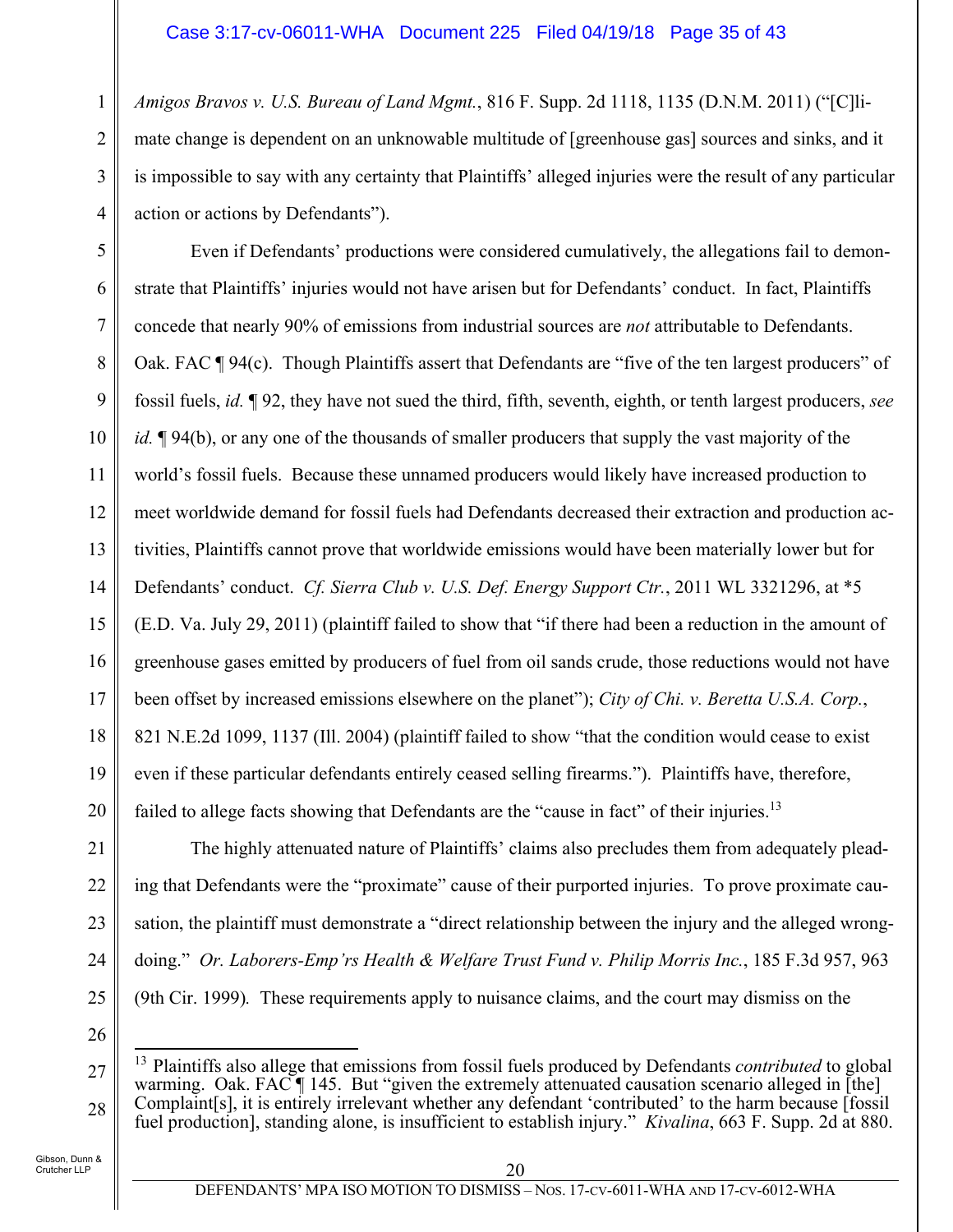#### Case 3:17-cv-06011-WHA Document 225 Filed 04/19/18 Page 36 of 43

1 2 3 4 5 6 7 8 9 10 11 12 13 pleadings where the plaintiff fails to allege facts establishing proximate causation. *See Benefiel v. Exxon Corp.*, 959 F.2d 805, 807 (9th Cir. 1992) (affirming dismissal where alleged damages were "remote and derivative" and defendants' conduct "did not directly cause any injury" to the plaintiffs). Plaintiffs cannot establish proximate cause here because global warming claims are "dependent on a series of events far removed both in space and time from the Defendants'" alleged misconduct. *Kivalina*, 663 F. Supp. 2d at 881. Indeed, Plaintiffs seek to hold Defendants accountable for conduct that allegedly began in "*the mid Nineteenth Century*." *See* Oak. FAC ¶ 94(b) (emphasis added); *see also id.* ¶ 88. But "where a great length of time has elapsed between the actor's negligence and harm to another . . . the effect of the actor's conduct may . . . become so attenuated as to be insignificant and unsubstantial as compared to the aggregate of the other factors which have contributed." Restatement § 433 cmt. f. Here, countless "other factors" contribute to global warming, and Defendants are "simply too far removed from the [alleged harm] to be held responsible for it." *Spitzer v. Sturm, Ruger & Co.*, 761 N.Y.S. 2d 192, 202 (N.Y. App. Div. 2003).

14 15 16 17 18 19 20 21 22 23 24 25 26 27 Under the Restatement, the plaintiff also must show that the defendant's conduct was a "substantial" factor in bringing about the alleged harm, Restatement § 431, a showing that "depends in part on whether 'the actor's conduct . . . has created a situation harmless unless acted upon by other forces for which the actor is not responsible.'" *Benefiel*, 959 F.2d at 807 (omission in original) (quoting Restatement § 433(b)). Plaintiffs do not dispute that Defendants' production of fossil fuels, which has been encouraged by every level of government, was harmless in and of itself. Plaintiffs' alleged injuries have arisen (or will arise) only because countless intervening users, including Plaintiffs themselves, combusted fossil fuels for transportation, electricity, or heat, and the greenhouse gases those users emitted mixed with the aggregated emissions of billions of other users from around the world for many decades to increase the concentration of greenhouse gases in the atmosphere. Plaintiffs' claims thus flout the "uniformly accepted principle[] of tort law" that the plaintiff must "prove more than that the defendant's action triggered a series of other events that led to the alleged injury." *Id.* Plaintiffs' "assertion that [Defendants'] emissions combined over a period of decades or centuries with other natural and man-made gases to cause or strengthen a hurricane and damage per-

28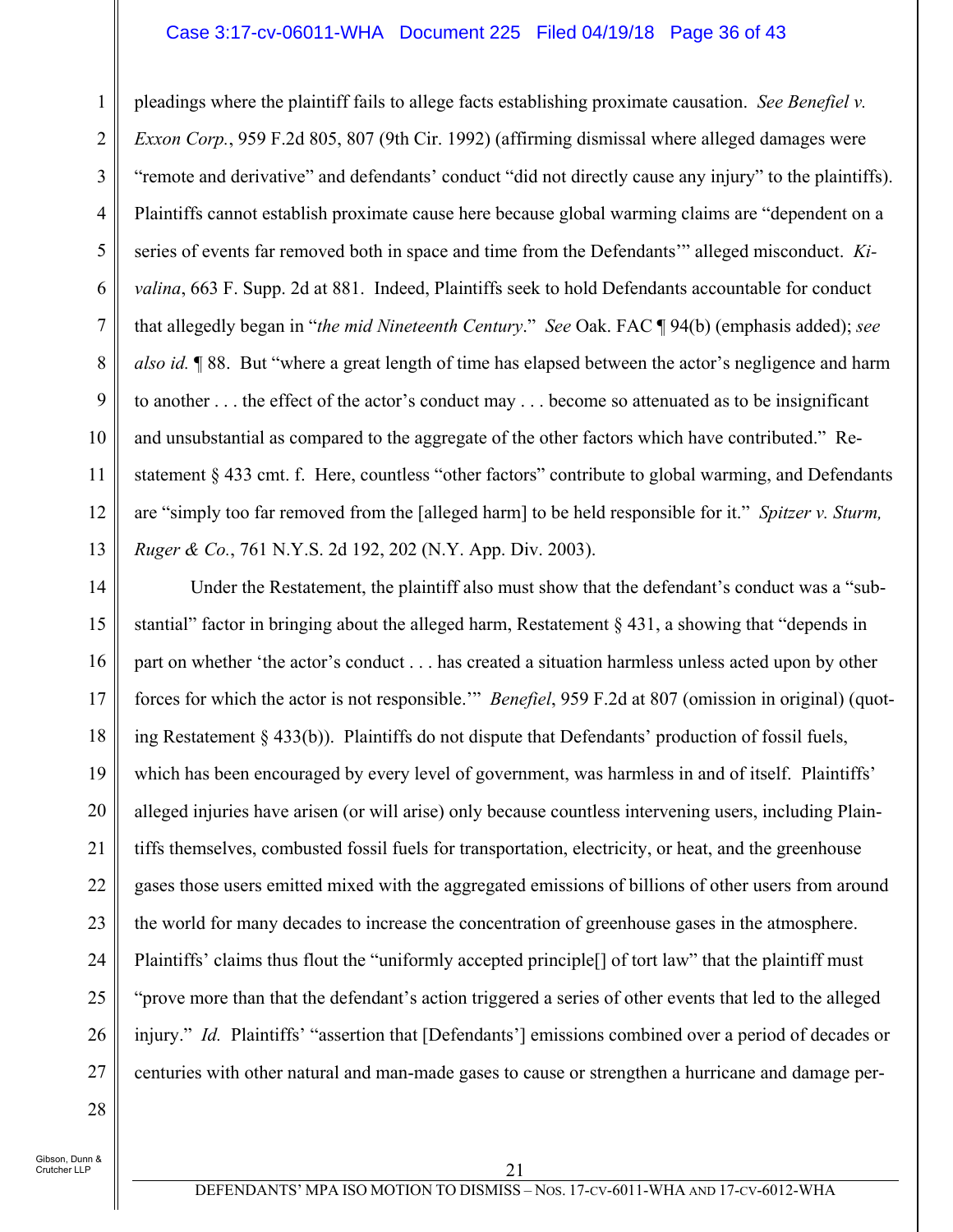#### Case 3:17-cv-06011-WHA Document 225 Filed 04/19/18 Page 37 of 43

sonal property is precisely the type of remote, improbable, and extraordinary occurrence that is excluded from liability." *Comer*, 839 F. Supp. 2d at 868; *see also Amigos Bravos*, 816 F. Supp. 2d at 1136; *Sierra Club*, 2011 WL 3321296, at \*5; *Kivalina*, 696 F.3d at 868 (Pro, J., concurring).

1

2

3

4

5

6

7

8

9

10

11

12

13

14

15

16

17

18

19

20

# **4. The relief Plaintiffs seek is unavailable and would be unconstitutional**

Dismissal is also warranted because the relief Plaintiffs seek is not available under federal common law. Although in appropriate circumstances a federal court "may grant equitable relief to abate a public nuisance that is occurring or to stop a threatened nuisance from arising," *Michigan v. U.S. Army Corps of Engineers*, 667 F.3d 765, 781 (7th Cir. 2011), Plaintiffs do not seek an injunction. Nor could they, as their Complaints fail to identify any specific conduct in any particular location that allegedly caused the nuisance. And even if this Court were to issue a nationwide injunction prohibiting *all* fossil fuel production, such an order would not abate the alleged nuisance—though it would devastate the U.S. economy—because this Court has no power to enjoin *global* emissions.

Perhaps recognizing the futility of requesting a true equitable remedy, Plaintiffs instead ask for "an abatement fund remedy to be paid for by Defendants." Oak*.* FAC "Relief Requested." There is no functional difference between the purported "abatement fund"—*i.e*., money Plaintiffs can spend as they think best—and damages. But damages can be awarded only where "significant harm" has "been actually incurred[.]" Restatement § 821B cmt. i ("[A]n award of damages is retroactive, applying to past conduct[.]"). Here, although Plaintiffs vaguely allege that global warming "has caused" sea level rise, Oak. FAC ¶ 125, they seek money primarily to prevent injuries they *expect to suffer*  over the next 75 years*. Id.* ¶¶ 124–36. Thus, even if damages were available under federal common law—which is dubious<sup>14</sup>—these claims could not sustain a damages award.

Moreover, awarding billions in damages would violate the Constitution. "Elementary notions of fairness enshrined in our constitutional jurisprudence dictate that a person receive fair notice not only of the conduct that will subject him to punishment, but also of the severity of the penalty that a State may impose." *BMW of N. Am., Inc. v. Gore*, 517 U.S. 559, 574 (1996); *see also State Farm* 

<sup>27</sup> 28  $\overline{a}$ <sup>14</sup> "[T]here is no right either historically, or through the Restatement['s] formulation, for the public entity to seek to collect money damages[.]" *In re Lead Paint Litig.*, 924 A.2d at 498–99 (citing Restatement  $\S 821C(1)$ ). The Supreme Court has not yet decided "whether a cause of action may be brought under federal common law by a private plaintiff, seeking damages." *Sea Clammers*, 453 U.S. at 21.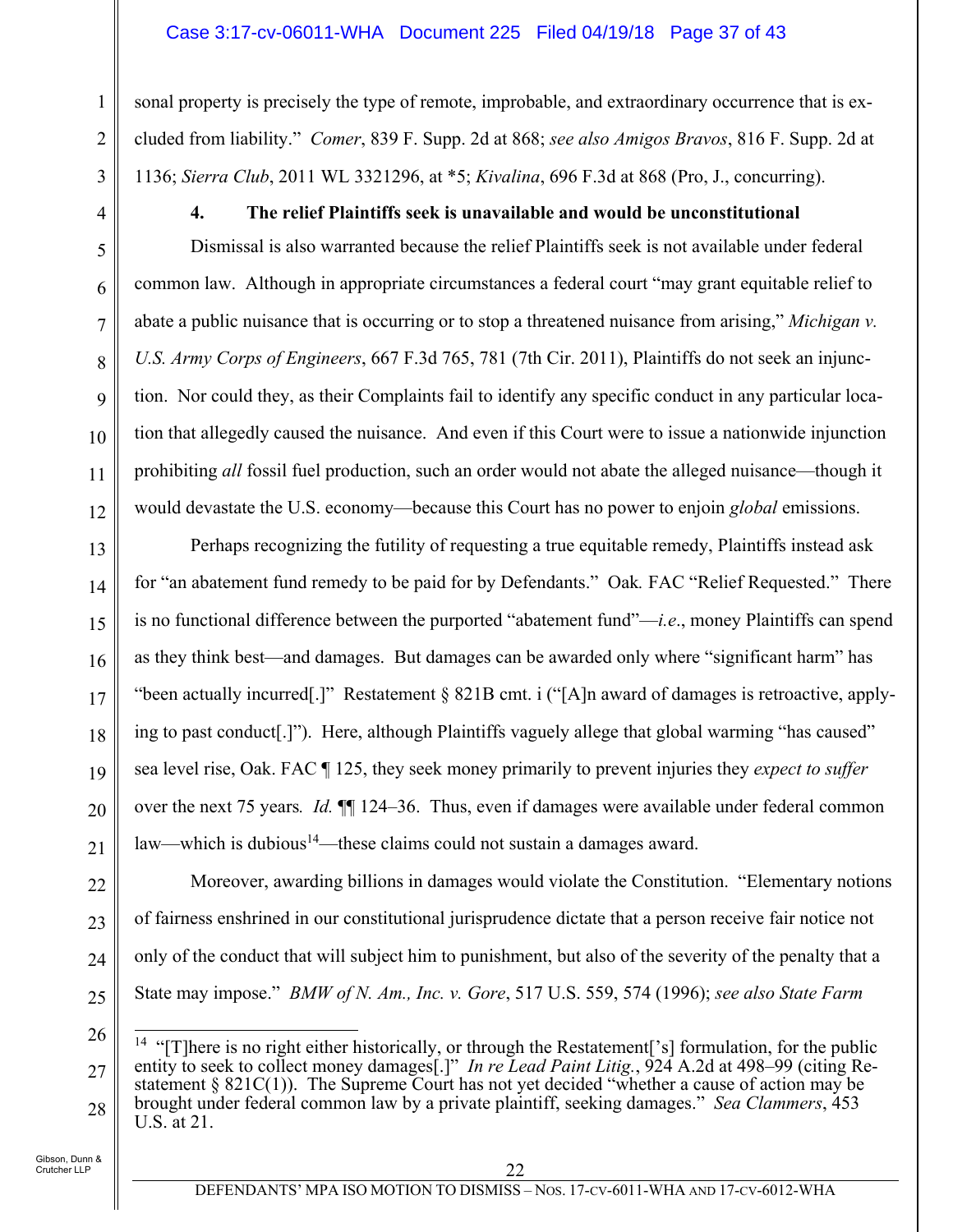1 2 3 4 5 6 7 8 9 10 11 12 13 *Mut. Auto. Ins. Co. v. Campbell*, 538 U.S. 408, 421 (2003) ("A State cannot punish a defendant for conduct that may have been lawful where it occurred."). In *Eastern Enterprises v. Apfel*, 524 U.S. 498 (1998), the Court invalidated a federal statute that made coal companies retroactively liable for the medical costs of former coal miners. Justice O'Connor, writing for a four-justice plurality, observed that the Coal Act violated the Takings Clause because it "divest[ed] Eastern of property long after the company believed its liabilities . . . to have been settled[,] [a]nd the extent of Eastern's retroactive liability is substantial and particularly far reaching." *Id.* at 534. The plurality struck down the Act because it "improperly place[d] a severe, disproportionate, and extremely retroactive burden on Eastern." *Id.* at 538; *see also id.* at 539, 549 (Kennedy, J., concurring in the judgment and dissenting in part) (The statute "must be invalidated as contrary to essential due process principles" because it had "a retroactive effect of unprecedented scope.")*.* 15 Because Defendants' fossil fuel extraction was incontrovertibly lawful when it occurred (and still is today), imposing the type of massive retroactive liability that Plaintiffs seek here would constitute a grievous violation of due process.

14 15 "Because the relief sought by [Plaintiffs] is unavailable as a matter of law, the case[s] must be dismissed." *Schweiker v. Chilicky*, 487 U.S. 412, 429 (1988).

16

17

18

19

20

21

22

23

24

25

# **D. Plaintiffs' Claims Violate the Separation of Powers**

Plaintiffs ask this Court to decide whether the extraction and production of fossil fuels worldwide is "unreasonable" given the alleged connection to global warming and the potential that such warming will lead to future harms. But the decision they seek is not within "the proper—and properly limited—role of the courts in a democratic society." *DaimlerChrysler Corp. v. Cuno*, 547 U.S. 332, 341 (2006) (citation and quotation marks omitted). Absent legislative authorization and guidance, courts are "without competence" to address matters "of high policy," such as global warming, *Diamond v. Chakrabarty*, 447 U.S. 303, 317 (1980), and they lack authority to "formulate national policies or develop standards for matters not legal in nature," *Japan Whaling Ass'n v. Am. Cetacean Soc'y*, 478 U.S. 221, 230 (1986). Matters of global concern, such as rising seas allegedly

<sup>26</sup> 27 28  $\overline{a}$ 15 Courts have held that *Eastern Enterprises* "stands for a clear principle: a liability that is severely retroactive, disruptive of settled expectations and wholly divorced from a party's experience may not constitutionally be imposed." *Maine Yankee Atomic Power Co. v. United States*, 44 Fed. Cl. 372, 378 (1999); *see also Franklin Cty. Convention Facilities Auth. v. Am. Premier Underwriters*, 61 F. Supp. 2d 740, 743 (S.D. Ohio 1999); *Peterson v. Islamic Rep. of Iran*, 758 F.3d 185, 192 (2d Cir. 2014).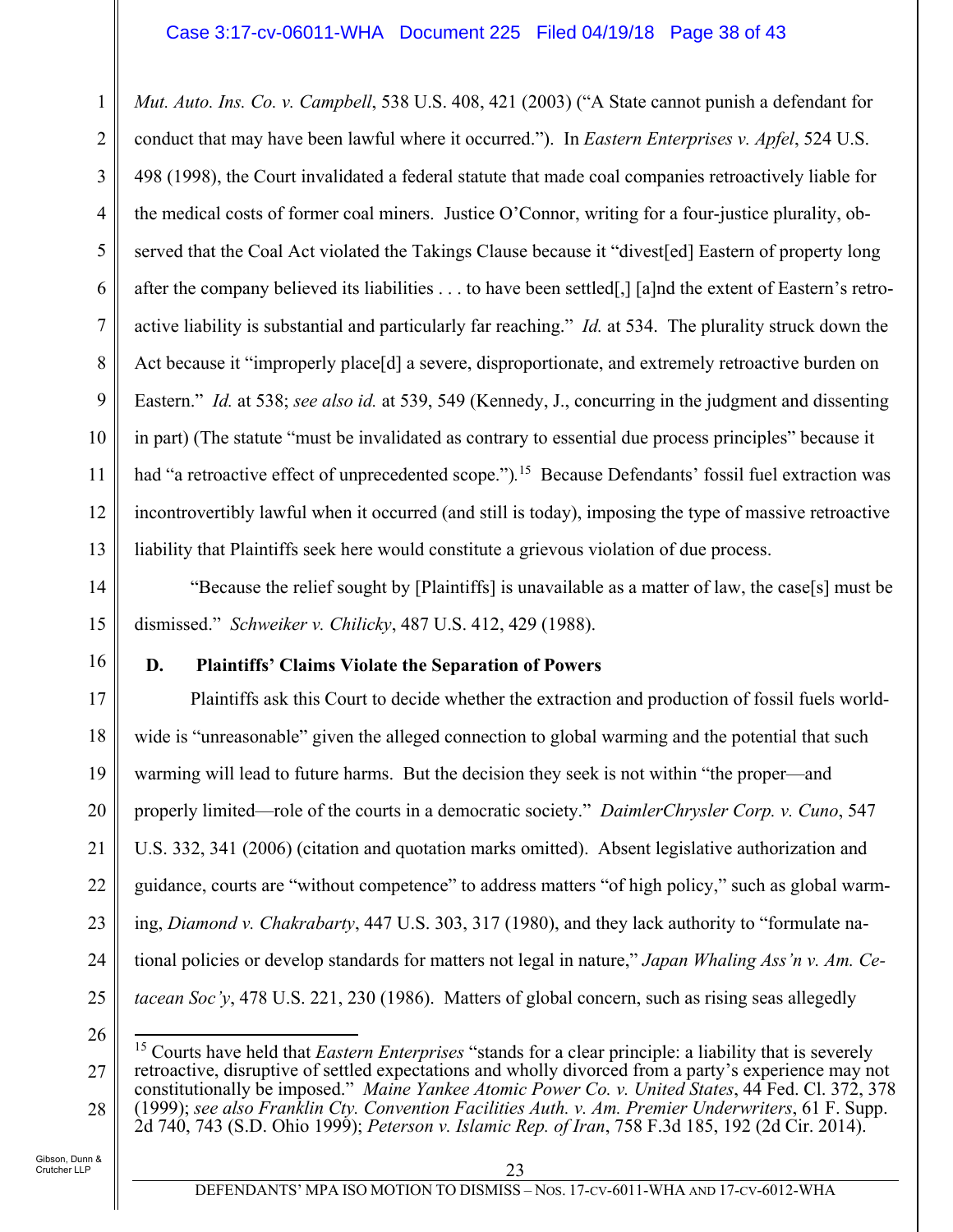#### Case 3:17-cv-06011-WHA Document 225 Filed 04/19/18 Page 39 of 43

caused by worldwide emissions, are "committed by the Constitution to the political departments of the Federal Government." *United States v. Pink*, 315 U.S. 203, 222–23 (1942). For this reason, "the political branches have . . . made foreign policy determinations regarding the United States' role in the international concern about global warming." *Gen. Motors*, 2007 WL 2726871, at \*14.16

5 6 7 8 9 10 11 12 13 14 15 16 17 18 19 Greenhouse gas emissions and responses to global warming are the subject of numerous international agreements. Plaintiffs, apparently dissatisfied with the state of these agreements, seek to impose their own normative judgments as to the proper limits for fossil fuel production and use by imposing damages on Defendants that would force them to "change [their] methods of doing business and controlling pollution to avoid the threat of ongoing liability." *Ouellette*, 479 U.S. at 495. But crippling the nation's fossil fuel producers would weaken the President's bargaining position vis-àvis other nations, thereby "undercutting [his] diplomatic discretion and the choice he has made exercising it." *Am. Ins. Ass'n v. Garamendi*, 539 U.S. 396, 423–24 (2003); *see also Gen. Motors*, 2007 WL 2726871, at \*14 ("[B]y seeking to impose damages for the [Defendants'] lawful worldwide sale of automobiles, [plaintiffs'] nuisance claims sufficiently implicate the political branches' powers over . . . foreign policy[.]"). Accordingly, as several courts—including this one—have previously recognized, global warming-based tort claims cannot be adjudicated without dragging the Court "into precisely the geopolitical debate more properly assigned to the coordinate branches." *Gen. Motors*, 2007 WL 2726871, at \*10; *see also Kivalina*, 663 F. Supp. 2d at 876–77; *Comer*, 839 F. Supp. 2d at 865.

20

 $\overline{a}$ 

1

2

3

4

Crutcher LLP

<sup>21</sup> 22 23 24 25 26 27 <sup>16</sup> For several decades, Congress has engaged in robust debate about the potential harms of global warming and the economic and political consequences of regulating greenhouse gases. *The National Climate Program Act: Hearing Before the Subcomm. on the Env't & the Atmosphere of the H. Comm. on Sci. & Tech.*, 94th Cong. 29 (1976); *Global Warming: Hearing Before the Subcomm. on Toxic Substances & Envtl. Oversight of the S. Comm. on Env't & Pub. Works*, 99th Cong. 2 (1985); *Ozone Depletion, the Greenhouse Effect, and Climate Change: Hearings Before the Subcomm. on Envtl. Pollution of the S. Comm. on Env't & Pub. Works*, 99th Cong. (1986); *Global Climate Change: Hearings Before the S. Comm. on Energy & Nat. Res.*, 102d Cong. 208 (1992); *Energy Policy Act of 2005: Hearings Before the Subcomm. on Energy & Air Quality of the H. Comm. on Energy & Commerce*, 109th Cong. (2005); Endangerment and Cause or Contribute Findings for Greenhouse Gases Under Section 202(a) of the Clean Air Act, 74 Fed. Reg. 66,496 (Dec. 15, 2009). The EPA has similarly balanced the costs and benefits of regulating greenhouse gases. *See* Light-Duty Vehicle Greenhouse Gas Emission Standards and Corporate Average Fuel Economy Standards, 75 Fed. Reg. 25,324 (May 7, 2010); 2017–2025 Model Year Light-Duty Vehicle GHG Emissions and CAFE Standards: Supplemental Notice of Intent, 76 Fed. Reg. 48,758 (Aug. 9, 2011).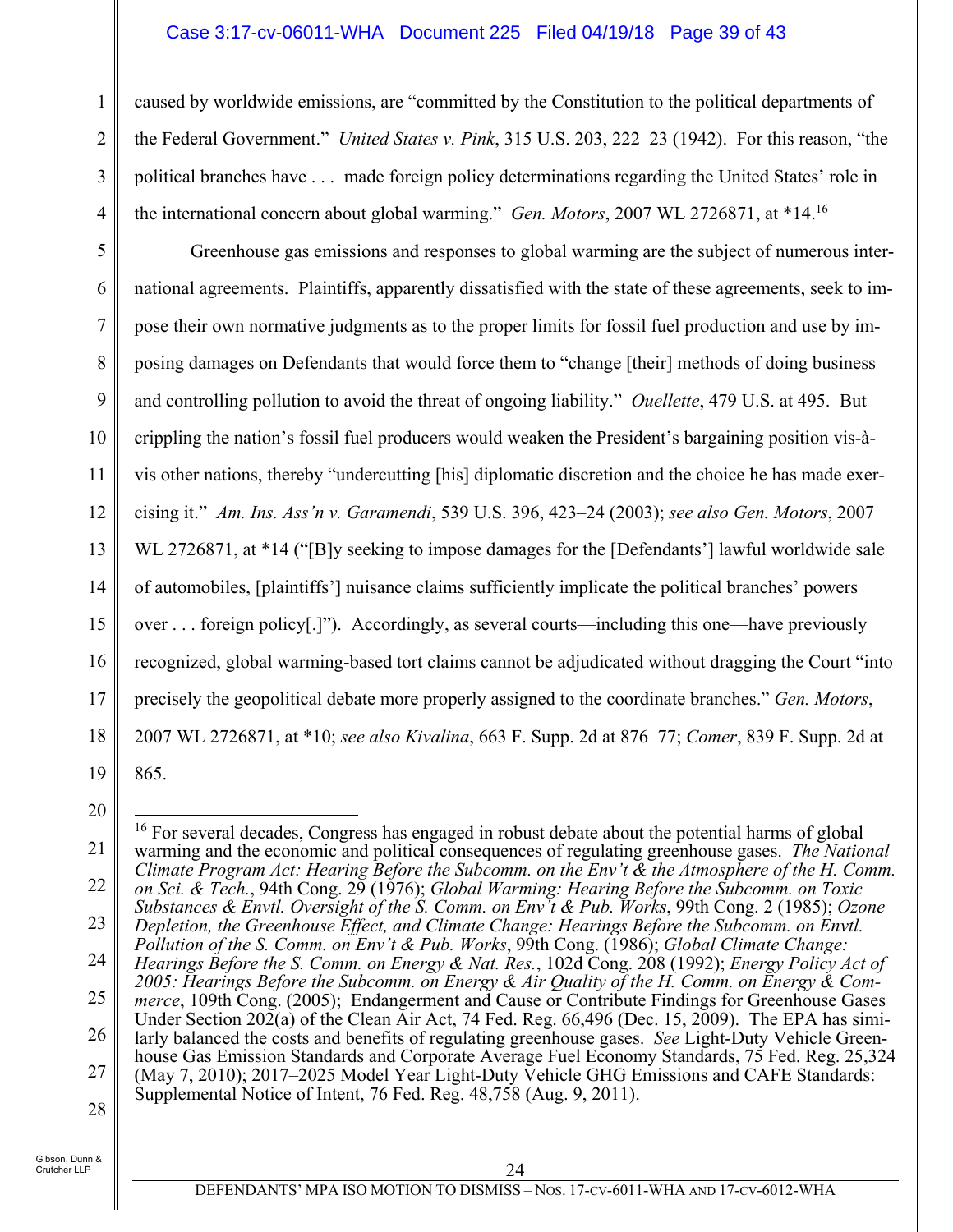#### Case 3:17-cv-06011-WHA Document 225 Filed 04/19/18 Page 40 of 43

Plaintiffs' claims would also usurp Congress's "exclusive" power "to regulate interstate and foreign commerce." *La. Pub. Serv. Comm'n v. Tex. & N.O.R. Co.*, 284 U.S. 125, 130 (1931). Plaintiffs are seeking "billions" in damages, Oak. FAC ¶ 136, and the Supreme Court has repeatedly recognized that "regulation can be . . . effectively exerted through an award of damages," *Kurns v. R.R. Friction Prods. Corp.*, 565 U.S. 625, 637 (2012). *See id.* ("[T]he obligation to pay compensation can be, indeed is designed to be, a potent method of governing conduct and controlling policy[.]"); *see also BMW of N. Am.*, 517 U.S. at 572 n.17 ("State power may be exercised as much by a jury's application of a state rule of law in a civil lawsuit as by a statute."). The Court should decline to become the de facto regulator of fossil fuel production, especially since the ad-hoc regulation Plaintiffs seek "would require the Court to balance the competing interests of reducing global warming emissions and the interests of advancing and preserving economic and industrial development"—precisely "the type of initial policy determination" entrusted to Congress. *Gen. Motors*, 2007 WL 2726871, at \*8; *see AEP*, 564 U.S. at 427 ("Clean Air Act entrust . . . complex balancing of questions involving "national or international policy" "to EPA in the first instance").

15 16 17 18 19 20 21 22 23 24 25 26 The claims are also ill-suited for judicial resolution because, unlike Congress, which may weigh competing policy interests, courts "must be governed by *standard*, by *rule.*" *Vieth v. Jubelirer*, 541 U.S. 267, 278 (2004) (plurality). As this Court has twice recognized, there is no manageable standard for balancing the utility of using fossil fuels against the risks posed by emissions. *Kivalina*, 663 F. Supp. 2d at 874–75; *Gen. Motors*, 2007 WL 2726871, at \*15. Nor is there a "manageable method of discerning the entities that are creating and contributing to the alleged nuisance" because "there are multiple worldwide sources of atmospheric warming across myriad industries and multiple countries." *Gen. Motors*, 2007 WL 2726871, at \*15. There is likewise no "guidance" for "determining who should bear the costs associated with the global climate change that admittedly result from multiple sources around the globe." *Id.* Accordingly, "the allocation of fault—and cost of global warming is a matter appropriately left for determination by the executive or legislative branch." *Kivalina*, 663 F. Supp. 2d at 877.

#### **III. CONCLUSION**

For the foregoing reasons, the Court should grant the Motion and dismiss these actions.

27

28

1

2

3

4

5

6

7

8

9

10

11

12

13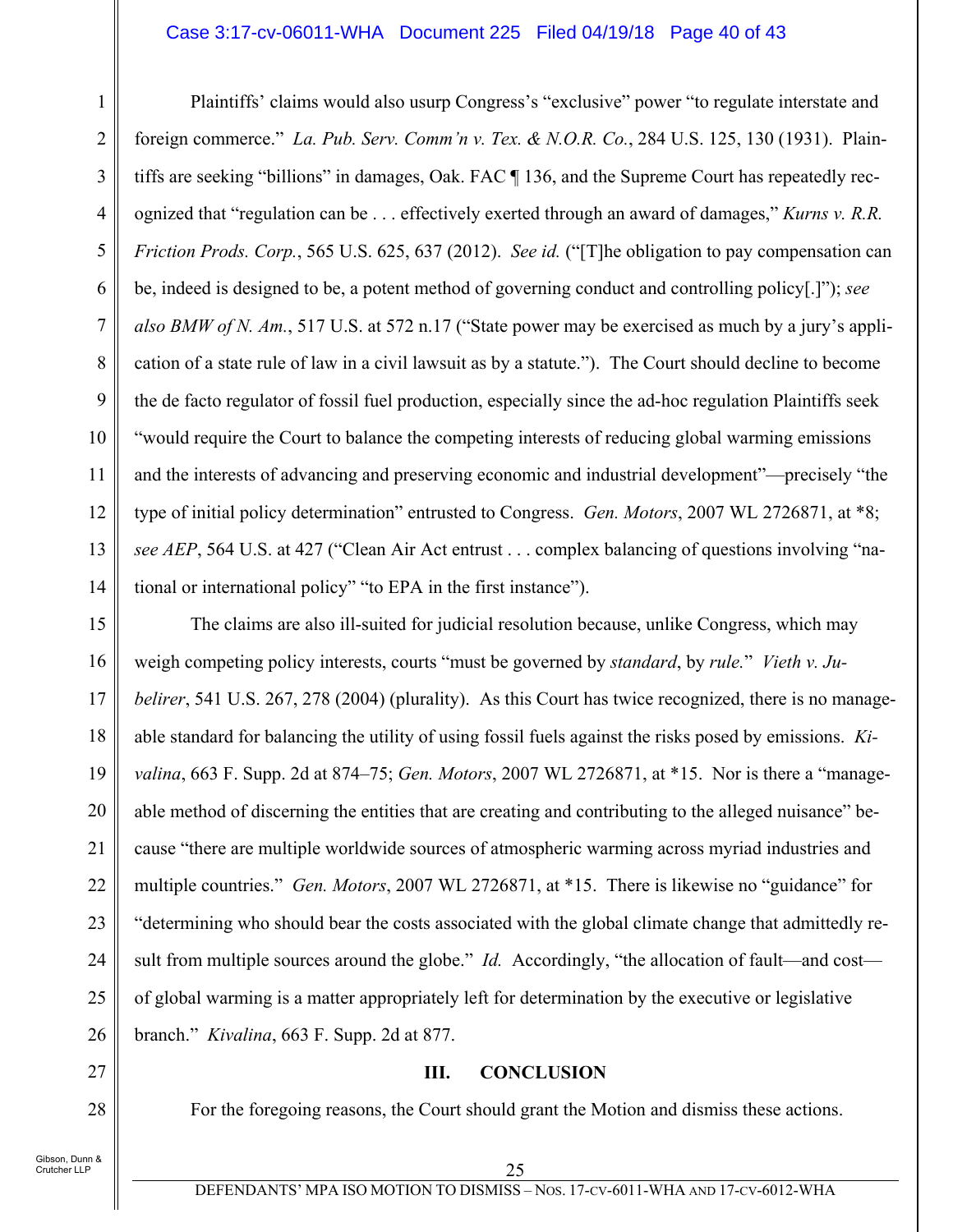#### Case 3:17-cv-06011-WHA Document 225 Filed 04/19/18 Page 41 of 43

| $\mathbf{1}$                   |                                                                                             |                                                                                                              |
|--------------------------------|---------------------------------------------------------------------------------------------|--------------------------------------------------------------------------------------------------------------|
| $\overline{c}$                 | April 19, 2018                                                                              | Respectfully submitted,                                                                                      |
| 3<br>$\overline{4}$            | By: $**$ /s/ Jonathan W. Hughes                                                             | By: /s/ Theodore J. Boutrous                                                                                 |
| 5                              | Jonathan W. Hughes (SBN 186829)<br>ARNOLD & PORTER KAYE SCHOLER                             | Theodore J. Boutrous, Jr. (SBN 132099)<br>Andrea E. Neuman (SBN 149733)                                      |
| 6                              | <b>LLP</b><br>Three Embarcadero Center, 10th Floor<br>San Francisco, California 94111-4024  | William E. Thomson (SBN 187912)<br>Ethan D. Dettmer (SBN 196046)<br>Joshua S. Lipshutz (SBN 242557)          |
| $\overline{7}$<br>$8\,$        | Telephone: (415) 471-3100<br>Facsimile: (415) 471-3400<br>E-mail: jonathan.hughes@apks.com  | GIBSON, DUNN & CRUTCHER LLP<br>333 South Grand Avenue<br>Los Angeles, CA 90071                               |
| 9                              | Matthew T. Heartney (SBN 123516)                                                            | Telephone: (213) 229-7000<br>Facsimile: (213) 229-7520                                                       |
| 10                             | John D. Lombardo (SBN 187142)<br>ARNOLD & PORTER KAYE SCHOLER<br><b>LLP</b>                 | E-mail: tboutrous@gibsondunn.com<br>E-mail: aneuman@gibsondunn.com<br>E-mail: wthomson@gibsondunn.com        |
| 11<br>12                       | 777 South Figueroa Street, 44th Floor<br>Los Angeles, California 90017-5844                 | E-mail: edettmer@gibsondunn.com<br>E-mail: $jlipshutz@gibsondunn.com$                                        |
| 13                             | Telephone: (213) 243-4000<br>Facsimile: (213) 243-4199<br>E-mail: matthew.heartney@apks.com | Herbert J. Stern ( <i>pro hac vice</i> )<br>Joel M. Silverstein ( <i>pro hac vice</i> )                      |
| 14                             | E-mail: john.lombardo@apks.com<br>Philip H. Curtis (pro hac vice)                           | STERN & KILCULLEN, LLC<br>325 Columbia Turnpike, Suite 110                                                   |
| 15                             | Nancy Milburn (pro hac vice)<br>ARNOLD & PORTER KAYE SCHOLER                                | Florham Park, NJ 07932-0992<br>Telephone: (973) 535-1900<br>Facsimile: (973) 535-9664                        |
| 16<br>17                       | <b>LLP</b><br>250 West 55th Street<br>New York, NY 10019-9710                               | E-mail: hstern@sgklaw.com<br>E-mail: jsilverstein@sgklaw.com                                                 |
| 18                             | Telephone: (212) 836-8383<br>Facsimile: (212) 715-1399                                      | Neal S. Manne (SBN 94101)<br>Johnny W. Carter ( <i>pro hac vice</i> )                                        |
| 19                             | E-mail: philip.curtis@apks.com<br>E-mail: nancy.milburn@apks.com                            | Erica Harris ( <i>pro hac vice</i> )<br>Steven Shepard ( <i>pro hac vice</i> )<br><b>SUSMAN GODFREY LLP</b>  |
| 20<br>21                       | Attorneys for Defendant                                                                     | 1000 Louisiana, Suite 5100<br>Houston, TX 77002                                                              |
| 22                             | $BP$ $P.L.C.$                                                                               | Telephone: (713) 651-9366<br>Facsimile: (713) 654-6666<br>E-mail: nmanne@susmangodfrey.com                   |
| 23                             |                                                                                             | E-mail: jcarter@susmangodfrey.com<br>E-mail: eharris@susmangodfrey.com<br>E-mail: sshepard@susmangodfrey.com |
| 24                             |                                                                                             | <b>Attorneys for Defendant</b>                                                                               |
| 25                             |                                                                                             | <b>CHEVRON CORPORATION</b>                                                                                   |
| 26<br>27                       |                                                                                             |                                                                                                              |
| 28                             |                                                                                             |                                                                                                              |
| Gibson, Dunn &<br>Crutcher LLP |                                                                                             | 26                                                                                                           |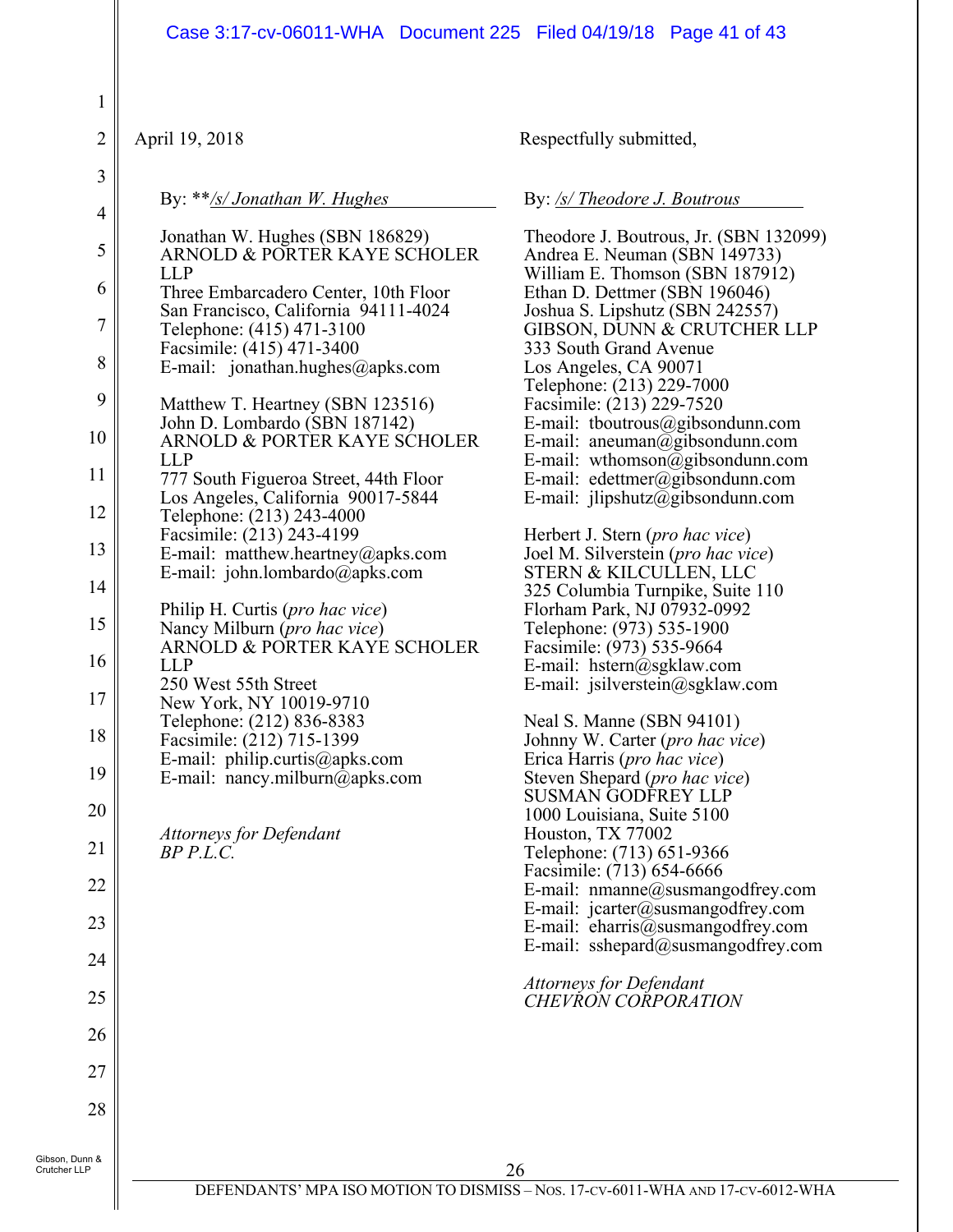## Case 3:17-cv-06011-WHA Document 225 Filed 04/19/18 Page 42 of 43

By: \*\**/s/ Megan R. Nishikawa*

1

| $\overline{c}$           | Megan R. Nishikawa (SBN 271670)                                                    |
|--------------------------|------------------------------------------------------------------------------------|
| $\overline{3}$           | KING & SPALDING LLP<br>101 Second Street, Suite 2300                               |
| $\overline{\mathcal{A}}$ | San Francisco, California 94105<br>Telephone: (415) 318-1200                       |
| 5                        | Facsimile: (415) 318-1300<br>Email: mnishikawa@kslaw.com                           |
| 6                        | George R. Morris (SBN 249930)                                                      |
| $\overline{7}$           | KING & SPALDING LLP<br>601 S. California Ave, Suite 100                            |
| 8                        | Palo Alto, CA 94304<br>Telephone: (650) 422-6718                                   |
| 9                        | Facsimile: (650) 422-6800<br>Email: gmorris@kslaw.com                              |
| 10                       | Tracie J. Renfroe (pro hac vice)                                                   |
| 11                       | Carol M. Wood (pro hac vice)<br>KING & SPALDING LLP                                |
| 12                       | 1100 Louisiana Street, Suite 4000<br>Houston, Texas 77002                          |
| 13                       | Telephone: (713) 751-3200<br>Facsimile: (713) 751-3290                             |
| 14                       | Email: trenfroe@kslaw.com<br>Email: cwood@kslaw.com                                |
| 15                       | Justin A. Torres (pro hac vice)                                                    |
| 16                       | KING & SPALDING LLP<br>1700 Pennsylvania Avenue, NW                                |
| 17                       | Suite 200<br>Washington, DC 20006-4707                                             |
| 18                       | Telephone: (202) 737 0500<br>Facsimile: (202) 626 3737<br>Email: jtorres@kslaw.com |
| 19                       |                                                                                    |
| 20                       | Attorneys for Defendant<br>CONOCOPHILLIPS                                          |
| $\overline{21}$          |                                                                                    |
| 22                       |                                                                                    |
| 23                       |                                                                                    |
| 24                       |                                                                                    |
| 25                       |                                                                                    |
| 26                       |                                                                                    |
| 27                       |                                                                                    |
| 28                       |                                                                                    |
| ın &                     |                                                                                    |

By: \*\**/s/ Dawn Sestito*

M. Randall Oppenheimer (SBN 77649) Dawn Sestito (SBN 214011) O'MELVENY & MYERS LLP 400 South Hope Street Los Angeles, California 90071-2899 Telephone: (213) 430-6000 Facsimile: (213) 430-6407 E-Mail: roppenheimer@omm.com E-Mail: dsestito@omm.com Theodore V. Wells, Jr. (*pro hac vice*) Daniel J. Toal (*pro hac vice*) Jaren E. Janghorbani (*pro hac vice*) PAUL, WEISS, RIFKIND, WHARTON & GARRISON LLP 1285 Avenue of the Americas New York, New York 10019-6064 Telephone: (212) 373-3000 Facsimile: (212) 757-3990 E-Mail: twells@paulweiss.com E-Mail: dtoal@paulweiss.com E-Mail: jjanghorbani@paulweiss.com *Attorneys for Defendant* 

*EXXON MOBIL CORPORATION*